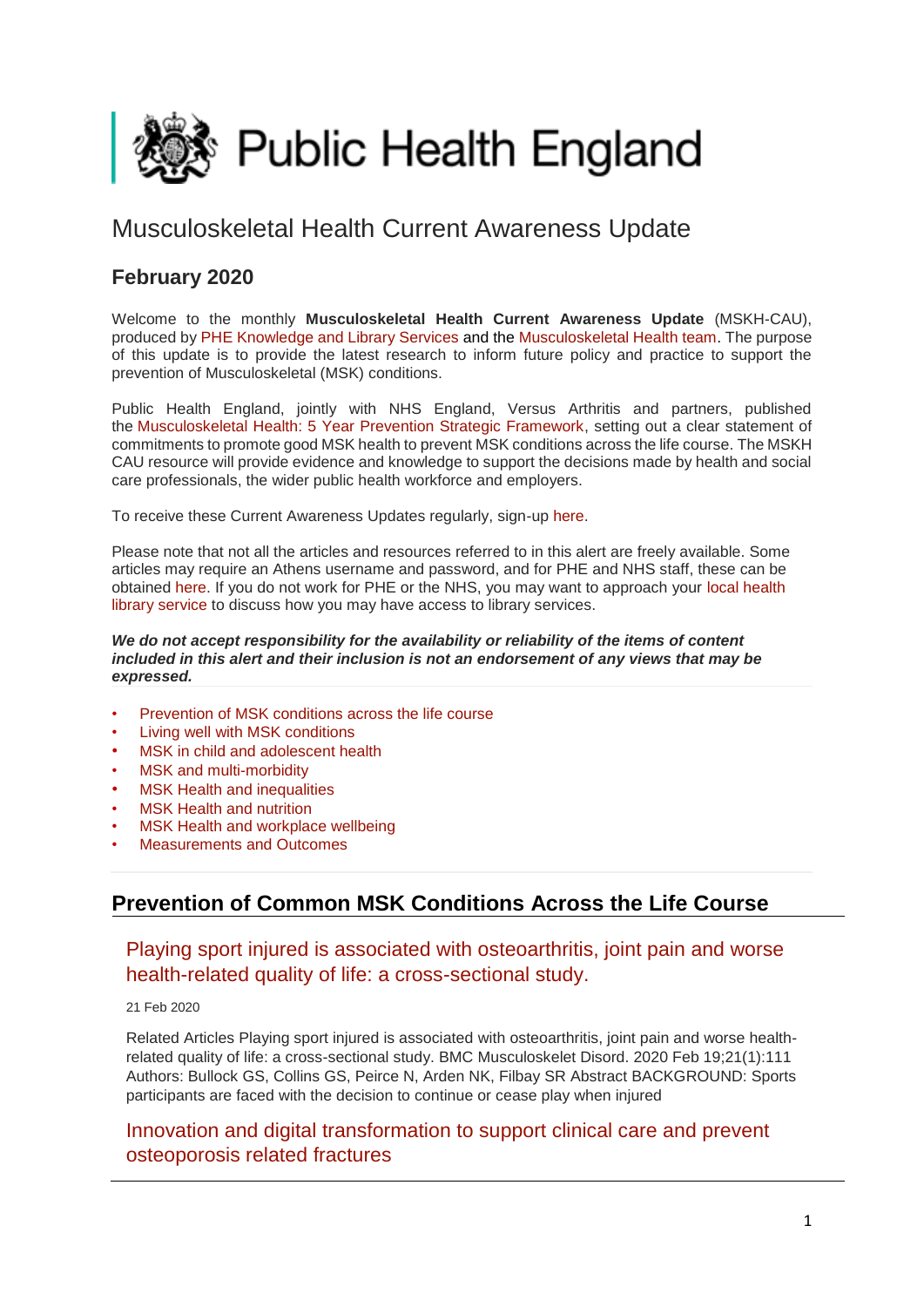#### 21 Feb 2020

Related Articles Innovation and digital transformation to support clinical care and prevent osteoporosis related fractures Acta Reumatol Port. 2019 Nov 01;44(3):171-172 Authors: Canhão HC, Rodrigues AMAR PMID: 32074827 [PubMed - in process]

## [Handgrip strength and muscle quality in Australian women: cross-sectional](http://transit.linexsystems.com/track/click/30370861/ca.linexsystems.com?p=eyJzIjoieG5JOVMzX1J2QjU3RG01VVpiMjkybjNoRDdZIiwidiI6MSwicCI6IntcInVcIjozMDM3MDg2MSxcInZcIjoxLFwidXJsXCI6XCJodHRwOlxcXC9cXFwvY2EubGluZXhzeXN0ZW1zLmNvbVxcXC9jb250ZW50c1xcXC90cmFuc2l0XFxcLzM2MjgyNDAyNzU_dXNlcl9pZD00NDM1MTUmbG9nPTc5Y2ZhYjYyNGM2ZjAyMDU3MTQ2YzFjZGFkZmYyZWRmJnA9OTI0NTc0MzUmbT0xJmM9MzUyOTEwODUyNSZvcmdfaWQ9MTc0ODFcIixcImlkXCI6XCJkYjUzMTRmZTUwNjQ0ZWQyYWIyMjhkMzA1ODRhYTFkY1wiLFwidXJsX2lkc1wiOltcIjA1ZTliM2YxZjk4OTA1NGZlM2JjODI0YWQ4ZmExYjhmMWYyMzVkMTNcIl19In0)  [data from the Geelong Osteoporosis Study.](http://transit.linexsystems.com/track/click/30370861/ca.linexsystems.com?p=eyJzIjoieG5JOVMzX1J2QjU3RG01VVpiMjkybjNoRDdZIiwidiI6MSwicCI6IntcInVcIjozMDM3MDg2MSxcInZcIjoxLFwidXJsXCI6XCJodHRwOlxcXC9cXFwvY2EubGluZXhzeXN0ZW1zLmNvbVxcXC9jb250ZW50c1xcXC90cmFuc2l0XFxcLzM2MjgyNDAyNzU_dXNlcl9pZD00NDM1MTUmbG9nPTc5Y2ZhYjYyNGM2ZjAyMDU3MTQ2YzFjZGFkZmYyZWRmJnA9OTI0NTc0MzUmbT0xJmM9MzUyOTEwODUyNSZvcmdfaWQ9MTc0ODFcIixcImlkXCI6XCJkYjUzMTRmZTUwNjQ0ZWQyYWIyMjhkMzA1ODRhYTFkY1wiLFwidXJsX2lkc1wiOltcIjA1ZTliM2YxZjk4OTA1NGZlM2JjODI0YWQ4ZmExYjhmMWYyMzVkMTNcIl19In0)

16 Feb 2020

Related Articles Handgrip strength and muscle quality in Australian women: cross-sectional data from the Geelong Osteoporosis Study. J Cachexia Sarcopenia Muscle. 2020 Feb 15;: Authors: Sui SX, Holloway-Kew KL, Hyde NK, Williams LJ, Tembo MC, Mohebbi M, Gojanovic M, Leach S, Pasco JA Abstract BACKGROUND: Low handgrip strength (HGS) is a measure of poor skeletal muscle performance and a marker of

# [Association of trajectory of body mass index with knee pain risk in Japanese](http://transit.linexsystems.com/track/click/30370861/ca.linexsystems.com?p=eyJzIjoiNlFUcHNFbGhIdDJzanZBcDdMWThxWFlDZ2ZrIiwidiI6MSwicCI6IntcInVcIjozMDM3MDg2MSxcInZcIjoxLFwidXJsXCI6XCJodHRwOlxcXC9cXFwvY2EubGluZXhzeXN0ZW1zLmNvbVxcXC9jb250ZW50c1xcXC90cmFuc2l0XFxcLzM2MjAwNTI2MDU_dXNlcl9pZD00NDM1MTUmbG9nPTc5Y2ZhYjYyNGM2ZjAyMDU3MTQ2YzFjZGFkZmYyZWRmJnA9OTI0NTc0MzUmbT0xJmM9MzUyOTEwODUyNSZvcmdfaWQ9MTc0ODFcIixcImlkXCI6XCJkYjUzMTRmZTUwNjQ0ZWQyYWIyMjhkMzA1ODRhYTFkY1wiLFwidXJsX2lkc1wiOltcIjA1ZTliM2YxZjk4OTA1NGZlM2JjODI0YWQ4ZmExYjhmMWYyMzVkMTNcIl19In0)  [middle-aged women in a prospective cohort study: the Japan Nurses' Health](http://transit.linexsystems.com/track/click/30370861/ca.linexsystems.com?p=eyJzIjoiNlFUcHNFbGhIdDJzanZBcDdMWThxWFlDZ2ZrIiwidiI6MSwicCI6IntcInVcIjozMDM3MDg2MSxcInZcIjoxLFwidXJsXCI6XCJodHRwOlxcXC9cXFwvY2EubGluZXhzeXN0ZW1zLmNvbVxcXC9jb250ZW50c1xcXC90cmFuc2l0XFxcLzM2MjAwNTI2MDU_dXNlcl9pZD00NDM1MTUmbG9nPTc5Y2ZhYjYyNGM2ZjAyMDU3MTQ2YzFjZGFkZmYyZWRmJnA9OTI0NTc0MzUmbT0xJmM9MzUyOTEwODUyNSZvcmdfaWQ9MTc0ODFcIixcImlkXCI6XCJkYjUzMTRmZTUwNjQ0ZWQyYWIyMjhkMzA1ODRhYTFkY1wiLFwidXJsX2lkc1wiOltcIjA1ZTliM2YxZjk4OTA1NGZlM2JjODI0YWQ4ZmExYjhmMWYyMzVkMTNcIl19In0)  [Study.](http://transit.linexsystems.com/track/click/30370861/ca.linexsystems.com?p=eyJzIjoiNlFUcHNFbGhIdDJzanZBcDdMWThxWFlDZ2ZrIiwidiI6MSwicCI6IntcInVcIjozMDM3MDg2MSxcInZcIjoxLFwidXJsXCI6XCJodHRwOlxcXC9cXFwvY2EubGluZXhzeXN0ZW1zLmNvbVxcXC9jb250ZW50c1xcXC90cmFuc2l0XFxcLzM2MjAwNTI2MDU_dXNlcl9pZD00NDM1MTUmbG9nPTc5Y2ZhYjYyNGM2ZjAyMDU3MTQ2YzFjZGFkZmYyZWRmJnA9OTI0NTc0MzUmbT0xJmM9MzUyOTEwODUyNSZvcmdfaWQ9MTc0ODFcIixcImlkXCI6XCJkYjUzMTRmZTUwNjQ0ZWQyYWIyMjhkMzA1ODRhYTFkY1wiLFwidXJsX2lkc1wiOltcIjA1ZTliM2YxZjk4OTA1NGZlM2JjODI0YWQ4ZmExYjhmMWYyMzVkMTNcIl19In0)

09 Feb 2020

Related Articles Association of trajectory of body mass index with knee pain risk in Japanese middleaged women in a prospective cohort study: the Japan Nurses' Health Study. BMJ Open. 2020 Feb 06;10(2):e033853 Authors: Ito A, Hayashi K, Suzuki S, Ideno Y, Kurabayashi T, Ogata T, Seichi A, Akai M, Iwaya T Abstract OBJECTIVES: To investigate whether body mass index (BMI) trajectory, lifestyle and

### [My joint pain, a web-based resource, effects on education and quality of care at](http://transit.linexsystems.com/track/click/30370861/ca.linexsystems.com?p=eyJzIjoiZkdjWGdiSVBRZmRrOFZFWmJUeEhJaGhVNFlVIiwidiI6MSwicCI6IntcInVcIjozMDM3MDg2MSxcInZcIjoxLFwidXJsXCI6XCJodHRwOlxcXC9cXFwvY2EubGluZXhzeXN0ZW1zLmNvbVxcXC9jb250ZW50c1xcXC90cmFuc2l0XFxcLzM2MTk2NjU4MjU_dXNlcl9pZD00NDM1MTUmbG9nPTc5Y2ZhYjYyNGM2ZjAyMDU3MTQ2YzFjZGFkZmYyZWRmJnA9OTI0NTc0MzUmbT0xJmM9MzUyOTEwODUyNSZvcmdfaWQ9MTc0ODFcIixcImlkXCI6XCJkYjUzMTRmZTUwNjQ0ZWQyYWIyMjhkMzA1ODRhYTFkY1wiLFwidXJsX2lkc1wiOltcIjA1ZTliM2YxZjk4OTA1NGZlM2JjODI0YWQ4ZmExYjhmMWYyMzVkMTNcIl19In0)  [24 months.](http://transit.linexsystems.com/track/click/30370861/ca.linexsystems.com?p=eyJzIjoiZkdjWGdiSVBRZmRrOFZFWmJUeEhJaGhVNFlVIiwidiI6MSwicCI6IntcInVcIjozMDM3MDg2MSxcInZcIjoxLFwidXJsXCI6XCJodHRwOlxcXC9cXFwvY2EubGluZXhzeXN0ZW1zLmNvbVxcXC9jb250ZW50c1xcXC90cmFuc2l0XFxcLzM2MTk2NjU4MjU_dXNlcl9pZD00NDM1MTUmbG9nPTc5Y2ZhYjYyNGM2ZjAyMDU3MTQ2YzFjZGFkZmYyZWRmJnA9OTI0NTc0MzUmbT0xJmM9MzUyOTEwODUyNSZvcmdfaWQ9MTc0ODFcIixcImlkXCI6XCJkYjUzMTRmZTUwNjQ0ZWQyYWIyMjhkMzA1ODRhYTFkY1wiLFwidXJsX2lkc1wiOltcIjA1ZTliM2YxZjk4OTA1NGZlM2JjODI0YWQ4ZmExYjhmMWYyMzVkMTNcIl19In0)

09 Feb 2020

Related Articles My joint pain, a web-based resource, effects on education and quality of care at 24 months. BMC Musculoskelet Disord. 2020 Feb 06;21(1):79 Authors: Wang X, Urban H, Bennell KL, Dickson C, Dobson F, Fransen M, Jones G, Hunter DJ Abstract OBJECTIVE: To evaluate the effects of the updated version of an evidence-based osteoarthritis (OA) resource and consumer hub, 'My Joint Pain'

# [Individually Tailored Yoga for Chronic Neck or Back Pain in a Low-income](http://transit.linexsystems.com/track/click/30370861/ca.linexsystems.com?p=eyJzIjoiYWdXVXhwbXZtNHEzMXUzMHJxUXowRldWVkhrIiwidiI6MSwicCI6IntcInVcIjozMDM3MDg2MSxcInZcIjoxLFwidXJsXCI6XCJodHRwOlxcXC9cXFwvY2EubGluZXhzeXN0ZW1zLmNvbVxcXC9jb250ZW50c1xcXC90cmFuc2l0XFxcLzM2MTk2NjM4MjU_dXNlcl9pZD00NDM1MTUmbG9nPTc5Y2ZhYjYyNGM2ZjAyMDU3MTQ2YzFjZGFkZmYyZWRmJnA9OTI0NTc0MzUmbT0xJmM9MzUyOTEwODUyNSZvcmdfaWQ9MTc0ODFcIixcImlkXCI6XCJkYjUzMTRmZTUwNjQ0ZWQyYWIyMjhkMzA1ODRhYTFkY1wiLFwidXJsX2lkc1wiOltcIjA1ZTliM2YxZjk4OTA1NGZlM2JjODI0YWQ4ZmExYjhmMWYyMzVkMTNcIl19In0)  [Population: A Pilot Study.](http://transit.linexsystems.com/track/click/30370861/ca.linexsystems.com?p=eyJzIjoiYWdXVXhwbXZtNHEzMXUzMHJxUXowRldWVkhrIiwidiI6MSwicCI6IntcInVcIjozMDM3MDg2MSxcInZcIjoxLFwidXJsXCI6XCJodHRwOlxcXC9cXFwvY2EubGluZXhzeXN0ZW1zLmNvbVxcXC9jb250ZW50c1xcXC90cmFuc2l0XFxcLzM2MTk2NjM4MjU_dXNlcl9pZD00NDM1MTUmbG9nPTc5Y2ZhYjYyNGM2ZjAyMDU3MTQ2YzFjZGFkZmYyZWRmJnA9OTI0NTc0MzUmbT0xJmM9MzUyOTEwODUyNSZvcmdfaWQ9MTc0ODFcIixcImlkXCI6XCJkYjUzMTRmZTUwNjQ0ZWQyYWIyMjhkMzA1ODRhYTFkY1wiLFwidXJsX2lkc1wiOltcIjA1ZTliM2YxZjk4OTA1NGZlM2JjODI0YWQ4ZmExYjhmMWYyMzVkMTNcIl19In0)

09 Feb 2020

Related Articles Individually Tailored Yoga for Chronic Neck or Back Pain in a Low-income Population: A Pilot Study. Int J Yoga. 2020 Jan-Apr;13(1):70-72 Authors: Hampton AR, Temte EG, Barrett BP Abstract Background: Low-income people are disproportionately affected by chronic back and neck pain. Yoga may be an effective therapy

### [Health coaching for promoting physical activity in low back pain patients: a](http://transit.linexsystems.com/track/click/30370861/ca.linexsystems.com?p=eyJzIjoiZ2tGTWdrMFp2YUw3emR1c0ZidmpoRE1DWHpjIiwidiI6MSwicCI6IntcInVcIjozMDM3MDg2MSxcInZcIjoxLFwidXJsXCI6XCJodHRwOlxcXC9cXFwvY2EubGluZXhzeXN0ZW1zLmNvbVxcXC9jb250ZW50c1xcXC90cmFuc2l0XFxcLzM2MTgzMTY0MTU_dXNlcl9pZD00NDM1MTUmbG9nPTc5Y2ZhYjYyNGM2ZjAyMDU3MTQ2YzFjZGFkZmYyZWRmJnA9OTI0NTc0MzUmbT0xJmM9MzUyOTEwODUyNSZvcmdfaWQ9MTc0ODFcIixcImlkXCI6XCJkYjUzMTRmZTUwNjQ0ZWQyYWIyMjhkMzA1ODRhYTFkY1wiLFwidXJsX2lkc1wiOltcIjA1ZTliM2YxZjk4OTA1NGZlM2JjODI0YWQ4ZmExYjhmMWYyMzVkMTNcIl19In0)  [secondary analysis on the usage and acceptance.](http://transit.linexsystems.com/track/click/30370861/ca.linexsystems.com?p=eyJzIjoiZ2tGTWdrMFp2YUw3emR1c0ZidmpoRE1DWHpjIiwidiI6MSwicCI6IntcInVcIjozMDM3MDg2MSxcInZcIjoxLFwidXJsXCI6XCJodHRwOlxcXC9cXFwvY2EubGluZXhzeXN0ZW1zLmNvbVxcXC9jb250ZW50c1xcXC90cmFuc2l0XFxcLzM2MTgzMTY0MTU_dXNlcl9pZD00NDM1MTUmbG9nPTc5Y2ZhYjYyNGM2ZjAyMDU3MTQ2YzFjZGFkZmYyZWRmJnA9OTI0NTc0MzUmbT0xJmM9MzUyOTEwODUyNSZvcmdfaWQ9MTc0ODFcIixcImlkXCI6XCJkYjUzMTRmZTUwNjQ0ZWQyYWIyMjhkMzA1ODRhYTFkY1wiLFwidXJsX2lkc1wiOltcIjA1ZTliM2YxZjk4OTA1NGZlM2JjODI0YWQ4ZmExYjhmMWYyMzVkMTNcIl19In0)

#### 07 Feb 2020

Related Articles Health coaching for promoting physical activity in low back pain patients: a secondary analysis on the usage and acceptance. BMC Sports Sci Med Rehabil. 2020;12:2 Authors: Dejonghe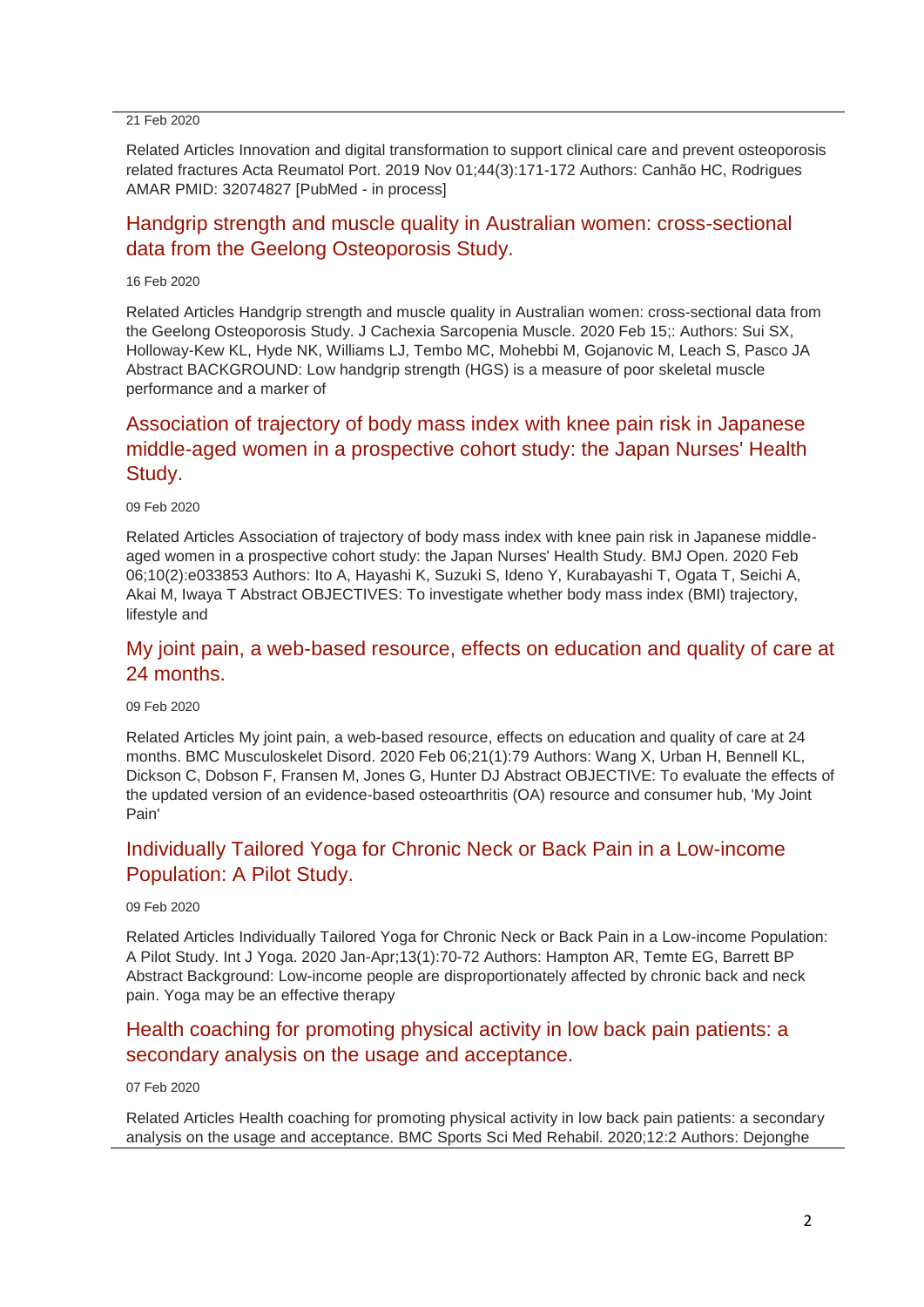LAL, Rudolf K, Becker J, Stassen G, Froboese I, Schaller A Abstract Background: Multicomponent interventions combined with health coaching are widely recommended to improve a healthy lifestyle

### [Letter in response to: 'Which specific modes of exercise training are most](http://transit.linexsystems.com/track/click/30370861/ca.linexsystems.com?p=eyJzIjoiZVR6X3YzUlhIZThTUnFVVWNTMWpiOUViZjFFIiwidiI6MSwicCI6IntcInVcIjozMDM3MDg2MSxcInZcIjoxLFwidXJsXCI6XCJodHRwOlxcXC9cXFwvY2EubGluZXhzeXN0ZW1zLmNvbVxcXC9jb250ZW50c1xcXC90cmFuc2l0XFxcLzM2MTgzMTQ1NDU_dXNlcl9pZD00NDM1MTUmbG9nPTc5Y2ZhYjYyNGM2ZjAyMDU3MTQ2YzFjZGFkZmYyZWRmJnA9OTI0NTc0MzUmbT0xJmM9MzUyOTEwODUyNSZvcmdfaWQ9MTc0ODFcIixcImlkXCI6XCJkYjUzMTRmZTUwNjQ0ZWQyYWIyMjhkMzA1ODRhYTFkY1wiLFwidXJsX2lkc1wiOltcIjA1ZTliM2YxZjk4OTA1NGZlM2JjODI0YWQ4ZmExYjhmMWYyMzVkMTNcIl19In0)  [effective for treating low back pain? Network meta-analysis' by Owen et al.](http://transit.linexsystems.com/track/click/30370861/ca.linexsystems.com?p=eyJzIjoiZVR6X3YzUlhIZThTUnFVVWNTMWpiOUViZjFFIiwidiI6MSwicCI6IntcInVcIjozMDM3MDg2MSxcInZcIjoxLFwidXJsXCI6XCJodHRwOlxcXC9cXFwvY2EubGluZXhzeXN0ZW1zLmNvbVxcXC9jb250ZW50c1xcXC90cmFuc2l0XFxcLzM2MTgzMTQ1NDU_dXNlcl9pZD00NDM1MTUmbG9nPTc5Y2ZhYjYyNGM2ZjAyMDU3MTQ2YzFjZGFkZmYyZWRmJnA9OTI0NTc0MzUmbT0xJmM9MzUyOTEwODUyNSZvcmdfaWQ9MTc0ODFcIixcImlkXCI6XCJkYjUzMTRmZTUwNjQ0ZWQyYWIyMjhkMzA1ODRhYTFkY1wiLFwidXJsX2lkc1wiOltcIjA1ZTliM2YxZjk4OTA1NGZlM2JjODI0YWQ4ZmExYjhmMWYyMzVkMTNcIl19In0)

#### 07 Feb 2020

Related Articles Letter in response to: 'Which specific modes of exercise training are most effective for treating low back pain? Network meta-analysis' by Owen et al. Br J Sports Med. 2020 Feb 05;: Authors: Maher CG, Hayden JA, Saragiotto BT, Yamato TP, Bagg MK PMID: 32024645 [PubMed - as supplied by publisher]

### [Effects of exercise therapy for pregnancy-related low back pain and pelvic pain:](http://transit.linexsystems.com/track/click/30370861/ca.linexsystems.com?p=eyJzIjoiWWJMRFZRRktyazgxcDVzUzBwdExjSW54Y2swIiwidiI6MSwicCI6IntcInVcIjozMDM3MDg2MSxcInZcIjoxLFwidXJsXCI6XCJodHRwOlxcXC9cXFwvY2EubGluZXhzeXN0ZW1zLmNvbVxcXC9jb250ZW50c1xcXC90cmFuc2l0XFxcLzM2MTU4MjczODU_dXNlcl9pZD00NDM1MTUmbG9nPTc5Y2ZhYjYyNGM2ZjAyMDU3MTQ2YzFjZGFkZmYyZWRmJnA9OTI0NTc0MzUmbT0xJmM9MzUyOTEwODUyNSZvcmdfaWQ9MTc0ODFcIixcImlkXCI6XCJkYjUzMTRmZTUwNjQ0ZWQyYWIyMjhkMzA1ODRhYTFkY1wiLFwidXJsX2lkc1wiOltcIjA1ZTliM2YxZjk4OTA1NGZlM2JjODI0YWQ4ZmExYjhmMWYyMzVkMTNcIl19In0)  [A protocol for systematic review and meta-analysis.](http://transit.linexsystems.com/track/click/30370861/ca.linexsystems.com?p=eyJzIjoiWWJMRFZRRktyazgxcDVzUzBwdExjSW54Y2swIiwidiI6MSwicCI6IntcInVcIjozMDM3MDg2MSxcInZcIjoxLFwidXJsXCI6XCJodHRwOlxcXC9cXFwvY2EubGluZXhzeXN0ZW1zLmNvbVxcXC9jb250ZW50c1xcXC90cmFuc2l0XFxcLzM2MTU4MjczODU_dXNlcl9pZD00NDM1MTUmbG9nPTc5Y2ZhYjYyNGM2ZjAyMDU3MTQ2YzFjZGFkZmYyZWRmJnA9OTI0NTc0MzUmbT0xJmM9MzUyOTEwODUyNSZvcmdfaWQ9MTc0ODFcIixcImlkXCI6XCJkYjUzMTRmZTUwNjQ0ZWQyYWIyMjhkMzA1ODRhYTFkY1wiLFwidXJsX2lkc1wiOltcIjA1ZTliM2YxZjk4OTA1NGZlM2JjODI0YWQ4ZmExYjhmMWYyMzVkMTNcIl19In0)

#### 05 Feb 2020

Related Articles Effects of exercise therapy for pregnancy-related low back pain and pelvic pain: A protocol for systematic review and meta-analysis. Medicine (Baltimore). 2020 Jan;99(3):e17318 Authors: Hu X, Ma M, Zhao X, Sun W, Liu Y, Zheng Z, Xu L Abstract BACKGROUND: Pregnancyrelated low back pain (PLPB) and pelvic pain (PP) are common in pregnancy

# [A Randomized Clinical Trial to Evaluate the Efficacy and Safety of the](http://transit.linexsystems.com/track/click/30370861/ca.linexsystems.com?p=eyJzIjoiM0FwOHdWR1ZfSXh2U0hVQzdRQmgtZjhuc0x3IiwidiI6MSwicCI6IntcInVcIjozMDM3MDg2MSxcInZcIjoxLFwidXJsXCI6XCJodHRwOlxcXC9cXFwvY2EubGluZXhzeXN0ZW1zLmNvbVxcXC9jb250ZW50c1xcXC90cmFuc2l0XFxcLzM2MTU4Mjc0ODU_dXNlcl9pZD00NDM1MTUmbG9nPTc5Y2ZhYjYyNGM2ZjAyMDU3MTQ2YzFjZGFkZmYyZWRmJnA9OTI0NTc0MzUmbT0xJmM9MzUyOTEwODUyNSZvcmdfaWQ9MTc0ODFcIixcImlkXCI6XCJkYjUzMTRmZTUwNjQ0ZWQyYWIyMjhkMzA1ODRhYTFkY1wiLFwidXJsX2lkc1wiOltcIjA1ZTliM2YxZjk4OTA1NGZlM2JjODI0YWQ4ZmExYjhmMWYyMzVkMTNcIl19In0)  [ACTLIFE Exercise Program for Women with Post-menopausal Osteoporosis:](http://transit.linexsystems.com/track/click/30370861/ca.linexsystems.com?p=eyJzIjoiM0FwOHdWR1ZfSXh2U0hVQzdRQmgtZjhuc0x3IiwidiI6MSwicCI6IntcInVcIjozMDM3MDg2MSxcInZcIjoxLFwidXJsXCI6XCJodHRwOlxcXC9cXFwvY2EubGluZXhzeXN0ZW1zLmNvbVxcXC9jb250ZW50c1xcXC90cmFuc2l0XFxcLzM2MTU4Mjc0ODU_dXNlcl9pZD00NDM1MTUmbG9nPTc5Y2ZhYjYyNGM2ZjAyMDU3MTQ2YzFjZGFkZmYyZWRmJnA9OTI0NTc0MzUmbT0xJmM9MzUyOTEwODUyNSZvcmdfaWQ9MTc0ODFcIixcImlkXCI6XCJkYjUzMTRmZTUwNjQ0ZWQyYWIyMjhkMzA1ODRhYTFkY1wiLFwidXJsX2lkc1wiOltcIjA1ZTliM2YxZjk4OTA1NGZlM2JjODI0YWQ4ZmExYjhmMWYyMzVkMTNcIl19In0)  [Study Protocol.](http://transit.linexsystems.com/track/click/30370861/ca.linexsystems.com?p=eyJzIjoiM0FwOHdWR1ZfSXh2U0hVQzdRQmgtZjhuc0x3IiwidiI6MSwicCI6IntcInVcIjozMDM3MDg2MSxcInZcIjoxLFwidXJsXCI6XCJodHRwOlxcXC9cXFwvY2EubGluZXhzeXN0ZW1zLmNvbVxcXC9jb250ZW50c1xcXC90cmFuc2l0XFxcLzM2MTU4Mjc0ODU_dXNlcl9pZD00NDM1MTUmbG9nPTc5Y2ZhYjYyNGM2ZjAyMDU3MTQ2YzFjZGFkZmYyZWRmJnA9OTI0NTc0MzUmbT0xJmM9MzUyOTEwODUyNSZvcmdfaWQ9MTc0ODFcIixcImlkXCI6XCJkYjUzMTRmZTUwNjQ0ZWQyYWIyMjhkMzA1ODRhYTFkY1wiLFwidXJsX2lkc1wiOltcIjA1ZTliM2YxZjk4OTA1NGZlM2JjODI0YWQ4ZmExYjhmMWYyMzVkMTNcIl19In0)

#### 05 Feb 2020

Related Articles A Randomized Clinical Trial to Evaluate the Efficacy and Safety of the ACTLIFE Exercise Program for Women with Post-menopausal Osteoporosis: Study Protocol. Int J Environ Res Public Health

### [Total physical activity and risk of chronic low back and knee pain in middle](http://transit.linexsystems.com/track/click/30370861/ca.linexsystems.com?p=eyJzIjoicmhPZlR1a2dnZTdXMU5GcGMwQ0xqXzNZUFY0IiwidiI6MSwicCI6IntcInVcIjozMDM3MDg2MSxcInZcIjoxLFwidXJsXCI6XCJodHRwOlxcXC9cXFwvY2EubGluZXhzeXN0ZW1zLmNvbVxcXC9jb250ZW50c1xcXC90cmFuc2l0XFxcLzM2MTU4Mjc3NjU_dXNlcl9pZD00NDM1MTUmbG9nPTc5Y2ZhYjYyNGM2ZjAyMDU3MTQ2YzFjZGFkZmYyZWRmJnA9OTI0NTc0MzUmbT0xJmM9MzUyOTEwODUyNSZvcmdfaWQ9MTc0ODFcIixcImlkXCI6XCJkYjUzMTRmZTUwNjQ0ZWQyYWIyMjhkMzA1ODRhYTFkY1wiLFwidXJsX2lkc1wiOltcIjA1ZTliM2YxZjk4OTA1NGZlM2JjODI0YWQ4ZmExYjhmMWYyMzVkMTNcIl19In0)[aged and elderly Japanese people: the Murakami Cohort Study.](http://transit.linexsystems.com/track/click/30370861/ca.linexsystems.com?p=eyJzIjoicmhPZlR1a2dnZTdXMU5GcGMwQ0xqXzNZUFY0IiwidiI6MSwicCI6IntcInVcIjozMDM3MDg2MSxcInZcIjoxLFwidXJsXCI6XCJodHRwOlxcXC9cXFwvY2EubGluZXhzeXN0ZW1zLmNvbVxcXC9jb250ZW50c1xcXC90cmFuc2l0XFxcLzM2MTU4Mjc3NjU_dXNlcl9pZD00NDM1MTUmbG9nPTc5Y2ZhYjYyNGM2ZjAyMDU3MTQ2YzFjZGFkZmYyZWRmJnA9OTI0NTc0MzUmbT0xJmM9MzUyOTEwODUyNSZvcmdfaWQ9MTc0ODFcIixcImlkXCI6XCJkYjUzMTRmZTUwNjQ0ZWQyYWIyMjhkMzA1ODRhYTFkY1wiLFwidXJsX2lkc1wiOltcIjA1ZTliM2YxZjk4OTA1NGZlM2JjODI0YWQ4ZmExYjhmMWYyMzVkMTNcIl19In0)

#### 05 Feb 2020

Related Articles Total physical activity and risk of chronic low back and knee pain in middle-aged and elderly Japanese people: the Murakami Cohort Study. Eur J Pain. 2020 Feb 03;: Authors: Solovev A, Watanabe Y, Kitamura K, Takahashi A, Kobayashi R, Saito T, Takachi R, Kabasawa K, Oshiki R, Platonova K, Tsugane S, Iki M, Sasaki A, Yamazaki O, Watanabe K, Nakamura K Abstract BACKGROUND: Specific

### [Non-specific chronic low back pain and physical activity: A comparison of](http://transit.linexsystems.com/track/click/30370861/ca.linexsystems.com?p=eyJzIjoiTHVRbk9OYXlCZXg4dlBrLWRZSHhLZWNFOFJ3IiwidiI6MSwicCI6IntcInVcIjozMDM3MDg2MSxcInZcIjoxLFwidXJsXCI6XCJodHRwOlxcXC9cXFwvY2EubGluZXhzeXN0ZW1zLmNvbVxcXC9jb250ZW50c1xcXC90cmFuc2l0XFxcLzM2MTA1Mjc4NDU_dXNlcl9pZD00NDM1MTUmbG9nPTc5Y2ZhYjYyNGM2ZjAyMDU3MTQ2YzFjZGFkZmYyZWRmJnA9OTI0NTc0MzUmbT0xJmM9MzUyOTEwODUyNSZvcmdfaWQ9MTc0ODFcIixcImlkXCI6XCJkYjUzMTRmZTUwNjQ0ZWQyYWIyMjhkMzA1ODRhYTFkY1wiLFwidXJsX2lkc1wiOltcIjA1ZTliM2YxZjk4OTA1NGZlM2JjODI0YWQ4ZmExYjhmMWYyMzVkMTNcIl19In0)  [postural control and hip muscle isometric strength: A cross-sectional study.](http://transit.linexsystems.com/track/click/30370861/ca.linexsystems.com?p=eyJzIjoiTHVRbk9OYXlCZXg4dlBrLWRZSHhLZWNFOFJ3IiwidiI6MSwicCI6IntcInVcIjozMDM3MDg2MSxcInZcIjoxLFwidXJsXCI6XCJodHRwOlxcXC9cXFwvY2EubGluZXhzeXN0ZW1zLmNvbVxcXC9jb250ZW50c1xcXC90cmFuc2l0XFxcLzM2MTA1Mjc4NDU_dXNlcl9pZD00NDM1MTUmbG9nPTc5Y2ZhYjYyNGM2ZjAyMDU3MTQ2YzFjZGFkZmYyZWRmJnA9OTI0NTc0MzUmbT0xJmM9MzUyOTEwODUyNSZvcmdfaWQ9MTc0ODFcIixcImlkXCI6XCJkYjUzMTRmZTUwNjQ0ZWQyYWIyMjhkMzA1ODRhYTFkY1wiLFwidXJsX2lkc1wiOltcIjA1ZTliM2YxZjk4OTA1NGZlM2JjODI0YWQ4ZmExYjhmMWYyMzVkMTNcIl19In0)

#### 02 Feb 2020

Related Articles Non-specific chronic low back pain and physical activity: A comparison of postural control and hip muscle isometric strength: A cross-sectional study. Medicine (Baltimore). 2020 Jan;99(5):e18544 Authors: Alsufiany MB, Lohman EB, Daher NS, Gang GR, Shallan AI, Jaber HM Abstract Most research on sedentary lifestyle has focused on pain and disability, while neuromuscular outcomes

### [Musculoskeletal Injury Risk After Sport-Related Concussion: Response.](http://transit.linexsystems.com/track/click/30370861/ca.linexsystems.com?p=eyJzIjoiYjhrcjFzQ1ZiNG9PTVk4QVZwSlFxU2RocmZRIiwidiI6MSwicCI6IntcInVcIjozMDM3MDg2MSxcInZcIjoxLFwidXJsXCI6XCJodHRwOlxcXC9cXFwvY2EubGluZXhzeXN0ZW1zLmNvbVxcXC9jb250ZW50c1xcXC90cmFuc2l0XFxcLzM2MTA1MjgxMDU_dXNlcl9pZD00NDM1MTUmbG9nPTc5Y2ZhYjYyNGM2ZjAyMDU3MTQ2YzFjZGFkZmYyZWRmJnA9OTI0NTc0MzUmbT0xJmM9MzUyOTEwODUyNSZvcmdfaWQ9MTc0ODFcIixcImlkXCI6XCJkYjUzMTRmZTUwNjQ0ZWQyYWIyMjhkMzA1ODRhYTFkY1wiLFwidXJsX2lkc1wiOltcIjA1ZTliM2YxZjk4OTA1NGZlM2JjODI0YWQ4ZmExYjhmMWYyMzVkMTNcIl19In0)

02 Feb 2020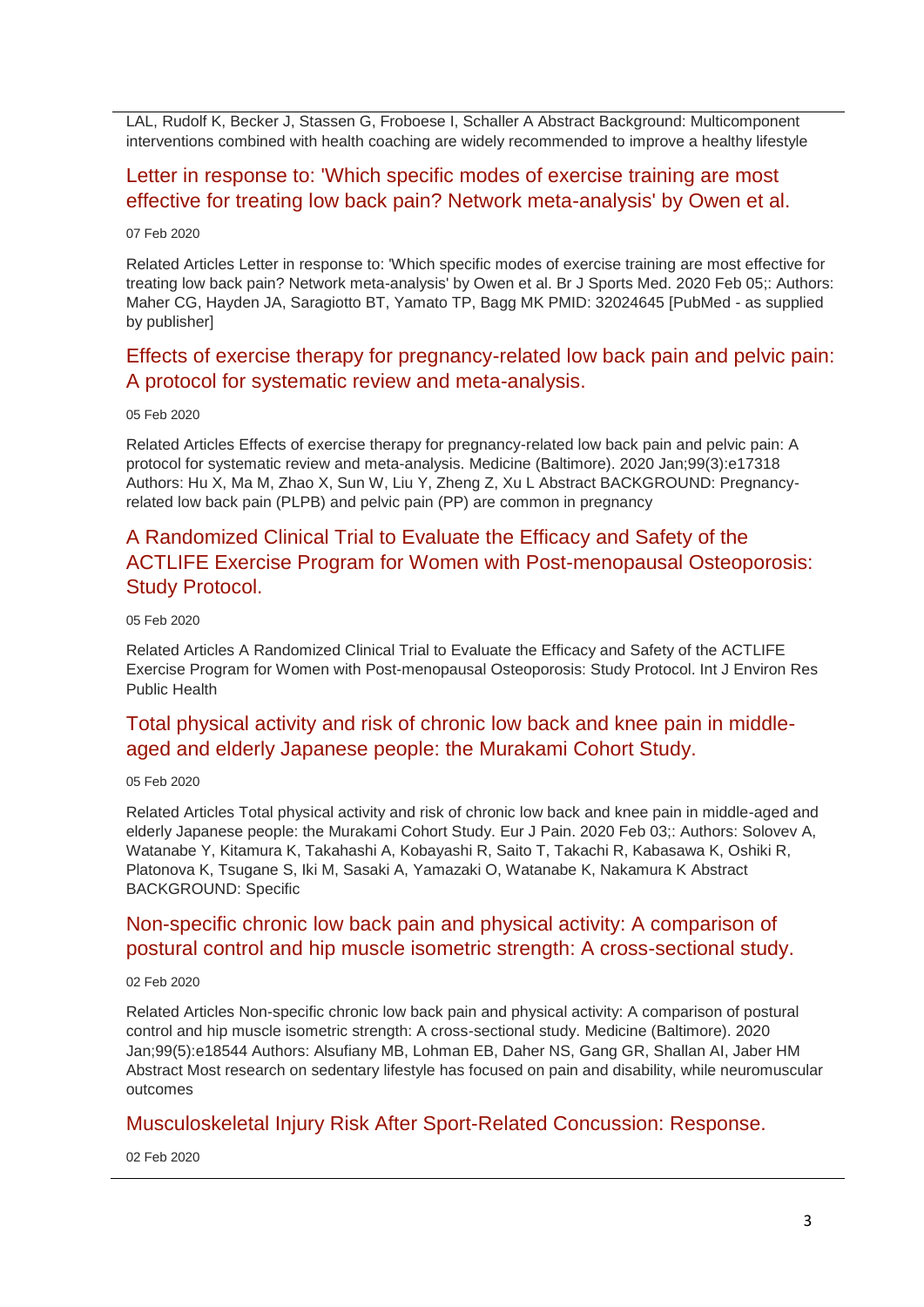Related Articles Musculoskeletal Injury Risk After Sport-Related Concussion: Response. Am J Sports Med. 2020 Feb;48(2):NP17-NP18 Authors: McPherson AL, Nagai T, Webster KE, Hewett TE PMID: 32003643 [PubMed - in process]

# [Osteoporosis drugs for prevention of clinical fracture in white postmenopausal](http://transit.linexsystems.com/track/click/30370861/ca.linexsystems.com?p=eyJzIjoiWTNWUG1DcFFiazJBRVBYTnBfanYzOXhDdXdJIiwidiI6MSwicCI6IntcInVcIjozMDM3MDg2MSxcInZcIjoxLFwidXJsXCI6XCJodHRwOlxcXC9cXFwvY2EubGluZXhzeXN0ZW1zLmNvbVxcXC9jb250ZW50c1xcXC90cmFuc2l0XFxcLzM2MTA1MTUyMzU_dXNlcl9pZD00NDM1MTUmbG9nPTc5Y2ZhYjYyNGM2ZjAyMDU3MTQ2YzFjZGFkZmYyZWRmJnA9OTI0NTc0MzUmbT0xJmM9MzUyOTEwODUyNSZvcmdfaWQ9MTc0ODFcIixcImlkXCI6XCJkYjUzMTRmZTUwNjQ0ZWQyYWIyMjhkMzA1ODRhYTFkY1wiLFwidXJsX2lkc1wiOltcIjA1ZTliM2YxZjk4OTA1NGZlM2JjODI0YWQ4ZmExYjhmMWYyMzVkMTNcIl19In0)  [women: a network meta-analysis of survival data.](http://transit.linexsystems.com/track/click/30370861/ca.linexsystems.com?p=eyJzIjoiWTNWUG1DcFFiazJBRVBYTnBfanYzOXhDdXdJIiwidiI6MSwicCI6IntcInVcIjozMDM3MDg2MSxcInZcIjoxLFwidXJsXCI6XCJodHRwOlxcXC9cXFwvY2EubGluZXhzeXN0ZW1zLmNvbVxcXC9jb250ZW50c1xcXC90cmFuc2l0XFxcLzM2MTA1MTUyMzU_dXNlcl9pZD00NDM1MTUmbG9nPTc5Y2ZhYjYyNGM2ZjAyMDU3MTQ2YzFjZGFkZmYyZWRmJnA9OTI0NTc0MzUmbT0xJmM9MzUyOTEwODUyNSZvcmdfaWQ9MTc0ODFcIixcImlkXCI6XCJkYjUzMTRmZTUwNjQ0ZWQyYWIyMjhkMzA1ODRhYTFkY1wiLFwidXJsX2lkc1wiOltcIjA1ZTliM2YxZjk4OTA1NGZlM2JjODI0YWQ4ZmExYjhmMWYyMzVkMTNcIl19In0)

#### 02 Feb 2020

Related Articles Osteoporosis drugs for prevention of clinical fracture in white postmenopausal women: a network meta-analysis of survival data. Osteoporos Int. 2020 Jan 30;: Authors: Ding LL, Wen F, Wang H, Wang DH, Liu Q, Mo YX, Tan X, Qiu M, Hu JX Abstract By Bayesian random effects network meta-analysis stratified by prevalent vertebral fracture (PVF), we conclude that different effective

# [The development and evaluation of a data calculator to facilitate the](http://transit.linexsystems.com/track/click/30370861/ca.linexsystems.com?p=eyJzIjoia2xGS211aV81NHJkSVlXQWFsWTJiRTItM0lvIiwidiI6MSwicCI6IntcInVcIjozMDM3MDg2MSxcInZcIjoxLFwidXJsXCI6XCJodHRwOlxcXC9cXFwvY2EubGluZXhzeXN0ZW1zLmNvbVxcXC9jb250ZW50c1xcXC90cmFuc2l0XFxcLzM2MDQ5MTE1MTU_dXNlcl9pZD00NDM1MTUmbG9nPTc5Y2ZhYjYyNGM2ZjAyMDU3MTQ2YzFjZGFkZmYyZWRmJnA9OTI0NTc0MzUmbT0xJmM9MzUyOTEwODUyNSZvcmdfaWQ9MTc0ODFcIixcImlkXCI6XCJkYjUzMTRmZTUwNjQ0ZWQyYWIyMjhkMzA1ODRhYTFkY1wiLFwidXJsX2lkc1wiOltcIjA1ZTliM2YxZjk4OTA1NGZlM2JjODI0YWQ4ZmExYjhmMWYyMzVkMTNcIl19In0)  [introduction and use of a standardized outcome measure \(Musculoskeletal](http://transit.linexsystems.com/track/click/30370861/ca.linexsystems.com?p=eyJzIjoia2xGS211aV81NHJkSVlXQWFsWTJiRTItM0lvIiwidiI6MSwicCI6IntcInVcIjozMDM3MDg2MSxcInZcIjoxLFwidXJsXCI6XCJodHRwOlxcXC9cXFwvY2EubGluZXhzeXN0ZW1zLmNvbVxcXC9jb250ZW50c1xcXC90cmFuc2l0XFxcLzM2MDQ5MTE1MTU_dXNlcl9pZD00NDM1MTUmbG9nPTc5Y2ZhYjYyNGM2ZjAyMDU3MTQ2YzFjZGFkZmYyZWRmJnA9OTI0NTc0MzUmbT0xJmM9MzUyOTEwODUyNSZvcmdfaWQ9MTc0ODFcIixcImlkXCI6XCJkYjUzMTRmZTUwNjQ0ZWQyYWIyMjhkMzA1ODRhYTFkY1wiLFwidXJsX2lkc1wiOltcIjA1ZTliM2YxZjk4OTA1NGZlM2JjODI0YWQ4ZmExYjhmMWYyMzVkMTNcIl19In0)  [Health Questionnaire\).](http://transit.linexsystems.com/track/click/30370861/ca.linexsystems.com?p=eyJzIjoia2xGS211aV81NHJkSVlXQWFsWTJiRTItM0lvIiwidiI6MSwicCI6IntcInVcIjozMDM3MDg2MSxcInZcIjoxLFwidXJsXCI6XCJodHRwOlxcXC9cXFwvY2EubGluZXhzeXN0ZW1zLmNvbVxcXC9jb250ZW50c1xcXC90cmFuc2l0XFxcLzM2MDQ5MTE1MTU_dXNlcl9pZD00NDM1MTUmbG9nPTc5Y2ZhYjYyNGM2ZjAyMDU3MTQ2YzFjZGFkZmYyZWRmJnA9OTI0NTc0MzUmbT0xJmM9MzUyOTEwODUyNSZvcmdfaWQ9MTc0ODFcIixcImlkXCI6XCJkYjUzMTRmZTUwNjQ0ZWQyYWIyMjhkMzA1ODRhYTFkY1wiLFwidXJsX2lkc1wiOltcIjA1ZTliM2YxZjk4OTA1NGZlM2JjODI0YWQ4ZmExYjhmMWYyMzVkMTNcIl19In0)

#### 28 Jan 2020

The development and evaluation of a data calculator to facilitate the introduction and use of a standardized outcome measure (Musculoskeletal Health Questionnaire). Musculoskeletal Care. 2020 Jan 27;: Authors: Sarigiovannis P, Bradbury H, Bishop A PMID: 31985146 [PubMed - as supplied by publisher]

### [Patient-defined outcomes for pain, fatigue, emotional distress, and interference](http://transit.linexsystems.com/track/click/30370861/ca.linexsystems.com?p=eyJzIjoiX2lUcnRZbHZmZjgyNF96LV9qb09EM2l2OVBvIiwidiI6MSwicCI6IntcInVcIjozMDM3MDg2MSxcInZcIjoxLFwidXJsXCI6XCJodHRwOlxcXC9cXFwvY2EubGluZXhzeXN0ZW1zLmNvbVxcXC9jb250ZW50c1xcXC90cmFuc2l0XFxcLzM2MDQ5MTExNjU_dXNlcl9pZD00NDM1MTUmbG9nPTc5Y2ZhYjYyNGM2ZjAyMDU3MTQ2YzFjZGFkZmYyZWRmJnA9OTI0NTc0MzUmbT0xJmM9MzUyOTEwODUyNSZvcmdfaWQ9MTc0ODFcIixcImlkXCI6XCJkYjUzMTRmZTUwNjQ0ZWQyYWIyMjhkMzA1ODRhYTFkY1wiLFwidXJsX2lkc1wiOltcIjA1ZTliM2YxZjk4OTA1NGZlM2JjODI0YWQ4ZmExYjhmMWYyMzVkMTNcIl19In0)  [with activities did not differ by age for individuals with musculoskeletal pain.](http://transit.linexsystems.com/track/click/30370861/ca.linexsystems.com?p=eyJzIjoiX2lUcnRZbHZmZjgyNF96LV9qb09EM2l2OVBvIiwidiI6MSwicCI6IntcInVcIjozMDM3MDg2MSxcInZcIjoxLFwidXJsXCI6XCJodHRwOlxcXC9cXFwvY2EubGluZXhzeXN0ZW1zLmNvbVxcXC9jb250ZW50c1xcXC90cmFuc2l0XFxcLzM2MDQ5MTExNjU_dXNlcl9pZD00NDM1MTUmbG9nPTc5Y2ZhYjYyNGM2ZjAyMDU3MTQ2YzFjZGFkZmYyZWRmJnA9OTI0NTc0MzUmbT0xJmM9MzUyOTEwODUyNSZvcmdfaWQ9MTc0ODFcIixcImlkXCI6XCJkYjUzMTRmZTUwNjQ0ZWQyYWIyMjhkMzA1ODRhYTFkY1wiLFwidXJsX2lkc1wiOltcIjA1ZTliM2YxZjk4OTA1NGZlM2JjODI0YWQ4ZmExYjhmMWYyMzVkMTNcIl19In0)

#### 28 Jan 2020

Related Articles Patient-defined outcomes for pain, fatigue, emotional distress, and interference with activities did not differ by age for individuals with musculoskeletal pain. Pain Rep. 2019 Nov-Dec;4(6):e798 Authors: Wilson AT, George SZ, Bialosky JE Abstract Introduction: Age impacts the prevalence and experience of musculoskeletal pain; however, it is unknown whether this factor impacts

### [How to care for adults with low back pain in the primary care setting.](http://transit.linexsystems.com/track/click/30370861/ca.linexsystems.com?p=eyJzIjoiNlQ5a1JVOXJtMFh4NDhYb1dzSDBYYXZZb19vIiwidiI6MSwicCI6IntcInVcIjozMDM3MDg2MSxcInZcIjoxLFwidXJsXCI6XCJodHRwOlxcXC9cXFwvY2EubGluZXhzeXN0ZW1zLmNvbVxcXC9jb250ZW50c1xcXC90cmFuc2l0XFxcLzM2MDIzODM3MzU_dXNlcl9pZD00NDM1MTUmbG9nPTc5Y2ZhYjYyNGM2ZjAyMDU3MTQ2YzFjZGFkZmYyZWRmJnA9OTI0NTc0MzUmbT0xJmM9MzUyOTEwODUyNSZvcmdfaWQ9MTc0ODFcIixcImlkXCI6XCJkYjUzMTRmZTUwNjQ0ZWQyYWIyMjhkMzA1ODRhYTFkY1wiLFwidXJsX2lkc1wiOltcIjA1ZTliM2YxZjk4OTA1NGZlM2JjODI0YWQ4ZmExYjhmMWYyMzVkMTNcIl19In0)

#### 26 Jan 2020

Related Articles How to care for adults with low back pain in the primary care setting. Nursing. 2020 Feb;50(2):48-55 Authors: Pfieffer ML Abstract Low back pain (LBP) is one of the most frequent patient complaints in primary care. This article discusses the assessment and treatment of patients with LBP, including nonpharmacologic and pharmacologic approaches. PMID: 31977806 [PubMed - in process]

[\[back to top\]](#page-0-1)

# <span id="page-3-0"></span>**Living well with MSK conditions**

### [T'ai Chi for Chronic Low Back Pain in Older Adults: A Feasibility Trial.](http://transit.linexsystems.com/track/click/30370861/ca.linexsystems.com?p=eyJzIjoiekRLVDlkRklYYmJjaFJUVTg0MW9HcW9GUjlrIiwidiI6MSwicCI6IntcInVcIjozMDM3MDg2MSxcInZcIjoxLFwidXJsXCI6XCJodHRwOlxcXC9cXFwvY2EubGluZXhzeXN0ZW1zLmNvbVxcXC9jb250ZW50c1xcXC90cmFuc2l0XFxcLzM2MTU4Mjc1MjU_dXNlcl9pZD00NDM1MTUmbG9nPTc5Y2ZhYjYyNGM2ZjAyMDU3MTQ2YzFjZGFkZmYyZWRmJnA9OTI0NTc0MzUmbT0xJmM9MzUyOTEwODkxNSZvcmdfaWQ9MTc0ODFcIixcImlkXCI6XCJkYjUzMTRmZTUwNjQ0ZWQyYWIyMjhkMzA1ODRhYTFkY1wiLFwidXJsX2lkc1wiOltcIjA1ZTliM2YxZjk4OTA1NGZlM2JjODI0YWQ4ZmExYjhmMWYyMzVkMTNcIl19In0)

05 Feb 2020

Related Articles T'ai Chi for Chronic Low Back Pain in Older Adults: A Feasibility Trial. J Altern Complement Med. 2020 Feb 03;: Authors: Sherman KJ, Wellman RD, Hawkes RJ, Phelan EA, Lee T, Turner JA Abstract Objectives: T'ai chi (TC) has been found effective for improving chronic low back pain (cLBP). However, such studies did not include adults over 65 years of age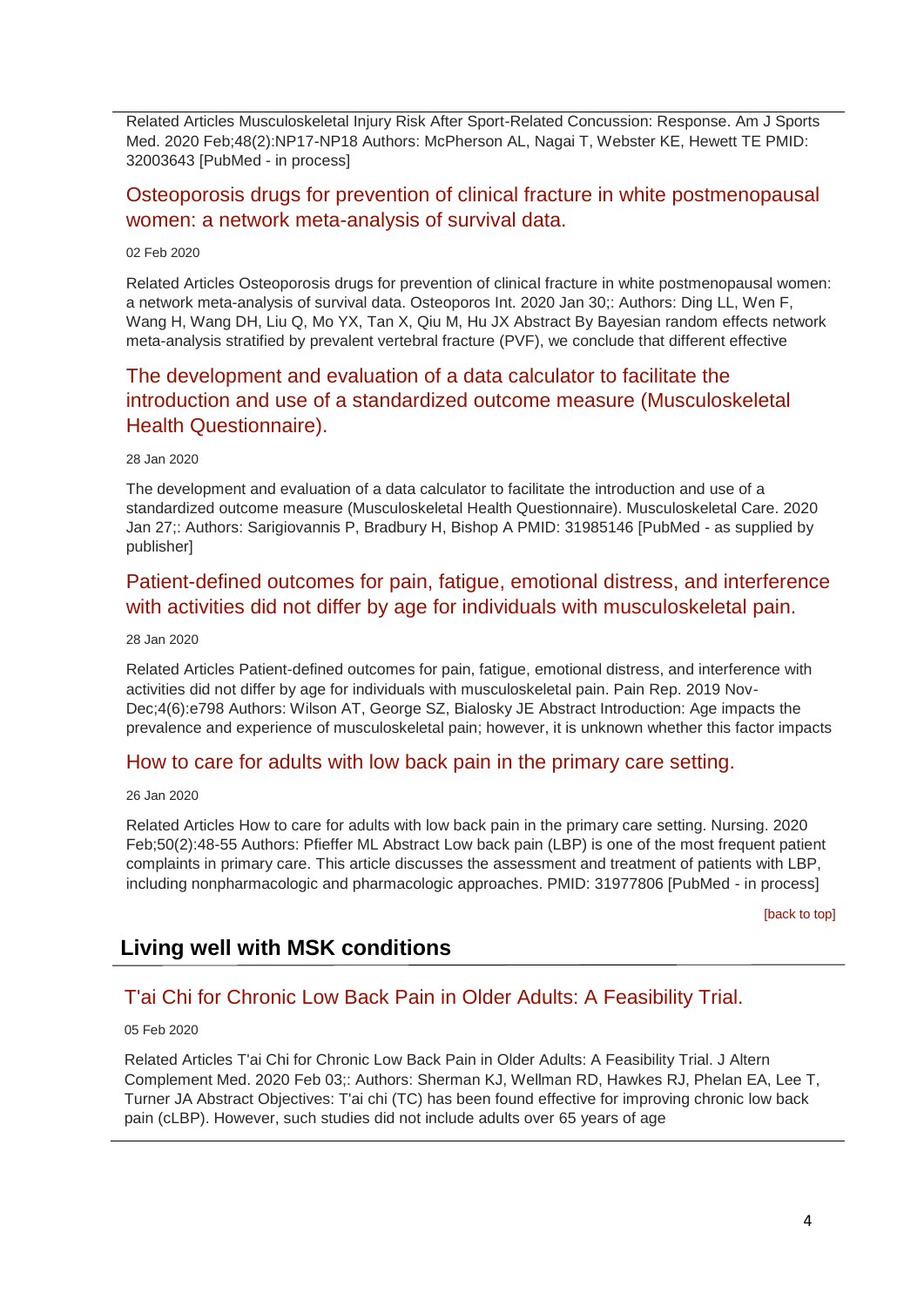### [Rehabilitation for Low Back Pain: A Narrative Review for Managing Pain and](http://transit.linexsystems.com/track/click/30370861/ca.linexsystems.com?p=eyJzIjoiODYxUEpXYTZNM05hYjNOa1F2X3VxRnZzVzRBIiwidiI6MSwicCI6IntcInVcIjozMDM3MDg2MSxcInZcIjoxLFwidXJsXCI6XCJodHRwOlxcXC9cXFwvY2EubGluZXhzeXN0ZW1zLmNvbVxcXC9jb250ZW50c1xcXC90cmFuc2l0XFxcLzM2MTA3ODgxNzU_dXNlcl9pZD00NDM1MTUmbG9nPTc5Y2ZhYjYyNGM2ZjAyMDU3MTQ2YzFjZGFkZmYyZWRmJnA9OTI0NTc0MzUmbT0xJmM9MzUyOTEwODkxNSZvcmdfaWQ9MTc0ODFcIixcImlkXCI6XCJkYjUzMTRmZTUwNjQ0ZWQyYWIyMjhkMzA1ODRhYTFkY1wiLFwidXJsX2lkc1wiOltcIjA1ZTliM2YxZjk4OTA1NGZlM2JjODI0YWQ4ZmExYjhmMWYyMzVkMTNcIl19In0)  [Improving Function in Acute and Chronic Conditions.](http://transit.linexsystems.com/track/click/30370861/ca.linexsystems.com?p=eyJzIjoiODYxUEpXYTZNM05hYjNOa1F2X3VxRnZzVzRBIiwidiI6MSwicCI6IntcInVcIjozMDM3MDg2MSxcInZcIjoxLFwidXJsXCI6XCJodHRwOlxcXC9cXFwvY2EubGluZXhzeXN0ZW1zLmNvbVxcXC9jb250ZW50c1xcXC90cmFuc2l0XFxcLzM2MTA3ODgxNzU_dXNlcl9pZD00NDM1MTUmbG9nPTc5Y2ZhYjYyNGM2ZjAyMDU3MTQ2YzFjZGFkZmYyZWRmJnA9OTI0NTc0MzUmbT0xJmM9MzUyOTEwODkxNSZvcmdfaWQ9MTc0ODFcIixcImlkXCI6XCJkYjUzMTRmZTUwNjQ0ZWQyYWIyMjhkMzA1ODRhYTFkY1wiLFwidXJsX2lkc1wiOltcIjA1ZTliM2YxZjk4OTA1NGZlM2JjODI0YWQ4ZmExYjhmMWYyMzVkMTNcIl19In0)

#### 02 Feb 2020

Related Articles Rehabilitation for Low Back Pain: A Narrative Review for Managing Pain and Improving Function in Acute and Chronic Conditions. Pain Ther. 2020 Jan 31;: Authors: Pergolizzi JV, LeQuang JA Abstract Low back pain (LBP) is prevalent and may transition into chronic LBP (cLBP) with associated reduced quality of life, pain, and disability

### [Patient and public beliefs about the role of imaging in the management of non](http://transit.linexsystems.com/track/click/30370861/ca.linexsystems.com?p=eyJzIjoibllwMU5VWnluYWRST3lDb3B3RE9TN3o2RkUwIiwidiI6MSwicCI6IntcInVcIjozMDM3MDg2MSxcInZcIjoxLFwidXJsXCI6XCJodHRwOlxcXC9cXFwvY2EubGluZXhzeXN0ZW1zLmNvbVxcXC9jb250ZW50c1xcXC90cmFuc2l0XFxcLzM2MTgzMTY1MTU_dXNlcl9pZD00NDM1MTUmbG9nPTc5Y2ZhYjYyNGM2ZjAyMDU3MTQ2YzFjZGFkZmYyZWRmJnA9OTI0NTc0MzUmbT0xJmM9MzUyOTEwOTg3NSZvcmdfaWQ9MTc0ODFcIixcImlkXCI6XCJkYjUzMTRmZTUwNjQ0ZWQyYWIyMjhkMzA1ODRhYTFkY1wiLFwidXJsX2lkc1wiOltcIjA1ZTliM2YxZjk4OTA1NGZlM2JjODI0YWQ4ZmExYjhmMWYyMzVkMTNcIl19In0)[specific low back pain: a scoping review.](http://transit.linexsystems.com/track/click/30370861/ca.linexsystems.com?p=eyJzIjoibllwMU5VWnluYWRST3lDb3B3RE9TN3o2RkUwIiwidiI6MSwicCI6IntcInVcIjozMDM3MDg2MSxcInZcIjoxLFwidXJsXCI6XCJodHRwOlxcXC9cXFwvY2EubGluZXhzeXN0ZW1zLmNvbVxcXC9jb250ZW50c1xcXC90cmFuc2l0XFxcLzM2MTgzMTY1MTU_dXNlcl9pZD00NDM1MTUmbG9nPTc5Y2ZhYjYyNGM2ZjAyMDU3MTQ2YzFjZGFkZmYyZWRmJnA9OTI0NTc0MzUmbT0xJmM9MzUyOTEwOTg3NSZvcmdfaWQ9MTc0ODFcIixcImlkXCI6XCJkYjUzMTRmZTUwNjQ0ZWQyYWIyMjhkMzA1ODRhYTFkY1wiLFwidXJsX2lkc1wiOltcIjA1ZTliM2YxZjk4OTA1NGZlM2JjODI0YWQ4ZmExYjhmMWYyMzVkMTNcIl19In0)

#### 07 Feb 2020

Patient and public beliefs about the role of imaging in the management of non-specific low back pain: a scoping review. Physiotherapy. 2019 Aug 31;107:224-233 Authors: Taylor S, Bishop A Abstract BACKGROUND OR CONTEXT: Routine imaging for non-specific low back pain is advised against in guidelines yet imaging continues to occur

### [The Visual Analogue Scale Versus Numerical Rating Scale in Measuring Pain](http://transit.linexsystems.com/track/click/30370861/ca.linexsystems.com?p=eyJzIjoiS3JWUUVuTkh6b2tNOWgwR2lnUm8wOTdIYU5vIiwidiI6MSwicCI6IntcInVcIjozMDM3MDg2MSxcInZcIjoxLFwidXJsXCI6XCJodHRwOlxcXC9cXFwvY2EubGluZXhzeXN0ZW1zLmNvbVxcXC9jb250ZW50c1xcXC90cmFuc2l0XFxcLzM2MDQ5MTE1NzU_dXNlcl9pZD00NDM1MTUmbG9nPTc5Y2ZhYjYyNGM2ZjAyMDU3MTQ2YzFjZGFkZmYyZWRmJnA9OTI0NTc0MzUmbT0xJmM9MzUyOTEwOTY3NSZvcmdfaWQ9MTc0ODFcIixcImlkXCI6XCJkYjUzMTRmZTUwNjQ0ZWQyYWIyMjhkMzA1ODRhYTFkY1wiLFwidXJsX2lkc1wiOltcIjA1ZTliM2YxZjk4OTA1NGZlM2JjODI0YWQ4ZmExYjhmMWYyMzVkMTNcIl19In0)  [Severity and Predicting Disability in Low Back Pain.](http://transit.linexsystems.com/track/click/30370861/ca.linexsystems.com?p=eyJzIjoiS3JWUUVuTkh6b2tNOWgwR2lnUm8wOTdIYU5vIiwidiI6MSwicCI6IntcInVcIjozMDM3MDg2MSxcInZcIjoxLFwidXJsXCI6XCJodHRwOlxcXC9cXFwvY2EubGluZXhzeXN0ZW1zLmNvbVxcXC9jb250ZW50c1xcXC90cmFuc2l0XFxcLzM2MDQ5MTE1NzU_dXNlcl9pZD00NDM1MTUmbG9nPTc5Y2ZhYjYyNGM2ZjAyMDU3MTQ2YzFjZGFkZmYyZWRmJnA9OTI0NTc0MzUmbT0xJmM9MzUyOTEwOTY3NSZvcmdfaWQ9MTc0ODFcIixcImlkXCI6XCJkYjUzMTRmZTUwNjQ0ZWQyYWIyMjhkMzA1ODRhYTFkY1wiLFwidXJsX2lkc1wiOltcIjA1ZTliM2YxZjk4OTA1NGZlM2JjODI0YWQ4ZmExYjhmMWYyMzVkMTNcIl19In0)

#### 28 Jan 2020

The Visual Analogue Scale Versus Numerical Rating Scale in Measuring Pain Severity and Predicting Disability in Low Back Pain. J Clin Rheumatol. 2020 Jan 24;: Authors: Shafshak TS, Elnemr R Abstract BACKGROUND: Low back pain (LBP) is a public health problem that requires accurate assessment for proper management and predicting prognosis

### [Hypervigilance for Bodily Sensations in the Back During a Movement Task in](http://transit.linexsystems.com/track/click/30370861/ca.linexsystems.com?p=eyJzIjoieHVpN3pNLWdMYlk1SktvNHNEb2xNLVNMZDM4IiwidiI6MSwicCI6IntcInVcIjozMDM3MDg2MSxcInZcIjoxLFwidXJsXCI6XCJodHRwOlxcXC9cXFwvY2EubGluZXhzeXN0ZW1zLmNvbVxcXC9jb250ZW50c1xcXC90cmFuc2l0XFxcLzM2MzU3MjU0NTU_dXNlcl9pZD00NDM1MTUmbG9nPTc5Y2ZhYjYyNGM2ZjAyMDU3MTQ2YzFjZGFkZmYyZWRmJnA9OTI0NTc0MzUmbT0xJmM9MzUyOTEwODkxNSZvcmdfaWQ9MTc0ODFcIixcImlkXCI6XCJkYjUzMTRmZTUwNjQ0ZWQyYWIyMjhkMzA1ODRhYTFkY1wiLFwidXJsX2lkc1wiOltcIjA1ZTliM2YxZjk4OTA1NGZlM2JjODI0YWQ4ZmExYjhmMWYyMzVkMTNcIl19In0)  [People with Chronic and Recurrent Low Back Pain.](http://transit.linexsystems.com/track/click/30370861/ca.linexsystems.com?p=eyJzIjoieHVpN3pNLWdMYlk1SktvNHNEb2xNLVNMZDM4IiwidiI6MSwicCI6IntcInVcIjozMDM3MDg2MSxcInZcIjoxLFwidXJsXCI6XCJodHRwOlxcXC9cXFwvY2EubGluZXhzeXN0ZW1zLmNvbVxcXC9jb250ZW50c1xcXC90cmFuc2l0XFxcLzM2MzU3MjU0NTU_dXNlcl9pZD00NDM1MTUmbG9nPTc5Y2ZhYjYyNGM2ZjAyMDU3MTQ2YzFjZGFkZmYyZWRmJnA9OTI0NTc0MzUmbT0xJmM9MzUyOTEwODkxNSZvcmdfaWQ9MTc0ODFcIixcImlkXCI6XCJkYjUzMTRmZTUwNjQ0ZWQyYWIyMjhkMzA1ODRhYTFkY1wiLFwidXJsX2lkc1wiOltcIjA1ZTliM2YxZjk4OTA1NGZlM2JjODI0YWQ4ZmExYjhmMWYyMzVkMTNcIl19In0)

#### 23 Feb 2020

Related Articles Hypervigilance for Bodily Sensations in the Back During a Movement Task in People with Chronic and Recurrent Low Back Pain. Clin J Pain. 2020 Feb 19;: Authors: Clauwaert A, Schouppe S, Van Oosterwijck J, Danneels L, Van Damme S Abstract OBJECTIVES: The current study assessed the role of hypervigilance for bodily sensations in the back in long term low back pain (LBP) problems

### [Validating Invalidation: Examining the Construct Validity of the Illness](http://transit.linexsystems.com/track/click/30370861/ca.linexsystems.com?p=eyJzIjoia3VlSUFoYVpqbHRvUkZYMzlySmRjdDZTR24wIiwidiI6MSwicCI6IntcInVcIjozMDM3MDg2MSxcInZcIjoxLFwidXJsXCI6XCJodHRwOlxcXC9cXFwvY2EubGluZXhzeXN0ZW1zLmNvbVxcXC9jb250ZW50c1xcXC90cmFuc2l0XFxcLzM2MzE4MTk0MzU_dXNlcl9pZD00NDM1MTUmbG9nPTc5Y2ZhYjYyNGM2ZjAyMDU3MTQ2YzFjZGFkZmYyZWRmJnA9OTI0NTc0MzUmbT0xJmM9MzUyOTEwODkxNSZvcmdfaWQ9MTc0ODFcIixcImlkXCI6XCJkYjUzMTRmZTUwNjQ0ZWQyYWIyMjhkMzA1ODRhYTFkY1wiLFwidXJsX2lkc1wiOltcIjA1ZTliM2YxZjk4OTA1NGZlM2JjODI0YWQ4ZmExYjhmMWYyMzVkMTNcIl19In0)  [Invalidation Inventory among Individuals with Chronic Low Back Pain.](http://transit.linexsystems.com/track/click/30370861/ca.linexsystems.com?p=eyJzIjoia3VlSUFoYVpqbHRvUkZYMzlySmRjdDZTR24wIiwidiI6MSwicCI6IntcInVcIjozMDM3MDg2MSxcInZcIjoxLFwidXJsXCI6XCJodHRwOlxcXC9cXFwvY2EubGluZXhzeXN0ZW1zLmNvbVxcXC9jb250ZW50c1xcXC90cmFuc2l0XFxcLzM2MzE4MTk0MzU_dXNlcl9pZD00NDM1MTUmbG9nPTc5Y2ZhYjYyNGM2ZjAyMDU3MTQ2YzFjZGFkZmYyZWRmJnA9OTI0NTc0MzUmbT0xJmM9MzUyOTEwODkxNSZvcmdfaWQ9MTc0ODFcIixcImlkXCI6XCJkYjUzMTRmZTUwNjQ0ZWQyYWIyMjhkMzA1ODRhYTFkY1wiLFwidXJsX2lkc1wiOltcIjA1ZTliM2YxZjk4OTA1NGZlM2JjODI0YWQ4ZmExYjhmMWYyMzVkMTNcIl19In0)

#### 19 Feb 2020

Validating Invalidation: Examining the Construct Validity of the Illness Invalidation Inventory among Individuals with Chronic Low Back Pain. Clin J Pain. 2020 Feb 14;: Authors: Molzof HE, Newman AK, Barnett MD, Guck A, Scott W, Sturgeon JA, Trost Z Abstract OBJECTIVES: The Illness Invalidation Inventory (3\*I) was designed to assess individuals' perceived invalidation regarding chronic pain

## [Are within and/or between session improvements in pain and function](http://transit.linexsystems.com/track/click/30370861/ca.linexsystems.com?p=eyJzIjoiLUlRYkhmbHdrcm5LX3dSQXVxYkczSWx4Nl9FIiwidiI6MSwicCI6IntcInVcIjozMDM3MDg2MSxcInZcIjoxLFwidXJsXCI6XCJodHRwOlxcXC9cXFwvY2EubGluZXhzeXN0ZW1zLmNvbVxcXC9jb250ZW50c1xcXC90cmFuc2l0XFxcLzM2Mjc5Mzc4MDU_dXNlcl9pZD00NDM1MTUmbG9nPTc5Y2ZhYjYyNGM2ZjAyMDU3MTQ2YzFjZGFkZmYyZWRmJnA9OTI0NTc0MzUmbT0xJmM9MzUyOTEwODkxNSZvcmdfaWQ9MTc0ODFcIixcImlkXCI6XCJkYjUzMTRmZTUwNjQ0ZWQyYWIyMjhkMzA1ODRhYTFkY1wiLFwidXJsX2lkc1wiOltcIjA1ZTliM2YxZjk4OTA1NGZlM2JjODI0YWQ4ZmExYjhmMWYyMzVkMTNcIl19In0)  [prognostic of medium and long-term improvements in musculoskeletal](http://transit.linexsystems.com/track/click/30370861/ca.linexsystems.com?p=eyJzIjoiLUlRYkhmbHdrcm5LX3dSQXVxYkczSWx4Nl9FIiwidiI6MSwicCI6IntcInVcIjozMDM3MDg2MSxcInZcIjoxLFwidXJsXCI6XCJodHRwOlxcXC9cXFwvY2EubGluZXhzeXN0ZW1zLmNvbVxcXC9jb250ZW50c1xcXC90cmFuc2l0XFxcLzM2Mjc5Mzc4MDU_dXNlcl9pZD00NDM1MTUmbG9nPTc5Y2ZhYjYyNGM2ZjAyMDU3MTQ2YzFjZGFkZmYyZWRmJnA9OTI0NTc0MzUmbT0xJmM9MzUyOTEwODkxNSZvcmdfaWQ9MTc0ODFcIixcImlkXCI6XCJkYjUzMTRmZTUwNjQ0ZWQyYWIyMjhkMzA1ODRhYTFkY1wiLFwidXJsX2lkc1wiOltcIjA1ZTliM2YxZjk4OTA1NGZlM2JjODI0YWQ4ZmExYjhmMWYyMzVkMTNcIl19In0)  [problems? A systematic review.](http://transit.linexsystems.com/track/click/30370861/ca.linexsystems.com?p=eyJzIjoiLUlRYkhmbHdrcm5LX3dSQXVxYkczSWx4Nl9FIiwidiI6MSwicCI6IntcInVcIjozMDM3MDg2MSxcInZcIjoxLFwidXJsXCI6XCJodHRwOlxcXC9cXFwvY2EubGluZXhzeXN0ZW1zLmNvbVxcXC9jb250ZW50c1xcXC90cmFuc2l0XFxcLzM2Mjc5Mzc4MDU_dXNlcl9pZD00NDM1MTUmbG9nPTc5Y2ZhYjYyNGM2ZjAyMDU3MTQ2YzFjZGFkZmYyZWRmJnA9OTI0NTc0MzUmbT0xJmM9MzUyOTEwODkxNSZvcmdfaWQ9MTc0ODFcIixcImlkXCI6XCJkYjUzMTRmZTUwNjQ0ZWQyYWIyMjhkMzA1ODRhYTFkY1wiLFwidXJsX2lkc1wiOltcIjA1ZTliM2YxZjk4OTA1NGZlM2JjODI0YWQ4ZmExYjhmMWYyMzVkMTNcIl19In0)

#### 16 Feb 2020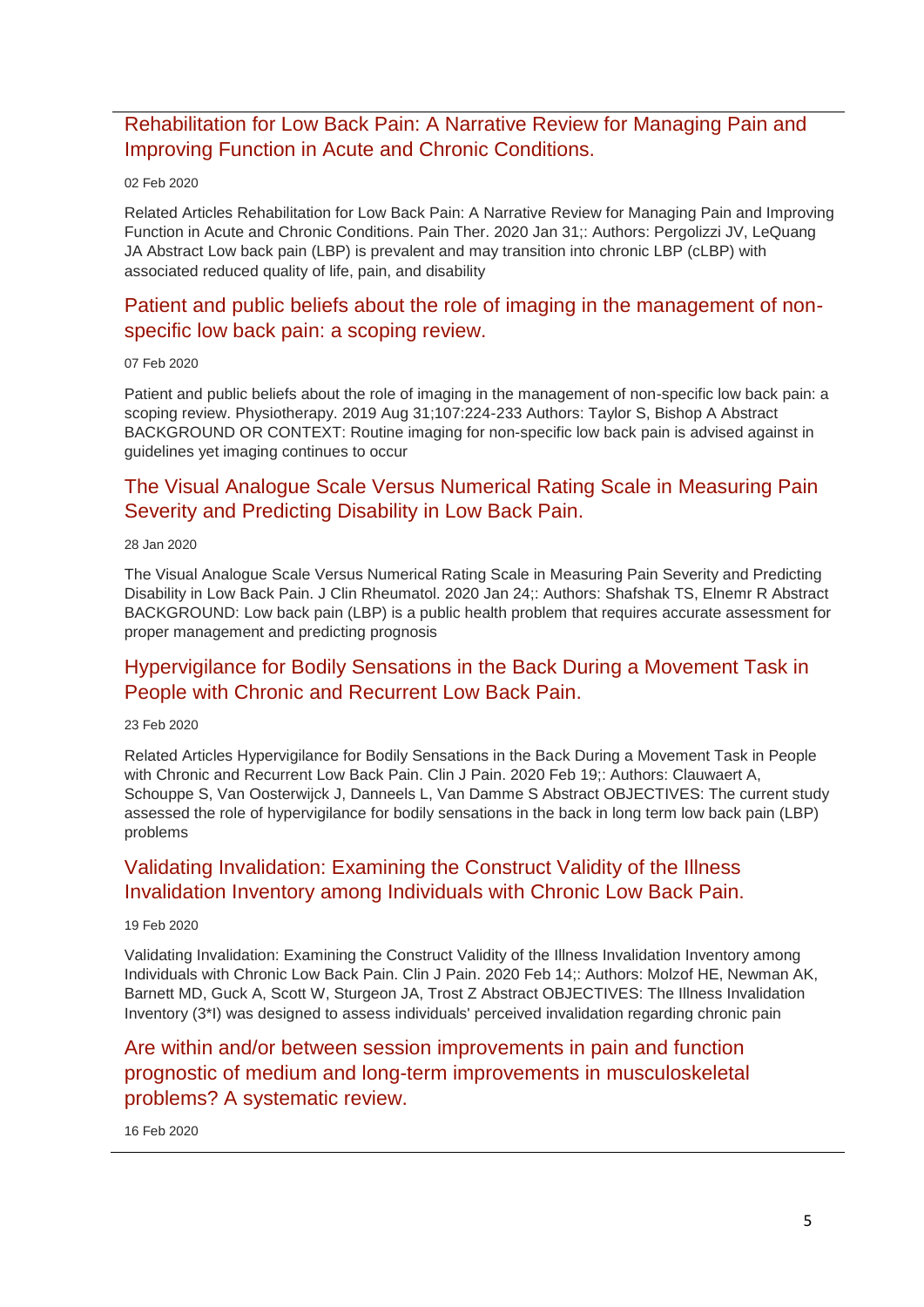Related Articles Are within and/or between session improvements in pain and function prognostic of medium and long-term improvements in musculoskeletal problems? A systematic review. Musculoskelet Sci Pract

# [High detection rate of osteoporosis with screening of a general hospitalized](http://transit.linexsystems.com/track/click/30370861/ca.linexsystems.com?p=eyJzIjoiTWU4RlRqVFJ5NmMtLXZJSEtiQjVpUTFaR2ZrIiwidiI6MSwicCI6IntcInVcIjozMDM3MDg2MSxcInZcIjoxLFwidXJsXCI6XCJodHRwOlxcXC9cXFwvY2EubGluZXhzeXN0ZW1zLmNvbVxcXC9jb250ZW50c1xcXC90cmFuc2l0XFxcLzM2MjM3NDcyMTU_dXNlcl9pZD00NDM1MTUmbG9nPTc5Y2ZhYjYyNGM2ZjAyMDU3MTQ2YzFjZGFkZmYyZWRmJnA9OTI0NTc0MzUmbT0xJmM9MzUyOTEwODkxNSZvcmdfaWQ9MTc0ODFcIixcImlkXCI6XCJkYjUzMTRmZTUwNjQ0ZWQyYWIyMjhkMzA1ODRhYTFkY1wiLFwidXJsX2lkc1wiOltcIjA1ZTliM2YxZjk4OTA1NGZlM2JjODI0YWQ4ZmExYjhmMWYyMzVkMTNcIl19In0)  [population: a 6-year study in 6406 patients in a university hospital setting.](http://transit.linexsystems.com/track/click/30370861/ca.linexsystems.com?p=eyJzIjoiTWU4RlRqVFJ5NmMtLXZJSEtiQjVpUTFaR2ZrIiwidiI6MSwicCI6IntcInVcIjozMDM3MDg2MSxcInZcIjoxLFwidXJsXCI6XCJodHRwOlxcXC9cXFwvY2EubGluZXhzeXN0ZW1zLmNvbVxcXC9jb250ZW50c1xcXC90cmFuc2l0XFxcLzM2MjM3NDcyMTU_dXNlcl9pZD00NDM1MTUmbG9nPTc5Y2ZhYjYyNGM2ZjAyMDU3MTQ2YzFjZGFkZmYyZWRmJnA9OTI0NTc0MzUmbT0xJmM9MzUyOTEwODkxNSZvcmdfaWQ9MTc0ODFcIixcImlkXCI6XCJkYjUzMTRmZTUwNjQ0ZWQyYWIyMjhkMzA1ODRhYTFkY1wiLFwidXJsX2lkc1wiOltcIjA1ZTliM2YxZjk4OTA1NGZlM2JjODI0YWQ4ZmExYjhmMWYyMzVkMTNcIl19In0)

#### 12 Feb 2020

Related Articles High detection rate of osteoporosis with screening of a general hospitalized population: a 6-year study in 6406 patients in a university hospital setting. BMC Musculoskelet Disord. 2020 Feb 10;21(1):90 Authors: Malaise O, Detroz M, Leroy M, Leonori L, Seidel L, Malaise MG Abstract BACKGROUND: Osteoporosis is a highly prevalent disease identified by Dual Energy X-ray

### [AAPT Diagnostic Criteria for Chronic Low Back Pain.](http://transit.linexsystems.com/track/click/30370861/ca.linexsystems.com?p=eyJzIjoiSENCRF9LWXk3Y1hSTDJ3YVA1OVNLQzcxQ3F3IiwidiI6MSwicCI6IntcInVcIjozMDM3MDg2MSxcInZcIjoxLFwidXJsXCI6XCJodHRwOlxcXC9cXFwvY2EubGluZXhzeXN0ZW1zLmNvbVxcXC9jb250ZW50c1xcXC90cmFuc2l0XFxcLzM2MjA5MjU0MzU_dXNlcl9pZD00NDM1MTUmbG9nPTc5Y2ZhYjYyNGM2ZjAyMDU3MTQ2YzFjZGFkZmYyZWRmJnA9OTI0NTc0MzUmbT0xJmM9MzUyOTEwODkxNSZvcmdfaWQ9MTc0ODFcIixcImlkXCI6XCJkYjUzMTRmZTUwNjQ0ZWQyYWIyMjhkMzA1ODRhYTFkY1wiLFwidXJsX2lkc1wiOltcIjA1ZTliM2YxZjk4OTA1NGZlM2JjODI0YWQ4ZmExYjhmMWYyMzVkMTNcIl19In0)

#### 10 Feb 2020

Related Articles AAPT Diagnostic Criteria for Chronic Low Back Pain. J Pain. 2020 Feb 06;: Authors: Markman JD, Czerniecka-Foxx K, Khalsa PS, Hayek SM, Asher AL, Loeser JD, Chou R Abstract Chronic low back pain conditions are highly prevalent and constitute the leading cause of disability worldwide

# [Applying the information-motivation-behavioural](http://transit.linexsystems.com/track/click/30370861/ca.linexsystems.com?p=eyJzIjoiNWFPczRCczMxb0htUGJvaGN5VE5YX19XZVB3IiwidiI6MSwicCI6IntcInVcIjozMDM3MDg2MSxcInZcIjoxLFwidXJsXCI6XCJodHRwOlxcXC9cXFwvY2EubGluZXhzeXN0ZW1zLmNvbVxcXC9jb250ZW50c1xcXC90cmFuc2l0XFxcLzM2MTk2NjY1OTU_dXNlcl9pZD00NDM1MTUmbG9nPTc5Y2ZhYjYyNGM2ZjAyMDU3MTQ2YzFjZGFkZmYyZWRmJnA9OTI0NTc0MzUmbT0xJmM9MzUyOTEwODkxNSZvcmdfaWQ9MTc0ODFcIixcImlkXCI6XCJkYjUzMTRmZTUwNjQ0ZWQyYWIyMjhkMzA1ODRhYTFkY1wiLFwidXJsX2lkc1wiOltcIjA1ZTliM2YxZjk4OTA1NGZlM2JjODI0YWQ4ZmExYjhmMWYyMzVkMTNcIl19In0) model to explore the [influencing factors of self-management behaviour](http://transit.linexsystems.com/track/click/30370861/ca.linexsystems.com?p=eyJzIjoiNWFPczRCczMxb0htUGJvaGN5VE5YX19XZVB3IiwidiI6MSwicCI6IntcInVcIjozMDM3MDg2MSxcInZcIjoxLFwidXJsXCI6XCJodHRwOlxcXC9cXFwvY2EubGluZXhzeXN0ZW1zLmNvbVxcXC9jb250ZW50c1xcXC90cmFuc2l0XFxcLzM2MTk2NjY1OTU_dXNlcl9pZD00NDM1MTUmbG9nPTc5Y2ZhYjYyNGM2ZjAyMDU3MTQ2YzFjZGFkZmYyZWRmJnA9OTI0NTc0MzUmbT0xJmM9MzUyOTEwODkxNSZvcmdfaWQ9MTc0ODFcIixcImlkXCI6XCJkYjUzMTRmZTUwNjQ0ZWQyYWIyMjhkMzA1ODRhYTFkY1wiLFwidXJsX2lkc1wiOltcIjA1ZTliM2YxZjk4OTA1NGZlM2JjODI0YWQ4ZmExYjhmMWYyMzVkMTNcIl19In0) among osteoporosis patients.

#### 09 Feb 2020

Related Articles Applying the information-motivation-behavioral model to explore the influencing factors of self-management behavior among osteoporosis patients. BMC Public Health. 2020 Feb 06;20(1):198 Authors: Tsamlag L, Wang H, Shen Q, Shi Y, Zhang S, Chang R, Liu X, Shen T, Cai Y Abstract BACKGROUND: The prevalence of osteoporosis (OP) is rapidly increasing

# [Lumbar Axial Rotation Kinematics in an Upright Sitting and With Forward](http://transit.linexsystems.com/track/click/30370861/ca.linexsystems.com?p=eyJzIjoiUmdvV0NWYjJiUHYxMHRVdUF1WVpIcDI3TVRZIiwidiI6MSwicCI6IntcInVcIjozMDM3MDg2MSxcInZcIjoxLFwidXJsXCI6XCJodHRwOlxcXC9cXFwvY2EubGluZXhzeXN0ZW1zLmNvbVxcXC9jb250ZW50c1xcXC90cmFuc2l0XFxcLzM2MTk2NjY5MTU_dXNlcl9pZD00NDM1MTUmbG9nPTc5Y2ZhYjYyNGM2ZjAyMDU3MTQ2YzFjZGFkZmYyZWRmJnA9OTI0NTc0MzUmbT0xJmM9MzUyOTEwODkxNSZvcmdfaWQ9MTc0ODFcIixcImlkXCI6XCJkYjUzMTRmZTUwNjQ0ZWQyYWIyMjhkMzA1ODRhYTFkY1wiLFwidXJsX2lkc1wiOltcIjA1ZTliM2YxZjk4OTA1NGZlM2JjODI0YWQ4ZmExYjhmMWYyMzVkMTNcIl19In0)  [Bending Positions in Men With Nonspecific Chronic Low Back Pain.](http://transit.linexsystems.com/track/click/30370861/ca.linexsystems.com?p=eyJzIjoiUmdvV0NWYjJiUHYxMHRVdUF1WVpIcDI3TVRZIiwidiI6MSwicCI6IntcInVcIjozMDM3MDg2MSxcInZcIjoxLFwidXJsXCI6XCJodHRwOlxcXC9cXFwvY2EubGluZXhzeXN0ZW1zLmNvbVxcXC9jb250ZW50c1xcXC90cmFuc2l0XFxcLzM2MTk2NjY5MTU_dXNlcl9pZD00NDM1MTUmbG9nPTc5Y2ZhYjYyNGM2ZjAyMDU3MTQ2YzFjZGFkZmYyZWRmJnA9OTI0NTc0MzUmbT0xJmM9MzUyOTEwODkxNSZvcmdfaWQ9MTc0ODFcIixcImlkXCI6XCJkYjUzMTRmZTUwNjQ0ZWQyYWIyMjhkMzA1ODRhYTFkY1wiLFwidXJsX2lkc1wiOltcIjA1ZTliM2YxZjk4OTA1NGZlM2JjODI0YWQ4ZmExYjhmMWYyMzVkMTNcIl19In0)

#### 09 Feb 2020

Related Articles Lumbar Axial Rotation Kinematics in an Upright Sitting and With Forward Bending Positions in Men With Nonspecific Chronic Low Back Pain. Spine (Phila Pa 1976). 2020 Mar 01;45(5):E244-E251 Authors: Masharawi Y, Haj A, Weisman A Abstract STUDY DESIGN: A controlled cross-sectional study

### [Transient Osteoporosis of the Hip: Risk and Therapy.](http://transit.linexsystems.com/track/click/30370861/ca.linexsystems.com?p=eyJzIjoiNlAyd2VBWmNGakZwRVg5S2pwRl83ZExwVng0IiwidiI6MSwicCI6IntcInVcIjozMDM3MDg2MSxcInZcIjoxLFwidXJsXCI6XCJodHRwOlxcXC9cXFwvY2EubGluZXhzeXN0ZW1zLmNvbVxcXC9jb250ZW50c1xcXC90cmFuc2l0XFxcLzM2MTY1MTY4NzU_dXNlcl9pZD00NDM1MTUmbG9nPTc5Y2ZhYjYyNGM2ZjAyMDU3MTQ2YzFjZGFkZmYyZWRmJnA9OTI0NTc0MzUmbT0xJmM9MzUyOTEwODkxNSZvcmdfaWQ9MTc0ODFcIixcImlkXCI6XCJkYjUzMTRmZTUwNjQ0ZWQyYWIyMjhkMzA1ODRhYTFkY1wiLFwidXJsX2lkc1wiOltcIjA1ZTliM2YxZjk4OTA1NGZlM2JjODI0YWQ4ZmExYjhmMWYyMzVkMTNcIl19In0)

#### 06 Feb 2020

Transient Osteoporosis of the Hip: Risk and Therapy. Open Access Rheumatol. 2020;12:1-8 Authors: Bashaireh KM, Aldarwish FM, Al-Omari AA, Albashaireh MA, Hajjat M, Al-Ebbini MA, Aleshawi AJ Abstract Objective: The aim of this study was to investigate the impact of occupation in patients with transient osteoporosis of the hip (TOH)

# [Comparison of Three Manual Therapy Techniques as Trigger Point Therapy for](http://transit.linexsystems.com/track/click/30370861/ca.linexsystems.com?p=eyJzIjoiLWxPc181ZTB3MWNTejRVN3lXeEI2RXp3Q0JrIiwidiI6MSwicCI6IntcInVcIjozMDM3MDg2MSxcInZcIjoxLFwidXJsXCI6XCJodHRwOlxcXC9cXFwvY2EubGluZXhzeXN0ZW1zLmNvbVxcXC9jb250ZW50c1xcXC90cmFuc2l0XFxcLzM2MTY1MTY0ODU_dXNlcl9pZD00NDM1MTUmbG9nPTc5Y2ZhYjYyNGM2ZjAyMDU3MTQ2YzFjZGFkZmYyZWRmJnA9OTI0NTc0MzUmbT0xJmM9MzUyOTEwODkxNSZvcmdfaWQ9MTc0ODFcIixcImlkXCI6XCJkYjUzMTRmZTUwNjQ0ZWQyYWIyMjhkMzA1ODRhYTFkY1wiLFwidXJsX2lkc1wiOltcIjA1ZTliM2YxZjk4OTA1NGZlM2JjODI0YWQ4ZmExYjhmMWYyMzVkMTNcIl19In0)  [Chronic Nonspecific Low Back Pain: A Randomized Controlled Pilot Trial.](http://transit.linexsystems.com/track/click/30370861/ca.linexsystems.com?p=eyJzIjoiLWxPc181ZTB3MWNTejRVN3lXeEI2RXp3Q0JrIiwidiI6MSwicCI6IntcInVcIjozMDM3MDg2MSxcInZcIjoxLFwidXJsXCI6XCJodHRwOlxcXC9cXFwvY2EubGluZXhzeXN0ZW1zLmNvbVxcXC9jb250ZW50c1xcXC90cmFuc2l0XFxcLzM2MTY1MTY0ODU_dXNlcl9pZD00NDM1MTUmbG9nPTc5Y2ZhYjYyNGM2ZjAyMDU3MTQ2YzFjZGFkZmYyZWRmJnA9OTI0NTc0MzUmbT0xJmM9MzUyOTEwODkxNSZvcmdfaWQ9MTc0ODFcIixcImlkXCI6XCJkYjUzMTRmZTUwNjQ0ZWQyYWIyMjhkMzA1ODRhYTFkY1wiLFwidXJsX2lkc1wiOltcIjA1ZTliM2YxZjk4OTA1NGZlM2JjODI0YWQ4ZmExYjhmMWYyMzVkMTNcIl19In0)

#### 06 Feb 2020

Comparison of Three Manual Therapy Techniques as Trigger Point Therapy for Chronic Nonspecific Low Back Pain: A Randomized Controlled Pilot Trial. J Altern Complement Med. 2020 Feb 05;: Authors: Dayanır IO, Birinci T, Kaya Mutlu E, Akcetin MA, Akdemir AO Abstract Objectives: This pilot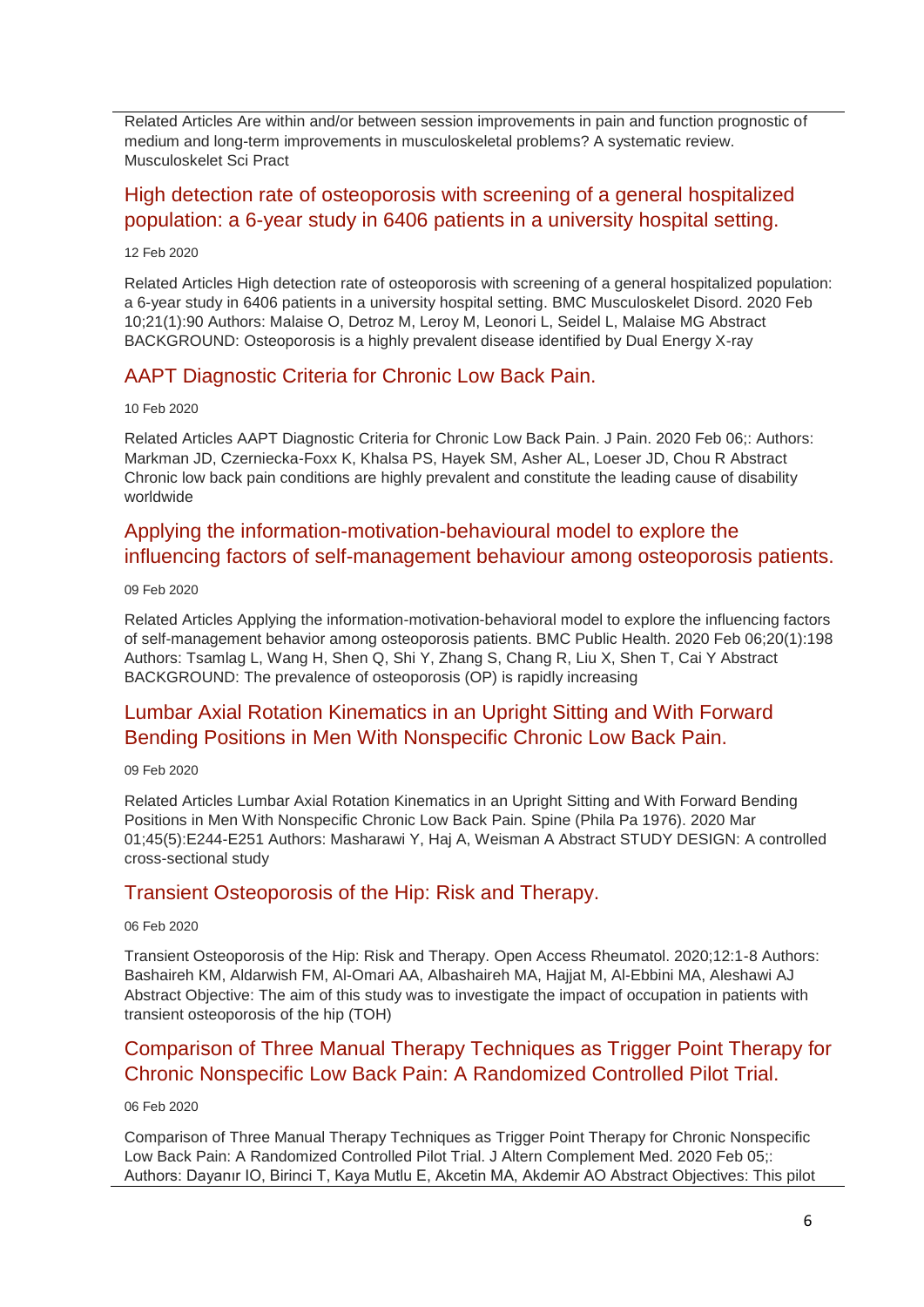study aimed to compare the efficacy of manual pressure release (MPR), strain counterstrain (SCS), and integrated

### [The effect of treatment regimens on salivary cortisol levels in patients with](http://transit.linexsystems.com/track/click/30370861/ca.linexsystems.com?p=eyJzIjoiWERpZjVzVldYcGVxck5rUGVSeXlRNVNOcWIwIiwidiI6MSwicCI6IntcInVcIjozMDM3MDg2MSxcInZcIjoxLFwidXJsXCI6XCJodHRwOlxcXC9cXFwvY2EubGluZXhzeXN0ZW1zLmNvbVxcXC9jb250ZW50c1xcXC90cmFuc2l0XFxcLzM2MDYyMzgzNzU_dXNlcl9pZD00NDM1MTUmbG9nPTc5Y2ZhYjYyNGM2ZjAyMDU3MTQ2YzFjZGFkZmYyZWRmJnA9OTI0NTc0MzUmbT0xJmM9MzUyOTEwODkxNSZvcmdfaWQ9MTc0ODFcIixcImlkXCI6XCJkYjUzMTRmZTUwNjQ0ZWQyYWIyMjhkMzA1ODRhYTFkY1wiLFwidXJsX2lkc1wiOltcIjA1ZTliM2YxZjk4OTA1NGZlM2JjODI0YWQ4ZmExYjhmMWYyMzVkMTNcIl19In0)  [chronic musculoskeletal disorders.](http://transit.linexsystems.com/track/click/30370861/ca.linexsystems.com?p=eyJzIjoiWERpZjVzVldYcGVxck5rUGVSeXlRNVNOcWIwIiwidiI6MSwicCI6IntcInVcIjozMDM3MDg2MSxcInZcIjoxLFwidXJsXCI6XCJodHRwOlxcXC9cXFwvY2EubGluZXhzeXN0ZW1zLmNvbVxcXC9jb250ZW50c1xcXC90cmFuc2l0XFxcLzM2MDYyMzgzNzU_dXNlcl9pZD00NDM1MTUmbG9nPTc5Y2ZhYjYyNGM2ZjAyMDU3MTQ2YzFjZGFkZmYyZWRmJnA9OTI0NTc0MzUmbT0xJmM9MzUyOTEwODkxNSZvcmdfaWQ9MTc0ODFcIixcImlkXCI6XCJkYjUzMTRmZTUwNjQ0ZWQyYWIyMjhkMzA1ODRhYTFkY1wiLFwidXJsX2lkc1wiOltcIjA1ZTliM2YxZjk4OTA1NGZlM2JjODI0YWQ4ZmExYjhmMWYyMzVkMTNcIl19In0)

#### 29 Jan 2020

Related Articles The effect of treatment regimens on salivary cortisol levels in patients with chronic musculoskeletal disorders. J Bodyw Mov Ther. 2020 Jan;24(1):100-108 Authors: Papandreou M, Philippou A, Taso O, Koutsilieris M, Kaperda A Abstract BACKGROUND: Increased levels of circulating cortisol have been associated with pain severity in patients with chronic musculoskeletal disorders (CMD)

# [Osteopathic Medical Care With and Without Osteopathic Manipulative](http://transit.linexsystems.com/track/click/30370861/ca.linexsystems.com?p=eyJzIjoiT1dWVDhtZnJ3VWh0Q0pzVUlvTnRBSG9UMlowIiwidiI6MSwicCI6IntcInVcIjozMDM3MDg2MSxcInZcIjoxLFwidXJsXCI6XCJodHRwOlxcXC9cXFwvY2EubGluZXhzeXN0ZW1zLmNvbVxcXC9jb250ZW50c1xcXC90cmFuc2l0XFxcLzM2MDQ5MTE5NDU_dXNlcl9pZD00NDM1MTUmbG9nPTc5Y2ZhYjYyNGM2ZjAyMDU3MTQ2YzFjZGFkZmYyZWRmJnA9OTI0NTc0MzUmbT0xJmM9MzUyOTEwODkxNSZvcmdfaWQ9MTc0ODFcIixcImlkXCI6XCJkYjUzMTRmZTUwNjQ0ZWQyYWIyMjhkMzA1ODRhYTFkY1wiLFwidXJsX2lkc1wiOltcIjA1ZTliM2YxZjk4OTA1NGZlM2JjODI0YWQ4ZmExYjhmMWYyMzVkMTNcIl19In0)  [Treatment in Patients With Chronic Low Back Pain: A Pain Registry-Based](http://transit.linexsystems.com/track/click/30370861/ca.linexsystems.com?p=eyJzIjoiT1dWVDhtZnJ3VWh0Q0pzVUlvTnRBSG9UMlowIiwidiI6MSwicCI6IntcInVcIjozMDM3MDg2MSxcInZcIjoxLFwidXJsXCI6XCJodHRwOlxcXC9cXFwvY2EubGluZXhzeXN0ZW1zLmNvbVxcXC9jb250ZW50c1xcXC90cmFuc2l0XFxcLzM2MDQ5MTE5NDU_dXNlcl9pZD00NDM1MTUmbG9nPTc5Y2ZhYjYyNGM2ZjAyMDU3MTQ2YzFjZGFkZmYyZWRmJnA9OTI0NTc0MzUmbT0xJmM9MzUyOTEwODkxNSZvcmdfaWQ9MTc0ODFcIixcImlkXCI6XCJkYjUzMTRmZTUwNjQ0ZWQyYWIyMjhkMzA1ODRhYTFkY1wiLFwidXJsX2lkc1wiOltcIjA1ZTliM2YxZjk4OTA1NGZlM2JjODI0YWQ4ZmExYjhmMWYyMzVkMTNcIl19In0)  [Study.](http://transit.linexsystems.com/track/click/30370861/ca.linexsystems.com?p=eyJzIjoiT1dWVDhtZnJ3VWh0Q0pzVUlvTnRBSG9UMlowIiwidiI6MSwicCI6IntcInVcIjozMDM3MDg2MSxcInZcIjoxLFwidXJsXCI6XCJodHRwOlxcXC9cXFwvY2EubGluZXhzeXN0ZW1zLmNvbVxcXC9jb250ZW50c1xcXC90cmFuc2l0XFxcLzM2MDQ5MTE5NDU_dXNlcl9pZD00NDM1MTUmbG9nPTc5Y2ZhYjYyNGM2ZjAyMDU3MTQ2YzFjZGFkZmYyZWRmJnA9OTI0NTc0MzUmbT0xJmM9MzUyOTEwODkxNSZvcmdfaWQ9MTc0ODFcIixcImlkXCI6XCJkYjUzMTRmZTUwNjQ0ZWQyYWIyMjhkMzA1ODRhYTFkY1wiLFwidXJsX2lkc1wiOltcIjA1ZTliM2YxZjk4OTA1NGZlM2JjODI0YWQ4ZmExYjhmMWYyMzVkMTNcIl19In0)

#### 28 Jan 2020

Osteopathic Medical Care With and Without Osteopathic Manipulative Treatment in Patients With Chronic Low Back Pain: A Pain Registry-Based Study. J Am Osteopath Assoc. 2020 Feb 01;120(2):64- 73 Authors: Licciardone JC, Gatchel RJ Abstract Context: The OSTEOPATHIC Trial demonstrated substantial improvement in pain intensity, decreased need for rescue medication for pain, and greater likelihood of

### [Does inspiration efficiency influence the stability limits of the trunk in patients](http://transit.linexsystems.com/track/click/30370861/ca.linexsystems.com?p=eyJzIjoiU3p3MlRTTHRvZXh4eWxORkJMM010N3FtR0ZnIiwidiI6MSwicCI6IntcInVcIjozMDM3MDg2MSxcInZcIjoxLFwidXJsXCI6XCJodHRwOlxcXC9cXFwvY2EubGluZXhzeXN0ZW1zLmNvbVxcXC9jb250ZW50c1xcXC90cmFuc2l0XFxcLzM2MDIzOTYzNDU_dXNlcl9pZD00NDM1MTUmbG9nPTc5Y2ZhYjYyNGM2ZjAyMDU3MTQ2YzFjZGFkZmYyZWRmJnA9OTI0NTc0MzUmbT0xJmM9MzUyOTEwODkxNSZvcmdfaWQ9MTc0ODFcIixcImlkXCI6XCJkYjUzMTRmZTUwNjQ0ZWQyYWIyMjhkMzA1ODRhYTFkY1wiLFwidXJsX2lkc1wiOltcIjA1ZTliM2YxZjk4OTA1NGZlM2JjODI0YWQ4ZmExYjhmMWYyMzVkMTNcIl19In0)  [with chronic low back pain?](http://transit.linexsystems.com/track/click/30370861/ca.linexsystems.com?p=eyJzIjoiU3p3MlRTTHRvZXh4eWxORkJMM010N3FtR0ZnIiwidiI6MSwicCI6IntcInVcIjozMDM3MDg2MSxcInZcIjoxLFwidXJsXCI6XCJodHRwOlxcXC9cXFwvY2EubGluZXhzeXN0ZW1zLmNvbVxcXC9jb250ZW50c1xcXC90cmFuc2l0XFxcLzM2MDIzOTYzNDU_dXNlcl9pZD00NDM1MTUmbG9nPTc5Y2ZhYjYyNGM2ZjAyMDU3MTQ2YzFjZGFkZmYyZWRmJnA9OTI0NTc0MzUmbT0xJmM9MzUyOTEwODkxNSZvcmdfaWQ9MTc0ODFcIixcImlkXCI6XCJkYjUzMTRmZTUwNjQ0ZWQyYWIyMjhkMzA1ODRhYTFkY1wiLFwidXJsX2lkc1wiOltcIjA1ZTliM2YxZjk4OTA1NGZlM2JjODI0YWQ4ZmExYjhmMWYyMzVkMTNcIl19In0)

#### 26 Jan 2020

Related Articles Does inspiration efficiency influence the stability limits of the trunk in patients with chronic low back pain? J Rehabil Med. 2020 Jan 24;: Authors: Finta R, Boda K, Nagy E, Bender T Abstract OBJECTIVE: To determine the effects of diaphragm-strengthening training on the stability limits of the trunk and inspiratory function in patients with low back pain

<span id="page-6-0"></span>[\[back to top\]](#page-0-1)

### **MSK in Child and Adolescent Health**

<span id="page-6-1"></span>[Mucopolysaccharidosis Type I in Children, a Forgotten Diagnosis Responsible](http://transit.linexsystems.com/track/click/30370861/ca.linexsystems.com?p=eyJzIjoiaEdUeEpJVFB1RzBZTWN1LU5wQzQ1SDJmbWhZIiwidiI6MSwicCI6IntcInVcIjozMDM3MDg2MSxcInZcIjoxLFwidXJsXCI6XCJodHRwOlxcXC9cXFwvY2EubGluZXhzeXN0ZW1zLmNvbVxcXC9jb250ZW50c1xcXC90cmFuc2l0XFxcLzM2MjIzOTU5MzU_dXNlcl9pZD00NDM1MTUmbG9nPTc5Y2ZhYjYyNGM2ZjAyMDU3MTQ2YzFjZGFkZmYyZWRmJnA9OTI0NTc0MzUmbT0xJmM9MzUyOTEwOTMyNSZvcmdfaWQ9MTc0ODFcIixcImlkXCI6XCJkYjUzMTRmZTUwNjQ0ZWQyYWIyMjhkMzA1ODRhYTFkY1wiLFwidXJsX2lkc1wiOltcIjA1ZTliM2YxZjk4OTA1NGZlM2JjODI0YWQ4ZmExYjhmMWYyMzVkMTNcIl19In0)  [for Undiagnosed Musculoskeletal Complaints: Report of Two Cases.](http://transit.linexsystems.com/track/click/30370861/ca.linexsystems.com?p=eyJzIjoiaEdUeEpJVFB1RzBZTWN1LU5wQzQ1SDJmbWhZIiwidiI6MSwicCI6IntcInVcIjozMDM3MDg2MSxcInZcIjoxLFwidXJsXCI6XCJodHRwOlxcXC9cXFwvY2EubGluZXhzeXN0ZW1zLmNvbVxcXC9jb250ZW50c1xcXC90cmFuc2l0XFxcLzM2MjIzOTU5MzU_dXNlcl9pZD00NDM1MTUmbG9nPTc5Y2ZhYjYyNGM2ZjAyMDU3MTQ2YzFjZGFkZmYyZWRmJnA9OTI0NTc0MzUmbT0xJmM9MzUyOTEwOTMyNSZvcmdfaWQ9MTc0ODFcIixcImlkXCI6XCJkYjUzMTRmZTUwNjQ0ZWQyYWIyMjhkMzA1ODRhYTFkY1wiLFwidXJsX2lkc1wiOltcIjA1ZTliM2YxZjk4OTA1NGZlM2JjODI0YWQ4ZmExYjhmMWYyMzVkMTNcIl19In0)

#### 11 Feb 2020

Related Articles Mucopolysaccharidosis Type I in Children, a Forgotten Diagnosis Responsible for Undiagnosed Musculoskeletal Complaints: Report of Two Cases. Acta Medica (Hradec Kralove). 2019;62(4):161-165 Authors: Moghadam SH, Ghahvechi M, Mozafari F, Sayarifard F, Mousavi MS, Rostami R, Ziaee V Abstract Mucopolysaccharidoses (MPS) are a subgroup of lysosomal storage disorders

### [Acupuncture for pediatric low back pain and sciatica: a case report.](http://transit.linexsystems.com/track/click/30370861/ca.linexsystems.com?p=eyJzIjoiZktjRVdhQXVHZy1iZml2RDM1SHRHa3o3Yll3IiwidiI6MSwicCI6IntcInVcIjozMDM3MDg2MSxcInZcIjoxLFwidXJsXCI6XCJodHRwOlxcXC9cXFwvY2EubGluZXhzeXN0ZW1zLmNvbVxcXC9jb250ZW50c1xcXC90cmFuc2l0XFxcLzM2MTY1MTY0MzU_dXNlcl9pZD00NDM1MTUmbG9nPTc5Y2ZhYjYyNGM2ZjAyMDU3MTQ2YzFjZGFkZmYyZWRmJnA9OTI0NTc0MzUmbT0xJmM9MzUyOTEwOTMyNSZvcmdfaWQ9MTc0ODFcIixcImlkXCI6XCJkYjUzMTRmZTUwNjQ0ZWQyYWIyMjhkMzA1ODRhYTFkY1wiLFwidXJsX2lkc1wiOltcIjA1ZTliM2YxZjk4OTA1NGZlM2JjODI0YWQ4ZmExYjhmMWYyMzVkMTNcIl19In0)

#### 06 Feb 2020

Acupuncture for pediatric low back pain and sciatica: a case report. Acupunct Med. 2020 Feb 05;:964528419883274 Authors: Vittori A, Marchetti G, Francia E, Mascilini I, Alessandri V, Mazza O, Marinangeli F, Fusco P, Picardo SG PMID: 32022585 [PubMed - as supplied by publisher]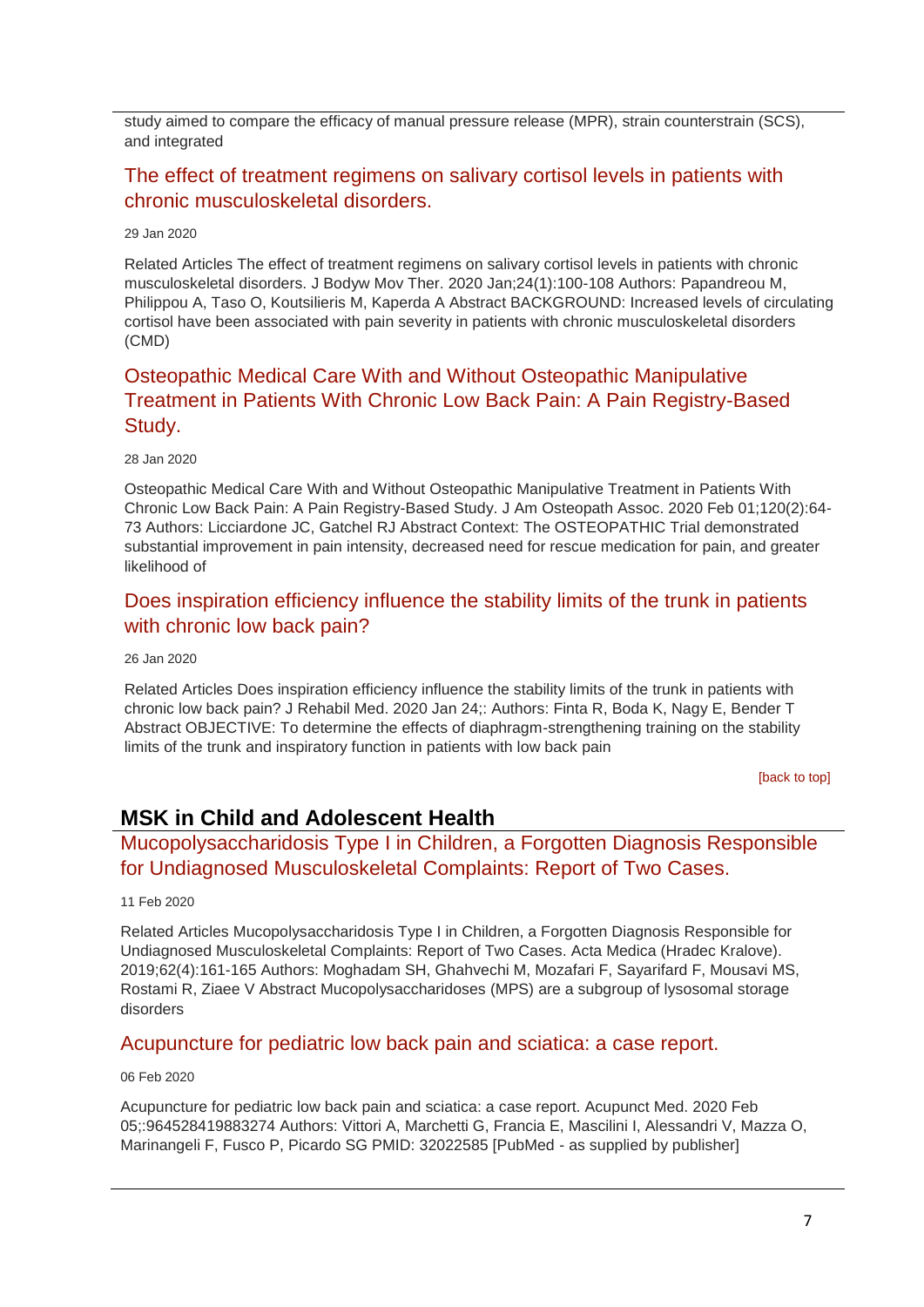# <span id="page-7-0"></span>**MSK and Multi-morbidity**

### [Increased risk of strokes in patients with chronic low back pain \(CLBP\): A](http://transit.linexsystems.com/track/click/30370861/ca.linexsystems.com?p=eyJzIjoiNEhTRDZJbjdON0lkMmNVel9yQ1hnbU11ZGJzIiwidiI6MSwicCI6IntcInVcIjozMDM3MDg2MSxcInZcIjoxLFwidXJsXCI6XCJodHRwOlxcXC9cXFwvY2EubGluZXhzeXN0ZW1zLmNvbVxcXC9jb250ZW50c1xcXC90cmFuc2l0XFxcLzM2MzU5OTUxMDU_dXNlcl9pZD00NDM1MTUmbG9nPTc5Y2ZhYjYyNGM2ZjAyMDU3MTQ2YzFjZGFkZmYyZWRmJnA9OTI0NTc0MzUmbT0xJmM9MzUyOTEwODkxNSZvcmdfaWQ9MTc0ODFcIixcImlkXCI6XCJkYjUzMTRmZTUwNjQ0ZWQyYWIyMjhkMzA1ODRhYTFkY1wiLFwidXJsX2lkc1wiOltcIjA1ZTliM2YxZjk4OTA1NGZlM2JjODI0YWQ4ZmExYjhmMWYyMzVkMTNcIl19In0)  [nationwide population-based cohort study.](http://transit.linexsystems.com/track/click/30370861/ca.linexsystems.com?p=eyJzIjoiNEhTRDZJbjdON0lkMmNVel9yQ1hnbU11ZGJzIiwidiI6MSwicCI6IntcInVcIjozMDM3MDg2MSxcInZcIjoxLFwidXJsXCI6XCJodHRwOlxcXC9cXFwvY2EubGluZXhzeXN0ZW1zLmNvbVxcXC9jb250ZW50c1xcXC90cmFuc2l0XFxcLzM2MzU5OTUxMDU_dXNlcl9pZD00NDM1MTUmbG9nPTc5Y2ZhYjYyNGM2ZjAyMDU3MTQ2YzFjZGFkZmYyZWRmJnA9OTI0NTc0MzUmbT0xJmM9MzUyOTEwODkxNSZvcmdfaWQ9MTc0ODFcIixcImlkXCI6XCJkYjUzMTRmZTUwNjQ0ZWQyYWIyMjhkMzA1ODRhYTFkY1wiLFwidXJsX2lkc1wiOltcIjA1ZTliM2YxZjk4OTA1NGZlM2JjODI0YWQ4ZmExYjhmMWYyMzVkMTNcIl19In0)

#### 23 Feb 2020

Increased risk of strokes in patients with chronic low back pain (CLBP): A nationwide population-based cohort study. Clin Neurol Neurosurg. 2020 Feb 06;192:105725 Authors: Wang HC, Su YC, Luk HN, Wang JH, Hsu CY, Lin SZ Abstract OBJECTIVES: There have not been any longitudinal studies reported that chronic low back pain (CLBP) patients are at risk for stroke

# [Incidence, risk factors and evaluation of osteoporosis in patients with](http://transit.linexsystems.com/track/click/30370861/ca.linexsystems.com?p=eyJzIjoieFlSX0ZqdEdocENIaE9yejVWOHVGQXkwc240IiwidiI6MSwicCI6IntcInVcIjozMDM3MDg2MSxcInZcIjoxLFwidXJsXCI6XCJodHRwOlxcXC9cXFwvY2EubGluZXhzeXN0ZW1zLmNvbVxcXC9jb250ZW50c1xcXC90cmFuc2l0XFxcLzM2MTU4Mjc3MjU_dXNlcl9pZD00NDM1MTUmbG9nPTc5Y2ZhYjYyNGM2ZjAyMDU3MTQ2YzFjZGFkZmYyZWRmJnA9OTI0NTc0MzUmbT0xJmM9MzUyOTEwODkxNSZvcmdfaWQ9MTc0ODFcIixcImlkXCI6XCJkYjUzMTRmZTUwNjQ0ZWQyYWIyMjhkMzA1ODRhYTFkY1wiLFwidXJsX2lkc1wiOltcIjA1ZTliM2YxZjk4OTA1NGZlM2JjODI0YWQ4ZmExYjhmMWYyMzVkMTNcIl19In0)  inflammatory bowel disease - [a Danish population-based inception cohort with](http://transit.linexsystems.com/track/click/30370861/ca.linexsystems.com?p=eyJzIjoieFlSX0ZqdEdocENIaE9yejVWOHVGQXkwc240IiwidiI6MSwicCI6IntcInVcIjozMDM3MDg2MSxcInZcIjoxLFwidXJsXCI6XCJodHRwOlxcXC9cXFwvY2EubGluZXhzeXN0ZW1zLmNvbVxcXC9jb250ZW50c1xcXC90cmFuc2l0XFxcLzM2MTU4Mjc3MjU_dXNlcl9pZD00NDM1MTUmbG9nPTc5Y2ZhYjYyNGM2ZjAyMDU3MTQ2YzFjZGFkZmYyZWRmJnA9OTI0NTc0MzUmbT0xJmM9MzUyOTEwODkxNSZvcmdfaWQ9MTc0ODFcIixcImlkXCI6XCJkYjUzMTRmZTUwNjQ0ZWQyYWIyMjhkMzA1ODRhYTFkY1wiLFwidXJsX2lkc1wiOltcIjA1ZTliM2YxZjk4OTA1NGZlM2JjODI0YWQ4ZmExYjhmMWYyMzVkMTNcIl19In0)  [10 years of follow-up.](http://transit.linexsystems.com/track/click/30370861/ca.linexsystems.com?p=eyJzIjoieFlSX0ZqdEdocENIaE9yejVWOHVGQXkwc240IiwidiI6MSwicCI6IntcInVcIjozMDM3MDg2MSxcInZcIjoxLFwidXJsXCI6XCJodHRwOlxcXC9cXFwvY2EubGluZXhzeXN0ZW1zLmNvbVxcXC9jb250ZW50c1xcXC90cmFuc2l0XFxcLzM2MTU4Mjc3MjU_dXNlcl9pZD00NDM1MTUmbG9nPTc5Y2ZhYjYyNGM2ZjAyMDU3MTQ2YzFjZGFkZmYyZWRmJnA9OTI0NTc0MzUmbT0xJmM9MzUyOTEwODkxNSZvcmdfaWQ9MTc0ODFcIixcImlkXCI6XCJkYjUzMTRmZTUwNjQ0ZWQyYWIyMjhkMzA1ODRhYTFkY1wiLFwidXJsX2lkc1wiOltcIjA1ZTliM2YxZjk4OTA1NGZlM2JjODI0YWQ4ZmExYjhmMWYyMzVkMTNcIl19In0)

#### 05 Feb 2020

Related Articles Incidence, risk factors and evaluation of osteoporosis in patients with inflammatory bowel disease - a Danish population-based inception cohort with 10 years of follow-up. J Crohns Colitis

### [Osteoporosis pathology in people with severe motor and intellectual disability.](http://transit.linexsystems.com/track/click/30370861/ca.linexsystems.com?p=eyJzIjoiUE9MWGt6Mkh2bHNDMVB3ZUVlcEk1b2szLTAwIiwidiI6MSwicCI6IntcInVcIjozMDM3MDg2MSxcInZcIjoxLFwidXJsXCI6XCJodHRwOlxcXC9cXFwvY2EubGluZXhzeXN0ZW1zLmNvbVxcXC9jb250ZW50c1xcXC90cmFuc2l0XFxcLzM2MDM1NTQ4OTU_dXNlcl9pZD00NDM1MTUmbG9nPTc5Y2ZhYjYyNGM2ZjAyMDU3MTQ2YzFjZGFkZmYyZWRmJnA9OTI0NTc0MzUmbT0xJmM9MzUyOTEwOTY3NSZvcmdfaWQ9MTc0ODFcIixcImlkXCI6XCJkYjUzMTRmZTUwNjQ0ZWQyYWIyMjhkMzA1ODRhYTFkY1wiLFwidXJsX2lkc1wiOltcIjA1ZTliM2YxZjk4OTA1NGZlM2JjODI0YWQ4ZmExYjhmMWYyMzVkMTNcIl19In0)

#### 27 Jan 2020

Osteoporosis pathology in people with severe motor and intellectual disability. Brain Dev. 2020 Jan 22;: Authors: Sakai T, Honzawa S, Kaga M, Iwasaki Y, Masuyama T Abstract OBJECTIVES: We assessed the severity and pathology of osteoporosis in children and adults with severe motor and intellectual disabilities (SMID) by evaluating bone enzymes, by which we aimed to determine adequate treatment

### [Risk of Osteoporosis in Patients With Atrial Fibrillation Using Non-Vitamin K](http://transit.linexsystems.com/track/click/30370861/ca.linexsystems.com?p=eyJzIjoialZnMkJpRGYzTFJnZnlnYm9sMUY0a3JILVFFIiwidiI6MSwicCI6IntcInVcIjozMDM3MDg2MSxcInZcIjoxLFwidXJsXCI6XCJodHRwOlxcXC9cXFwvY2EubGluZXhzeXN0ZW1zLmNvbVxcXC9jb250ZW50c1xcXC90cmFuc2l0XFxcLzM2MzE4MTkzNjU_dXNlcl9pZD00NDM1MTUmbG9nPTc5Y2ZhYjYyNGM2ZjAyMDU3MTQ2YzFjZGFkZmYyZWRmJnA9OTI0NTc0MzUmbT0xJmM9MzUyOTEwODkxNSZvcmdfaWQ9MTc0ODFcIixcImlkXCI6XCJkYjUzMTRmZTUwNjQ0ZWQyYWIyMjhkMzA1ODRhYTFkY1wiLFwidXJsX2lkc1wiOltcIjA1ZTliM2YxZjk4OTA1NGZlM2JjODI0YWQ4ZmExYjhmMWYyMzVkMTNcIl19In0)  [Antagonist Oral Anticoagulants or Warfarin.](http://transit.linexsystems.com/track/click/30370861/ca.linexsystems.com?p=eyJzIjoialZnMkJpRGYzTFJnZnlnYm9sMUY0a3JILVFFIiwidiI6MSwicCI6IntcInVcIjozMDM3MDg2MSxcInZcIjoxLFwidXJsXCI6XCJodHRwOlxcXC9cXFwvY2EubGluZXhzeXN0ZW1zLmNvbVxcXC9jb250ZW50c1xcXC90cmFuc2l0XFxcLzM2MzE4MTkzNjU_dXNlcl9pZD00NDM1MTUmbG9nPTc5Y2ZhYjYyNGM2ZjAyMDU3MTQ2YzFjZGFkZmYyZWRmJnA9OTI0NTc0MzUmbT0xJmM9MzUyOTEwODkxNSZvcmdfaWQ9MTc0ODFcIixcImlkXCI6XCJkYjUzMTRmZTUwNjQ0ZWQyYWIyMjhkMzA1ODRhYTFkY1wiLFwidXJsX2lkc1wiOltcIjA1ZTliM2YxZjk4OTA1NGZlM2JjODI0YWQ4ZmExYjhmMWYyMzVkMTNcIl19In0)

#### 19 Feb 2020

Risk of Osteoporosis in Patients With Atrial Fibrillation Using Non-Vitamin K Antagonist Oral Anticoagulants or Warfarin. J Am Heart Assoc. 2020 Feb 18;9(4):e014510 Authors: PMID: 32067587 [PubMed - in process]

### [Metformin use is associated with a lower risk of osteoporosis in](http://transit.linexsystems.com/track/click/30370861/ca.linexsystems.com?p=eyJzIjoiVlRTRmVLVlV0Z2RYN0dRdkF1RmlGOFdVR0lvIiwidiI6MSwicCI6IntcInVcIjozMDM3MDg2MSxcInZcIjoxLFwidXJsXCI6XCJodHRwOlxcXC9cXFwvY2EubGluZXhzeXN0ZW1zLmNvbVxcXC9jb250ZW50c1xcXC90cmFuc2l0XFxcLzM2MDc2NzMxMDU_dXNlcl9pZD00NDM1MTUmbG9nPTc5Y2ZhYjYyNGM2ZjAyMDU3MTQ2YzFjZGFkZmYyZWRmJnA9OTI0NTc0MzUmbT0xJmM9MzUyOTEwODkxNSZvcmdfaWQ9MTc0ODFcIixcImlkXCI6XCJkYjUzMTRmZTUwNjQ0ZWQyYWIyMjhkMzA1ODRhYTFkY1wiLFwidXJsX2lkc1wiOltcIjA1ZTliM2YxZjk4OTA1NGZlM2JjODI0YWQ4ZmExYjhmMWYyMzVkMTNcIl19In0) adult women [independent of type 2 diabetes mellitus and obesity. REDLINC IX study.](http://transit.linexsystems.com/track/click/30370861/ca.linexsystems.com?p=eyJzIjoiVlRTRmVLVlV0Z2RYN0dRdkF1RmlGOFdVR0lvIiwidiI6MSwicCI6IntcInVcIjozMDM3MDg2MSxcInZcIjoxLFwidXJsXCI6XCJodHRwOlxcXC9cXFwvY2EubGluZXhzeXN0ZW1zLmNvbVxcXC9jb250ZW50c1xcXC90cmFuc2l0XFxcLzM2MDc2NzMxMDU_dXNlcl9pZD00NDM1MTUmbG9nPTc5Y2ZhYjYyNGM2ZjAyMDU3MTQ2YzFjZGFkZmYyZWRmJnA9OTI0NTc0MzUmbT0xJmM9MzUyOTEwODkxNSZvcmdfaWQ9MTc0ODFcIixcImlkXCI6XCJkYjUzMTRmZTUwNjQ0ZWQyYWIyMjhkMzA1ODRhYTFkY1wiLFwidXJsX2lkc1wiOltcIjA1ZTliM2YxZjk4OTA1NGZlM2JjODI0YWQ4ZmExYjhmMWYyMzVkMTNcIl19In0)

#### 30 Jan 2020

Related Articles Metformin use is associated with a lower risk of osteoporosis in adult women independent of type 2 diabetes mellitus and obesity. REDLINC IX study. Gynecol Endocrinol. 2020 Jan 29;:1-5 Authors: Blümel JE, Arteaga E, Aedo S, Arriola-Montenegro J, López M, Martino M, Miranda C, Miranda O, Mostajo D, Ñañez M, Ojeda E, Pilnik S, Rojas J, Salinas C, Sosa L, Spritzer PM, Tserotas K,

### [Osteoporosis risk assessment in primary dental care-The attitudes of Swedish](http://transit.linexsystems.com/track/click/30370861/ca.linexsystems.com?p=eyJzIjoiYnA0cFhMdEVwbk9HbThiU0t2X0VRNWJXZGtzIiwidiI6MSwicCI6IntcInVcIjozMDM3MDg2MSxcInZcIjoxLFwidXJsXCI6XCJodHRwOlxcXC9cXFwvY2EubGluZXhzeXN0ZW1zLmNvbVxcXC9jb250ZW50c1xcXC90cmFuc2l0XFxcLzM2MTY1MTY5MTU_dXNlcl9pZD00NDM1MTUmbG9nPTc5Y2ZhYjYyNGM2ZjAyMDU3MTQ2YzFjZGFkZmYyZWRmJnA9OTI0NTc0MzUmbT0xJmM9MzUyOTEwODkxNSZvcmdfaWQ9MTc0ODFcIixcImlkXCI6XCJkYjUzMTRmZTUwNjQ0ZWQyYWIyMjhkMzA1ODRhYTFkY1wiLFwidXJsX2lkc1wiOltcIjA1ZTliM2YxZjk4OTA1NGZlM2JjODI0YWQ4ZmExYjhmMWYyMzVkMTNcIl19In0)  [dentists, patients and medical specialists.](http://transit.linexsystems.com/track/click/30370861/ca.linexsystems.com?p=eyJzIjoiYnA0cFhMdEVwbk9HbThiU0t2X0VRNWJXZGtzIiwidiI6MSwicCI6IntcInVcIjozMDM3MDg2MSxcInZcIjoxLFwidXJsXCI6XCJodHRwOlxcXC9cXFwvY2EubGluZXhzeXN0ZW1zLmNvbVxcXC9jb250ZW50c1xcXC90cmFuc2l0XFxcLzM2MTY1MTY5MTU_dXNlcl9pZD00NDM1MTUmbG9nPTc5Y2ZhYjYyNGM2ZjAyMDU3MTQ2YzFjZGFkZmYyZWRmJnA9OTI0NTc0MzUmbT0xJmM9MzUyOTEwODkxNSZvcmdfaWQ9MTc0ODFcIixcImlkXCI6XCJkYjUzMTRmZTUwNjQ0ZWQyYWIyMjhkMzA1ODRhYTFkY1wiLFwidXJsX2lkc1wiOltcIjA1ZTliM2YxZjk4OTA1NGZlM2JjODI0YWQ4ZmExYjhmMWYyMzVkMTNcIl19In0)

#### 06 Feb 2020

Osteoporosis risk assessment in primary dental care-The attitudes of Swedish dentists, patients and medical specialists. Gerodontology. 2020 Feb 05;: Authors: Gullberg J, Lindh C, Axtelius B, Horner K,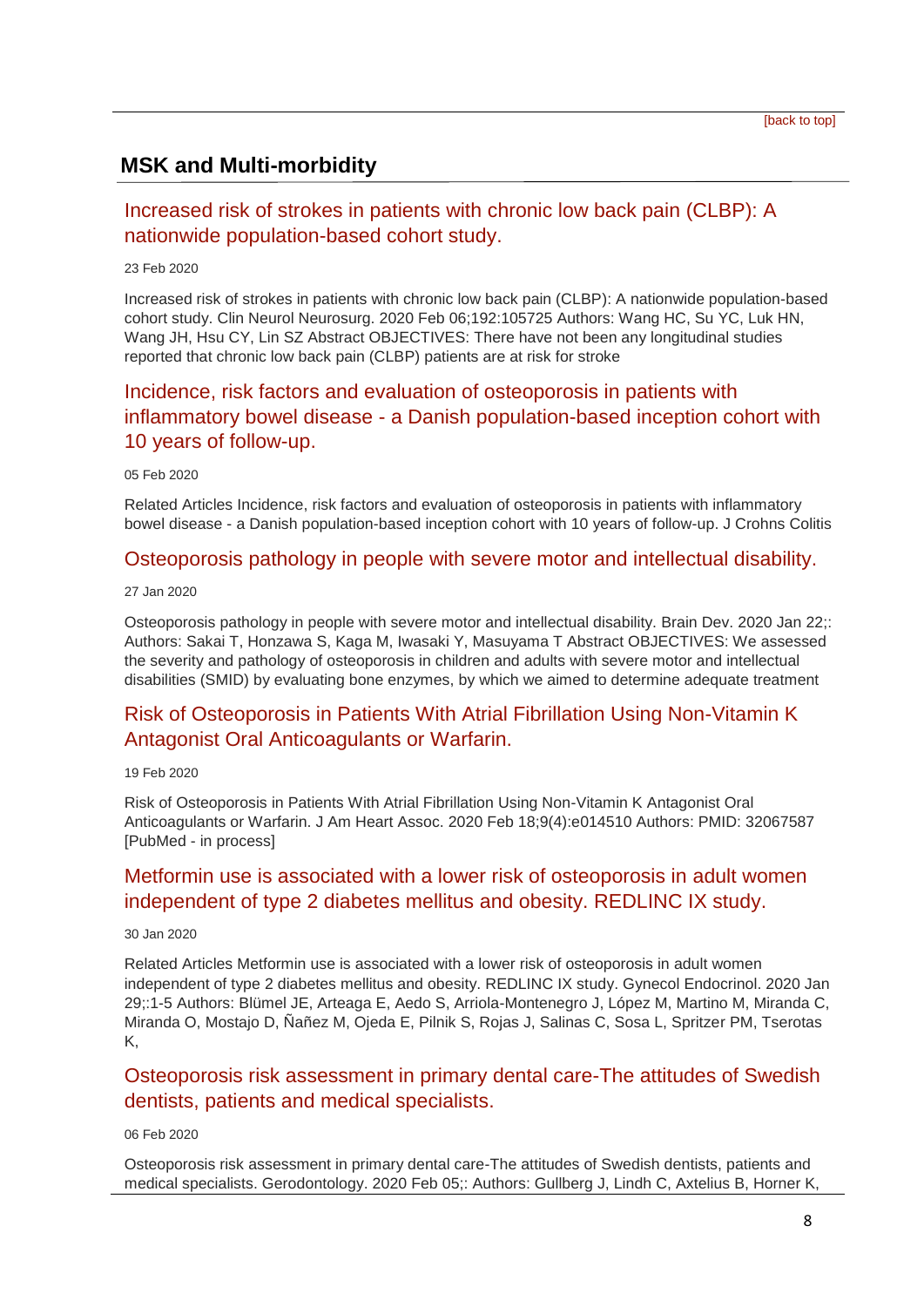Devlin H, Povlsen L Abstract OBJECTIVE: To explore and identify the attitudes of dentists, patients and medical specialists regarding implementation of osteoporosis risk assessment into Swedish

### [Increased risk of osteoporosis following commonly used first-line treatments for](http://transit.linexsystems.com/track/click/30370861/ca.linexsystems.com?p=eyJzIjoiSWM4Vm56RFRjcElVYjVBSzJ0QmwyZzUxVnV3IiwidiI6MSwicCI6IntcInVcIjozMDM3MDg2MSxcInZcIjoxLFwidXJsXCI6XCJodHRwOlxcXC9cXFwvY2EubGluZXhzeXN0ZW1zLmNvbVxcXC9jb250ZW50c1xcXC90cmFuc2l0XFxcLzM2MjM3NDIzMjU_dXNlcl9pZD00NDM1MTUmbG9nPTc5Y2ZhYjYyNGM2ZjAyMDU3MTQ2YzFjZGFkZmYyZWRmJnA9OTI0NTc0MzUmbT0xJmM9MzUyOTEwODkxNSZvcmdfaWQ9MTc0ODFcIixcImlkXCI6XCJkYjUzMTRmZTUwNjQ0ZWQyYWIyMjhkMzA1ODRhYTFkY1wiLFwidXJsX2lkc1wiOltcIjA1ZTliM2YxZjk4OTA1NGZlM2JjODI0YWQ4ZmExYjhmMWYyMzVkMTNcIl19In0)  [lymphoma: a Danish Nationwide Cohort Study.](http://transit.linexsystems.com/track/click/30370861/ca.linexsystems.com?p=eyJzIjoiSWM4Vm56RFRjcElVYjVBSzJ0QmwyZzUxVnV3IiwidiI6MSwicCI6IntcInVcIjozMDM3MDg2MSxcInZcIjoxLFwidXJsXCI6XCJodHRwOlxcXC9cXFwvY2EubGluZXhzeXN0ZW1zLmNvbVxcXC9jb250ZW50c1xcXC90cmFuc2l0XFxcLzM2MjM3NDIzMjU_dXNlcl9pZD00NDM1MTUmbG9nPTc5Y2ZhYjYyNGM2ZjAyMDU3MTQ2YzFjZGFkZmYyZWRmJnA9OTI0NTc0MzUmbT0xJmM9MzUyOTEwODkxNSZvcmdfaWQ9MTc0ODFcIixcImlkXCI6XCJkYjUzMTRmZTUwNjQ0ZWQyYWIyMjhkMzA1ODRhYTFkY1wiLFwidXJsX2lkc1wiOltcIjA1ZTliM2YxZjk4OTA1NGZlM2JjODI0YWQ4ZmExYjhmMWYyMzVkMTNcIl19In0)

#### 12 Feb 2020

Related Articles Increased risk of osteoporosis following commonly used first-line treatments for lymphoma: a Danish Nationwide Cohort Study. Leuk Lymphoma. 2020 Feb 11;:1-10 Authors: Baech J, Hansen SM, Jakobsen LH, Øvlisen AK, Severinsen MT, Brown PN, Vestergaard P, Frederiksen H, Jørgensen J, Starklint J, Josefsson P, Hammer T, Clausen MR, Torp-Pedersen C, Jensen P, El-Galaly TC Abstract

### [Exercise therapies for preventing or treating](http://transit.linexsystems.com/track/click/30370861/ca.linexsystems.com?p=eyJzIjoiMXc5eFdpcnBYMExVd2ktTFVYZzk1OFJaUTFnIiwidiI6MSwicCI6IntcInVcIjozMDM3MDg2MSxcInZcIjoxLFwidXJsXCI6XCJodHRwOlxcXC9cXFwvY2EubGluZXhzeXN0ZW1zLmNvbVxcXC9jb250ZW50c1xcXC90cmFuc2l0XFxcLzM2MDc2NzMwNDU_dXNlcl9pZD00NDM1MTUmbG9nPTc5Y2ZhYjYyNGM2ZjAyMDU3MTQ2YzFjZGFkZmYyZWRmJnA9OTI0NTc0MzUmbT0xJmM9MzUyOTEwODUyNSZvcmdfaWQ9MTc0ODFcIixcImlkXCI6XCJkYjUzMTRmZTUwNjQ0ZWQyYWIyMjhkMzA1ODRhYTFkY1wiLFwidXJsX2lkc1wiOltcIjA1ZTliM2YxZjk4OTA1NGZlM2JjODI0YWQ4ZmExYjhmMWYyMzVkMTNcIl19In0) aromatase inhibitor-induced [musculoskeletal symptoms in early breast cancer.](http://transit.linexsystems.com/track/click/30370861/ca.linexsystems.com?p=eyJzIjoiMXc5eFdpcnBYMExVd2ktTFVYZzk1OFJaUTFnIiwidiI6MSwicCI6IntcInVcIjozMDM3MDg2MSxcInZcIjoxLFwidXJsXCI6XCJodHRwOlxcXC9cXFwvY2EubGluZXhzeXN0ZW1zLmNvbVxcXC9jb250ZW50c1xcXC90cmFuc2l0XFxcLzM2MDc2NzMwNDU_dXNlcl9pZD00NDM1MTUmbG9nPTc5Y2ZhYjYyNGM2ZjAyMDU3MTQ2YzFjZGFkZmYyZWRmJnA9OTI0NTc0MzUmbT0xJmM9MzUyOTEwODUyNSZvcmdfaWQ9MTc0ODFcIixcImlkXCI6XCJkYjUzMTRmZTUwNjQ0ZWQyYWIyMjhkMzA1ODRhYTFkY1wiLFwidXJsX2lkc1wiOltcIjA1ZTliM2YxZjk4OTA1NGZlM2JjODI0YWQ4ZmExYjhmMWYyMzVkMTNcIl19In0)

#### 30 Jan 2020

Related Articles Exercise therapies for preventing or treating aromatase inhibitor-induced musculoskeletal symptoms in early breast cancer. Cochrane Database Syst Rev. 2020 Jan 29;1:CD012988 Authors: Roberts KE, Rickett K, Feng S, Vagenas D, Woodward NE Abstract BACKGROUND: Survival for stage I to III, hormone receptor-positive, breast cancer has substantially improved over time due to advances

### [Catastrophisation, fear of movement, anxiety and depression are associated](http://transit.linexsystems.com/track/click/30370861/ca.linexsystems.com?p=eyJzIjoiR3QwQXY0RWtVQjAxdVZtbm1LTVF0X3h6aFA0IiwidiI6MSwicCI6IntcInVcIjozMDM3MDg2MSxcInZcIjoxLFwidXJsXCI6XCJodHRwOlxcXC9cXFwvY2EubGluZXhzeXN0ZW1zLmNvbVxcXC9jb250ZW50c1xcXC90cmFuc2l0XFxcLzM2MjM3NDc1OTU_dXNlcl9pZD00NDM1MTUmbG9nPTc5Y2ZhYjYyNGM2ZjAyMDU3MTQ2YzFjZGFkZmYyZWRmJnA9OTI0NTc0MzUmbT0xJmM9MzUyOTEwOTY3NSZvcmdfaWQ9MTc0ODFcIixcImlkXCI6XCJkYjUzMTRmZTUwNjQ0ZWQyYWIyMjhkMzA1ODRhYTFkY1wiLFwidXJsX2lkc1wiOltcIjA1ZTliM2YxZjk4OTA1NGZlM2JjODI0YWQ4ZmExYjhmMWYyMzVkMTNcIl19In0)  [with persistent, severe low back pain and disability.](http://transit.linexsystems.com/track/click/30370861/ca.linexsystems.com?p=eyJzIjoiR3QwQXY0RWtVQjAxdVZtbm1LTVF0X3h6aFA0IiwidiI6MSwicCI6IntcInVcIjozMDM3MDg2MSxcInZcIjoxLFwidXJsXCI6XCJodHRwOlxcXC9cXFwvY2EubGluZXhzeXN0ZW1zLmNvbVxcXC9jb250ZW50c1xcXC90cmFuc2l0XFxcLzM2MjM3NDc1OTU_dXNlcl9pZD00NDM1MTUmbG9nPTc5Y2ZhYjYyNGM2ZjAyMDU3MTQ2YzFjZGFkZmYyZWRmJnA9OTI0NTc0MzUmbT0xJmM9MzUyOTEwOTY3NSZvcmdfaWQ9MTc0ODFcIixcImlkXCI6XCJkYjUzMTRmZTUwNjQ0ZWQyYWIyMjhkMzA1ODRhYTFkY1wiLFwidXJsX2lkc1wiOltcIjA1ZTliM2YxZjk4OTA1NGZlM2JjODI0YWQ4ZmExYjhmMWYyMzVkMTNcIl19In0)

#### 12 Feb 2020

Related Articles Catastrophisation, fear of movement, anxiety and depression are associated with persistent, severe low back pain and disability. Spine J. 2020 Feb 08;: Authors: Ranger TA, Cicuttini FM, Jensen TS, Manniche C, Heritier S, Urquhart DM Abstract BACKGROUND CONTEXT: Psychological characteristics are important in the development and progression of low back pain (LBP), however their

### [Improving the Awareness of Musculoskeletal Disorder Risks Among Dental](http://transit.linexsystems.com/track/click/30370861/ca.linexsystems.com?p=eyJzIjoia1VVN0VveEZBRU93MUR0YWZSYkNENnY5VXNjIiwidiI6MSwicCI6IntcInVcIjozMDM3MDg2MSxcInZcIjoxLFwidXJsXCI6XCJodHRwOlxcXC9cXFwvY2EubGluZXhzeXN0ZW1zLmNvbVxcXC9jb250ZW50c1xcXC90cmFuc2l0XFxcLzM2MDIzODM1NzU_dXNlcl9pZD00NDM1MTUmbG9nPTc5Y2ZhYjYyNGM2ZjAyMDU3MTQ2YzFjZGFkZmYyZWRmJnA9OTI0NTc0MzUmbT0xJmM9MzUyOTEwOTY3NSZvcmdfaWQ9MTc0ODFcIixcImlkXCI6XCJkYjUzMTRmZTUwNjQ0ZWQyYWIyMjhkMzA1ODRhYTFkY1wiLFwidXJsX2lkc1wiOltcIjA1ZTliM2YxZjk4OTA1NGZlM2JjODI0YWQ4ZmExYjhmMWYyMzVkMTNcIl19In0)  [Educators.](http://transit.linexsystems.com/track/click/30370861/ca.linexsystems.com?p=eyJzIjoia1VVN0VveEZBRU93MUR0YWZSYkNENnY5VXNjIiwidiI6MSwicCI6IntcInVcIjozMDM3MDg2MSxcInZcIjoxLFwidXJsXCI6XCJodHRwOlxcXC9cXFwvY2EubGluZXhzeXN0ZW1zLmNvbVxcXC9jb250ZW50c1xcXC90cmFuc2l0XFxcLzM2MDIzODM1NzU_dXNlcl9pZD00NDM1MTUmbG9nPTc5Y2ZhYjYyNGM2ZjAyMDU3MTQ2YzFjZGFkZmYyZWRmJnA9OTI0NTc0MzUmbT0xJmM9MzUyOTEwOTY3NSZvcmdfaWQ9MTc0ODFcIixcImlkXCI6XCJkYjUzMTRmZTUwNjQ0ZWQyYWIyMjhkMzA1ODRhYTFkY1wiLFwidXJsX2lkc1wiOltcIjA1ZTliM2YxZjk4OTA1NGZlM2JjODI0YWQ4ZmExYjhmMWYyMzVkMTNcIl19In0)

#### 26 Jan 2020

Related Articles Improving the Awareness of Musculoskeletal Disorder Risks Among Dental Educators. J Dent Educ. 2020 Jan;84(1):5-12 Authors: Partido BB, Henderson RP, Kennedy M Abstract Prolonged and static postures among dental workforce personnel may lead to work-related musculoskeletal disorders (WMSDs)

[\[back to top\]](#page-0-1)

### **MSK Health and Inequalities**

# [Equity360: Gender, Race, and Ethnicity-Trapped in the Joint Pain Vicious Cycle](http://transit.linexsystems.com/track/click/30370861/ca.linexsystems.com?p=eyJzIjoiQ2drdzdBRWlONDVmaUZtUDA1Qk5icEJTOHZVIiwidiI6MSwicCI6IntcInVcIjozMDM3MDg2MSxcInZcIjoxLFwidXJsXCI6XCJodHRwOlxcXC9cXFwvY2EubGluZXhzeXN0ZW1zLmNvbVxcXC9jb250ZW50c1xcXC90cmFuc2l0XFxcLzM2MDIzODM2NjU_dXNlcl9pZD00NDM1MTUmbG9nPTc5Y2ZhYjYyNGM2ZjAyMDU3MTQ2YzFjZGFkZmYyZWRmJnA9OTI0NTc0MzUmbT0xJmM9MzUyOTEwOTg3NSZvcmdfaWQ9MTc0ODFcIixcImlkXCI6XCJkYjUzMTRmZTUwNjQ0ZWQyYWIyMjhkMzA1ODRhYTFkY1wiLFwidXJsX2lkc1wiOltcIjA1ZTliM2YxZjk4OTA1NGZlM2JjODI0YWQ4ZmExYjhmMWYyMzVkMTNcIl19In0)  [\(Part II\).](http://transit.linexsystems.com/track/click/30370861/ca.linexsystems.com?p=eyJzIjoiQ2drdzdBRWlONDVmaUZtUDA1Qk5icEJTOHZVIiwidiI6MSwicCI6IntcInVcIjozMDM3MDg2MSxcInZcIjoxLFwidXJsXCI6XCJodHRwOlxcXC9cXFwvY2EubGluZXhzeXN0ZW1zLmNvbVxcXC9jb250ZW50c1xcXC90cmFuc2l0XFxcLzM2MDIzODM2NjU_dXNlcl9pZD00NDM1MTUmbG9nPTc5Y2ZhYjYyNGM2ZjAyMDU3MTQ2YzFjZGFkZmYyZWRmJnA9OTI0NTc0MzUmbT0xJmM9MzUyOTEwOTg3NSZvcmdfaWQ9MTc0ODFcIixcImlkXCI6XCJkYjUzMTRmZTUwNjQ0ZWQyYWIyMjhkMzA1ODRhYTFkY1wiLFwidXJsX2lkc1wiOltcIjA1ZTliM2YxZjk4OTA1NGZlM2JjODI0YWQ4ZmExYjhmMWYyMzVkMTNcIl19In0)

#### 26 Jan 2020

Related Articles Equity360: Gender, Race, and Ethnicity-Trapped in the Joint Pain Vicious Cycle (Part II). Clin Orthop Relat Res. 2020 Jan 22;: Authors: O'Connor MI PMID: 31977439 [PubMed - as supplied by publisher]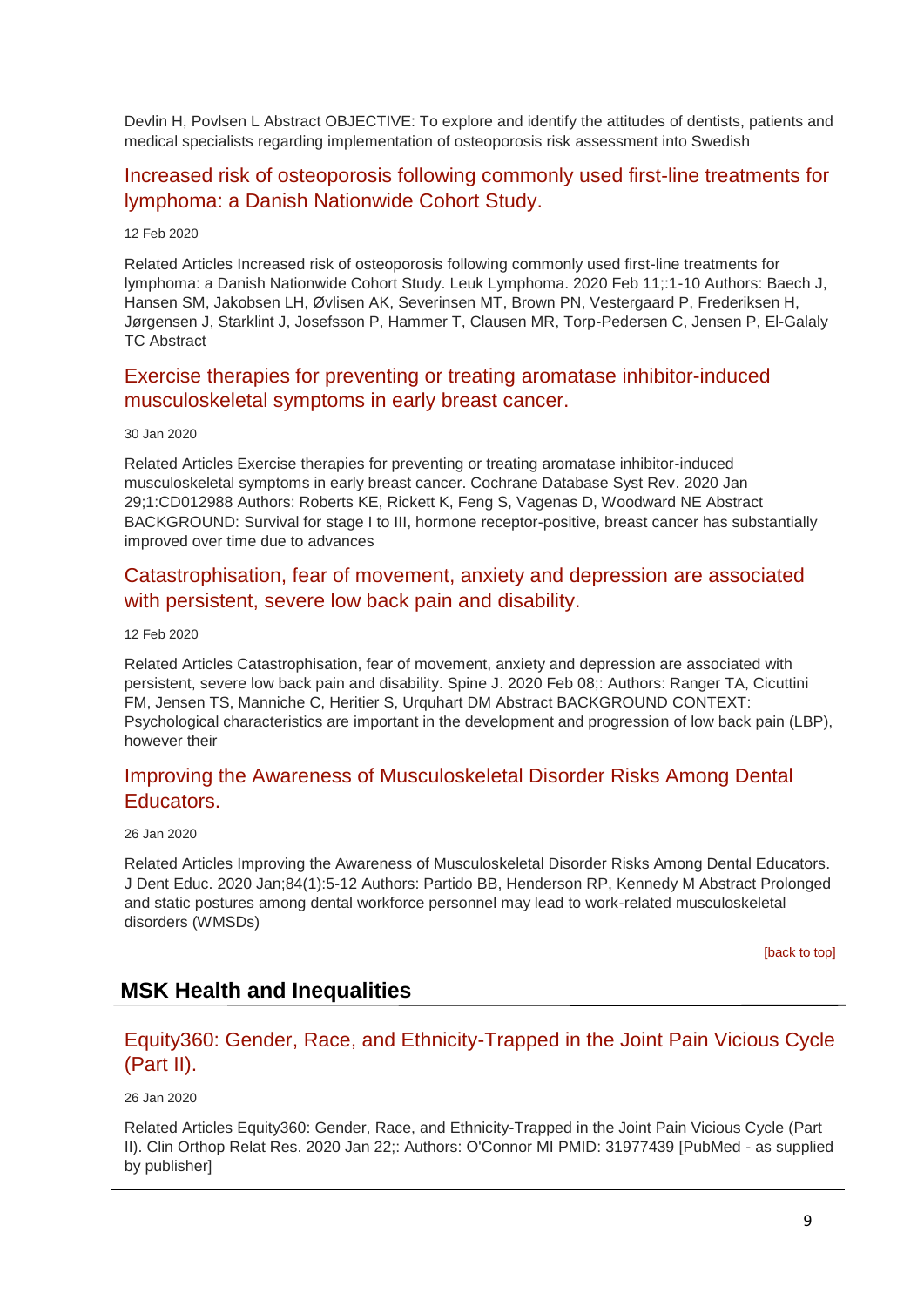[Gender and Musculoskeletal Comorbidity Impact on Physical Functioning in](http://transit.linexsystems.com/track/click/30370861/ca.linexsystems.com?p=eyJzIjoidG13bV9OOVYwSWJfeGZVVmF3dFBZMVFvZElNIiwidiI6MSwicCI6IntcInVcIjozMDM3MDg2MSxcInZcIjoxLFwidXJsXCI6XCJodHRwOlxcXC9cXFwvY2EubGluZXhzeXN0ZW1zLmNvbVxcXC9jb250ZW50c1xcXC90cmFuc2l0XFxcLzM2MjAwNTEyMjU_dXNlcl9pZD00NDM1MTUmbG9nPTc5Y2ZhYjYyNGM2ZjAyMDU3MTQ2YzFjZGFkZmYyZWRmJnA9OTI0NTc0MzUmbT0xJmM9MzUyOTEwODUyNSZvcmdfaWQ9MTc0ODFcIixcImlkXCI6XCJkYjUzMTRmZTUwNjQ0ZWQyYWIyMjhkMzA1ODRhYTFkY1wiLFwidXJsX2lkc1wiOltcIjA1ZTliM2YxZjk4OTA1NGZlM2JjODI0YWQ4ZmExYjhmMWYyMzVkMTNcIl19In0)  [Elderly after Hip Fracture: The Role of Rehabilitation.](http://transit.linexsystems.com/track/click/30370861/ca.linexsystems.com?p=eyJzIjoidG13bV9OOVYwSWJfeGZVVmF3dFBZMVFvZElNIiwidiI6MSwicCI6IntcInVcIjozMDM3MDg2MSxcInZcIjoxLFwidXJsXCI6XCJodHRwOlxcXC9cXFwvY2EubGluZXhzeXN0ZW1zLmNvbVxcXC9jb250ZW50c1xcXC90cmFuc2l0XFxcLzM2MjAwNTEyMjU_dXNlcl9pZD00NDM1MTUmbG9nPTc5Y2ZhYjYyNGM2ZjAyMDU3MTQ2YzFjZGFkZmYyZWRmJnA9OTI0NTc0MzUmbT0xJmM9MzUyOTEwODUyNSZvcmdfaWQ9MTc0ODFcIixcImlkXCI6XCJkYjUzMTRmZTUwNjQ0ZWQyYWIyMjhkMzA1ODRhYTFkY1wiLFwidXJsX2lkc1wiOltcIjA1ZTliM2YxZjk4OTA1NGZlM2JjODI0YWQ4ZmExYjhmMWYyMzVkMTNcIl19In0)

#### 09 Feb 2020

Related Articles Gender and Musculoskeletal Comorbidity Impact on Physical Functioning in Elderly after Hip Fracture: The Role of Rehabilitation. Healthcare (Basel). 2020 Feb 04;8(1): Authors: Radosavljevic K, Dragovic-Lukic G, Nikolic D, Radovic P, Milicic B, Radosavljevic N Abstract The study aim was to evaluate the effects of presence and level of musculoskeletal impairment along with gender

# [Cumulative network meta-analyses, practice guidelines, and actual](http://transit.linexsystems.com/track/click/30370861/ca.linexsystems.com?p=eyJzIjoiWF84UnhMM0xxYlI1RjM4WWdEQVA0WTd5Wi1ZIiwidiI6MSwicCI6IntcInVcIjozMDM3MDg2MSxcInZcIjoxLFwidXJsXCI6XCJodHRwOlxcXC9cXFwvY2EubGluZXhzeXN0ZW1zLmNvbVxcXC9jb250ZW50c1xcXC90cmFuc2l0XFxcLzM2MzY4NTIyMzU_dXNlcl9pZD00NDM1MTUmbG9nPTc5Y2ZhYjYyNGM2ZjAyMDU3MTQ2YzFjZGFkZmYyZWRmJnA9OTI0NTc0MzUmbT0xJmM9MzUyOTEwOTg3NSZvcmdfaWQ9MTc0ODFcIixcImlkXCI6XCJkYjUzMTRmZTUwNjQ0ZWQyYWIyMjhkMzA1ODRhYTFkY1wiLFwidXJsX2lkc1wiOltcIjA1ZTliM2YxZjk4OTA1NGZlM2JjODI0YWQ4ZmExYjhmMWYyMzVkMTNcIl19In0)  [prescriptions for postmenopausal osteoporosis: a meta-epidemiological study.](http://transit.linexsystems.com/track/click/30370861/ca.linexsystems.com?p=eyJzIjoiWF84UnhMM0xxYlI1RjM4WWdEQVA0WTd5Wi1ZIiwidiI6MSwicCI6IntcInVcIjozMDM3MDg2MSxcInZcIjoxLFwidXJsXCI6XCJodHRwOlxcXC9cXFwvY2EubGluZXhzeXN0ZW1zLmNvbVxcXC9jb250ZW50c1xcXC90cmFuc2l0XFxcLzM2MzY4NTIyMzU_dXNlcl9pZD00NDM1MTUmbG9nPTc5Y2ZhYjYyNGM2ZjAyMDU3MTQ2YzFjZGFkZmYyZWRmJnA9OTI0NTc0MzUmbT0xJmM9MzUyOTEwOTg3NSZvcmdfaWQ9MTc0ODFcIixcImlkXCI6XCJkYjUzMTRmZTUwNjQ0ZWQyYWIyMjhkMzA1ODRhYTFkY1wiLFwidXJsX2lkc1wiOltcIjA1ZTliM2YxZjk4OTA1NGZlM2JjODI0YWQ4ZmExYjhmMWYyMzVkMTNcIl19In0)

#### 24 Feb 2020

Cumulative network meta-analyses, practice guidelines, and actual prescriptions for postmenopausal osteoporosis: a meta-epidemiological study. Arch Osteoporos. 2020 Feb 23;15(1):21 Authors: Kataoka Y, Luo Y, Chaimani A, Onishi A, Kimachi M, Tsujimoto Y, Murad MH, Li T, Cipriani A, Furukawa TA Abstract We compared the cumulative network meta-analyses with the recommendations in postmenopausal

# [Effects of lumbar stabilization and muscular stretching on pain, disabilities,](http://transit.linexsystems.com/track/click/30370861/ca.linexsystems.com?p=eyJzIjoiejgzdDMtd25lQUpoVWtNampSY0hlTk5OcTVvIiwidiI6MSwicCI6IntcInVcIjozMDM3MDg2MSxcInZcIjoxLFwidXJsXCI6XCJodHRwOlxcXC9cXFwvY2EubGluZXhzeXN0ZW1zLmNvbVxcXC9jb250ZW50c1xcXC90cmFuc2l0XFxcLzM2MzMxMTMxMzU_dXNlcl9pZD00NDM1MTUmbG9nPTc5Y2ZhYjYyNGM2ZjAyMDU3MTQ2YzFjZGFkZmYyZWRmJnA9OTI0NTc0MzUmbT0xJmM9MzUyOTEwOTg3NSZvcmdfaWQ9MTc0ODFcIixcImlkXCI6XCJkYjUzMTRmZTUwNjQ0ZWQyYWIyMjhkMzA1ODRhYTFkY1wiLFwidXJsX2lkc1wiOltcIjA1ZTliM2YxZjk4OTA1NGZlM2JjODI0YWQ4ZmExYjhmMWYyMzVkMTNcIl19In0)  [postural control and muscle activation in pregnant woman with low back pain: a](http://transit.linexsystems.com/track/click/30370861/ca.linexsystems.com?p=eyJzIjoiejgzdDMtd25lQUpoVWtNampSY0hlTk5OcTVvIiwidiI6MSwicCI6IntcInVcIjozMDM3MDg2MSxcInZcIjoxLFwidXJsXCI6XCJodHRwOlxcXC9cXFwvY2EubGluZXhzeXN0ZW1zLmNvbVxcXC9jb250ZW50c1xcXC90cmFuc2l0XFxcLzM2MzMxMTMxMzU_dXNlcl9pZD00NDM1MTUmbG9nPTc5Y2ZhYjYyNGM2ZjAyMDU3MTQ2YzFjZGFkZmYyZWRmJnA9OTI0NTc0MzUmbT0xJmM9MzUyOTEwOTg3NSZvcmdfaWQ9MTc0ODFcIixcImlkXCI6XCJkYjUzMTRmZTUwNjQ0ZWQyYWIyMjhkMzA1ODRhYTFkY1wiLFwidXJsX2lkc1wiOltcIjA1ZTliM2YxZjk4OTA1NGZlM2JjODI0YWQ4ZmExYjhmMWYyMzVkMTNcIl19In0)  [pilot randomized trial.](http://transit.linexsystems.com/track/click/30370861/ca.linexsystems.com?p=eyJzIjoiejgzdDMtd25lQUpoVWtNampSY0hlTk5OcTVvIiwidiI6MSwicCI6IntcInVcIjozMDM3MDg2MSxcInZcIjoxLFwidXJsXCI6XCJodHRwOlxcXC9cXFwvY2EubGluZXhzeXN0ZW1zLmNvbVxcXC9jb250ZW50c1xcXC90cmFuc2l0XFxcLzM2MzMxMTMxMzU_dXNlcl9pZD00NDM1MTUmbG9nPTc5Y2ZhYjYyNGM2ZjAyMDU3MTQ2YzFjZGFkZmYyZWRmJnA9OTI0NTc0MzUmbT0xJmM9MzUyOTEwOTg3NSZvcmdfaWQ9MTc0ODFcIixcImlkXCI6XCJkYjUzMTRmZTUwNjQ0ZWQyYWIyMjhkMzA1ODRhYTFkY1wiLFwidXJsX2lkc1wiOltcIjA1ZTliM2YxZjk4OTA1NGZlM2JjODI0YWQ4ZmExYjhmMWYyMzVkMTNcIl19In0)

#### 20 Feb 2020

Related Articles Effects of lumbar stabilization and muscular stretching on pain, disabilities, postural control and muscle activation in pregnant woman with low back pain: a pilot randomized trial. Eur J Phys Rehabil Med

# [Evaluating the Performance of the WHO International Reference Standard for](http://transit.linexsystems.com/track/click/30370861/ca.linexsystems.com?p=eyJzIjoiSUI0cm03Wm1SYlNtQmFXYjhWTkVhdmw1Q2lrIiwidiI6MSwicCI6IntcInVcIjozMDM3MDg2MSxcInZcIjoxLFwidXJsXCI6XCJodHRwOlxcXC9cXFwvY2EubGluZXhzeXN0ZW1zLmNvbVxcXC9jb250ZW50c1xcXC90cmFuc2l0XFxcLzM2MjgyMzg1MzU_dXNlcl9pZD00NDM1MTUmbG9nPTc5Y2ZhYjYyNGM2ZjAyMDU3MTQ2YzFjZGFkZmYyZWRmJnA9OTI0NTc0MzUmbT0xJmM9MzUyOTEwOTg3NSZvcmdfaWQ9MTc0ODFcIixcImlkXCI6XCJkYjUzMTRmZTUwNjQ0ZWQyYWIyMjhkMzA1ODRhYTFkY1wiLFwidXJsX2lkc1wiOltcIjA1ZTliM2YxZjk4OTA1NGZlM2JjODI0YWQ4ZmExYjhmMWYyMzVkMTNcIl19In0)  [Osteoporosis Diagnosis in Postmenopausal Women of Varied Polygenic Score](http://transit.linexsystems.com/track/click/30370861/ca.linexsystems.com?p=eyJzIjoiSUI0cm03Wm1SYlNtQmFXYjhWTkVhdmw1Q2lrIiwidiI6MSwicCI6IntcInVcIjozMDM3MDg2MSxcInZcIjoxLFwidXJsXCI6XCJodHRwOlxcXC9cXFwvY2EubGluZXhzeXN0ZW1zLmNvbVxcXC9jb250ZW50c1xcXC90cmFuc2l0XFxcLzM2MjgyMzg1MzU_dXNlcl9pZD00NDM1MTUmbG9nPTc5Y2ZhYjYyNGM2ZjAyMDU3MTQ2YzFjZGFkZmYyZWRmJnA9OTI0NTc0MzUmbT0xJmM9MzUyOTEwOTg3NSZvcmdfaWQ9MTc0ODFcIixcImlkXCI6XCJkYjUzMTRmZTUwNjQ0ZWQyYWIyMjhkMzA1ODRhYTFkY1wiLFwidXJsX2lkc1wiOltcIjA1ZTliM2YxZjk4OTA1NGZlM2JjODI0YWQ4ZmExYjhmMWYyMzVkMTNcIl19In0)  [and Race.](http://transit.linexsystems.com/track/click/30370861/ca.linexsystems.com?p=eyJzIjoiSUI0cm03Wm1SYlNtQmFXYjhWTkVhdmw1Q2lrIiwidiI6MSwicCI6IntcInVcIjozMDM3MDg2MSxcInZcIjoxLFwidXJsXCI6XCJodHRwOlxcXC9cXFwvY2EubGluZXhzeXN0ZW1zLmNvbVxcXC9jb250ZW50c1xcXC90cmFuc2l0XFxcLzM2MjgyMzg1MzU_dXNlcl9pZD00NDM1MTUmbG9nPTc5Y2ZhYjYyNGM2ZjAyMDU3MTQ2YzFjZGFkZmYyZWRmJnA9OTI0NTc0MzUmbT0xJmM9MzUyOTEwOTg3NSZvcmdfaWQ9MTc0ODFcIixcImlkXCI6XCJkYjUzMTRmZTUwNjQ0ZWQyYWIyMjhkMzA1ODRhYTFkY1wiLFwidXJsX2lkc1wiOltcIjA1ZTliM2YxZjk4OTA1NGZlM2JjODI0YWQ4ZmExYjhmMWYyMzVkMTNcIl19In0)

#### 16 Feb 2020

Related Articles Evaluating the Performance of the WHO International Reference Standard for Osteoporosis Diagnosis in Postmenopausal Women of Varied Polygenic Score and Race. J Clin Med. 2020 Feb 12;9(2): Authors: Wu Q, Xiao X, Xu Y Abstract BACKGROUND: Whether the bone mineral density (BMD) T-score performs differently in osteoporosis classification in women of different genetic profiling and

[\[back to top\]](#page-0-1)

### **MSK Health and Nutrition**

### [Does vitamin D status influence lumbar disc degeneration and low back pain in](http://transit.linexsystems.com/track/click/30370861/ca.linexsystems.com?p=eyJzIjoiSkhpRk1YNDJKREo3c0k1Rm1uZmItQmJfRklJIiwidiI6MSwicCI6IntcInVcIjozMDM3MDg2MSxcInZcIjoxLFwidXJsXCI6XCJodHRwOlxcXC9cXFwvY2EubGluZXhzeXN0ZW1zLmNvbVxcXC9jb250ZW50c1xcXC90cmFuc2l0XFxcLzM2MjUyMzA4NjU_dXNlcl9pZD00NDM1MTUmbG9nPTc5Y2ZhYjYyNGM2ZjAyMDU3MTQ2YzFjZGFkZmYyZWRmJnA9OTI0NTc0MzUmbT0xJmM9MzUyOTExMDAyNSZvcmdfaWQ9MTc0ODFcIixcImlkXCI6XCJkYjUzMTRmZTUwNjQ0ZWQyYWIyMjhkMzA1ODRhYTFkY1wiLFwidXJsX2lkc1wiOltcIjA1ZTliM2YxZjk4OTA1NGZlM2JjODI0YWQ4ZmExYjhmMWYyMzVkMTNcIl19In0)  [postmenopausal women? A retrospective single-center study.](http://transit.linexsystems.com/track/click/30370861/ca.linexsystems.com?p=eyJzIjoiSkhpRk1YNDJKREo3c0k1Rm1uZmItQmJfRklJIiwidiI6MSwicCI6IntcInVcIjozMDM3MDg2MSxcInZcIjoxLFwidXJsXCI6XCJodHRwOlxcXC9cXFwvY2EubGluZXhzeXN0ZW1zLmNvbVxcXC9jb250ZW50c1xcXC90cmFuc2l0XFxcLzM2MjUyMzA4NjU_dXNlcl9pZD00NDM1MTUmbG9nPTc5Y2ZhYjYyNGM2ZjAyMDU3MTQ2YzFjZGFkZmYyZWRmJnA9OTI0NTc0MzUmbT0xJmM9MzUyOTExMDAyNSZvcmdfaWQ9MTc0ODFcIixcImlkXCI6XCJkYjUzMTRmZTUwNjQ0ZWQyYWIyMjhkMzA1ODRhYTFkY1wiLFwidXJsX2lkc1wiOltcIjA1ZTliM2YxZjk4OTA1NGZlM2JjODI0YWQ4ZmExYjhmMWYyMzVkMTNcIl19In0)

#### 13 Feb 2020

Related Articles Does vitamin D status influence lumbar disc degeneration and low back pain in postmenopausal women? A retrospective single-center study. Menopause. 2020 Feb 10;: Authors: Xu HW, Yi YY, Zhang SB, Hu T, Wang SJ, Zhao WD, Wu DS Abstract OBJECTIVE: To investigate the relationship between serum vitamin D concentration and lumbar disc degeneration (LDD) in postmenopausal women and the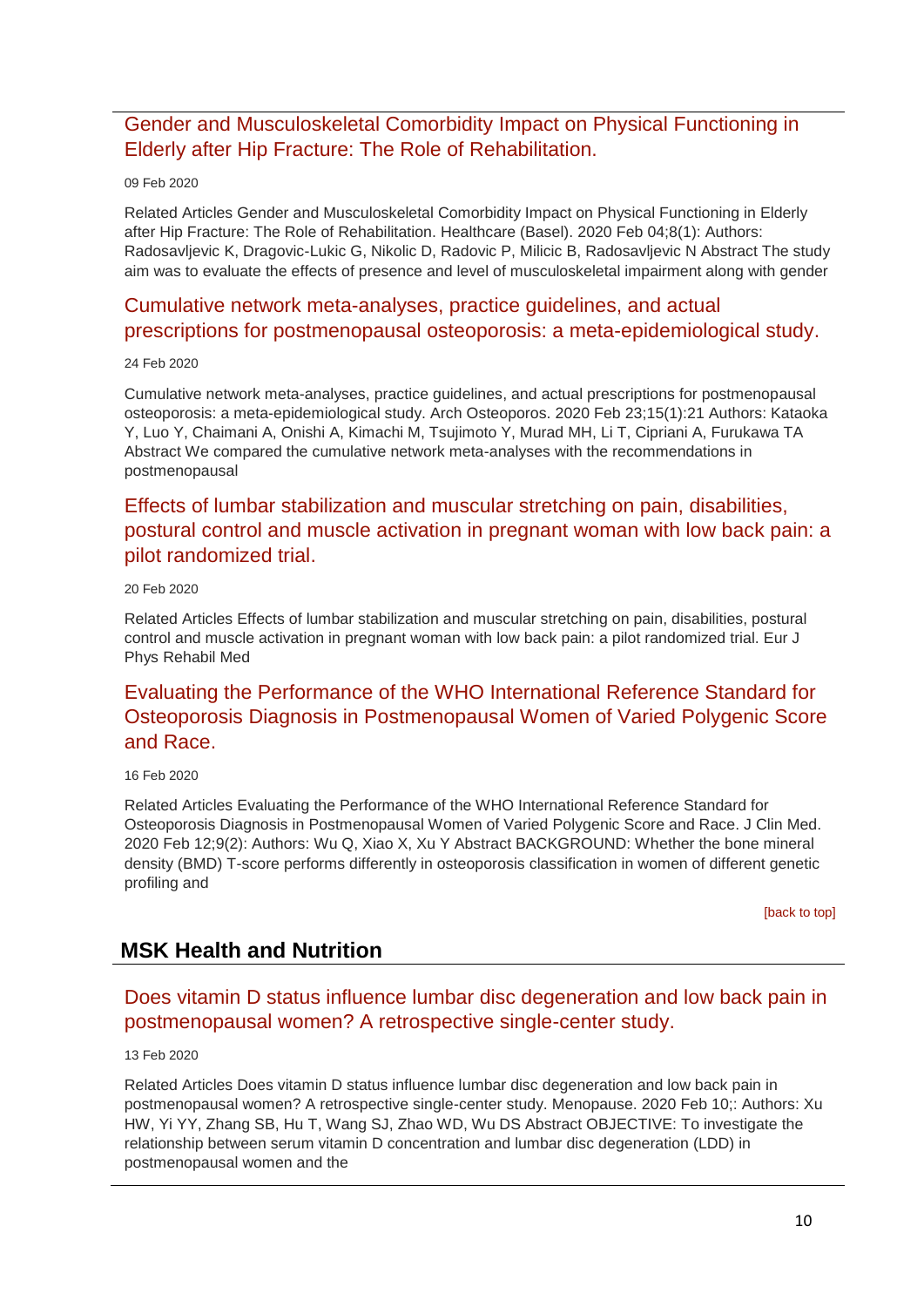### [Effect of Extra Virgin Olive Oil and Traditional Brazilian Diet on the Bone Health](http://transit.linexsystems.com/track/click/30370861/ca.linexsystems.com?p=eyJzIjoidm5aNlRTbTBpN2NLMjlvZ0hxdjNoZnl6dmFnIiwidiI6MSwicCI6IntcInVcIjozMDM3MDg2MSxcInZcIjoxLFwidXJsXCI6XCJodHRwOlxcXC9cXFwvY2EubGluZXhzeXN0ZW1zLmNvbVxcXC9jb250ZW50c1xcXC90cmFuc2l0XFxcLzM2MjAwNTIyNDU_dXNlcl9pZD00NDM1MTUmbG9nPTc5Y2ZhYjYyNGM2ZjAyMDU3MTQ2YzFjZGFkZmYyZWRmJnA9OTI0NTc0MzUmbT0xJmM9MzUyOTExMDAyNSZvcmdfaWQ9MTc0ODFcIixcImlkXCI6XCJkYjUzMTRmZTUwNjQ0ZWQyYWIyMjhkMzA1ODRhYTFkY1wiLFwidXJsX2lkc1wiOltcIjA1ZTliM2YxZjk4OTA1NGZlM2JjODI0YWQ4ZmExYjhmMWYyMzVkMTNcIl19In0)  [Parameters of Severely Obese Adults: A Randomized Controlled Trial.](http://transit.linexsystems.com/track/click/30370861/ca.linexsystems.com?p=eyJzIjoidm5aNlRTbTBpN2NLMjlvZ0hxdjNoZnl6dmFnIiwidiI6MSwicCI6IntcInVcIjozMDM3MDg2MSxcInZcIjoxLFwidXJsXCI6XCJodHRwOlxcXC9cXFwvY2EubGluZXhzeXN0ZW1zLmNvbVxcXC9jb250ZW50c1xcXC90cmFuc2l0XFxcLzM2MjAwNTIyNDU_dXNlcl9pZD00NDM1MTUmbG9nPTc5Y2ZhYjYyNGM2ZjAyMDU3MTQ2YzFjZGFkZmYyZWRmJnA9OTI0NTc0MzUmbT0xJmM9MzUyOTExMDAyNSZvcmdfaWQ9MTc0ODFcIixcImlkXCI6XCJkYjUzMTRmZTUwNjQ0ZWQyYWIyMjhkMzA1ODRhYTFkY1wiLFwidXJsX2lkc1wiOltcIjA1ZTliM2YxZjk4OTA1NGZlM2JjODI0YWQ4ZmExYjhmMWYyMzVkMTNcIl19In0)

#### 09 Feb 2020

Related Articles Effect of Extra Virgin Olive Oil and Traditional Brazilian Diet on the Bone Health Parameters of Severely Obese Adults: A Randomized Controlled Trial. Nutrients. 2020 Feb 04;12(2): Authors: Cardoso CKS, Santos ASEAC, Rosa LPS, Mendonça CR, Vitorino PVO, Peixoto MDRG, Silveira ÉA Abstract Dietary interventions can stabilize and/or reverse bone mass loss

### [Chronic Musculoskeletal Pain and Nutrition: Where Are We and Where Are We](http://transit.linexsystems.com/track/click/30370861/ca.linexsystems.com?p=eyJzIjoiWUVEdnI1UVVFZUtib3hWUUpraHN4UUFUdmJZIiwidiI6MSwicCI6IntcInVcIjozMDM3MDg2MSxcInZcIjoxLFwidXJsXCI6XCJodHRwOlxcXC9cXFwvY2EubGluZXhzeXN0ZW1zLmNvbVxcXC9jb250ZW50c1xcXC90cmFuc2l0XFxcLzM2MzU5OTUyMTU_dXNlcl9pZD00NDM1MTUmbG9nPTc5Y2ZhYjYyNGM2ZjAyMDU3MTQ2YzFjZGFkZmYyZWRmJnA9OTI0NTc0MzUmbT0xJmM9MzUyOTEwODkxNSZvcmdfaWQ9MTc0ODFcIixcImlkXCI6XCJkYjUzMTRmZTUwNjQ0ZWQyYWIyMjhkMzA1ODRhYTFkY1wiLFwidXJsX2lkc1wiOltcIjA1ZTliM2YxZjk4OTA1NGZlM2JjODI0YWQ4ZmExYjhmMWYyMzVkMTNcIl19In0)  [Heading To?](http://transit.linexsystems.com/track/click/30370861/ca.linexsystems.com?p=eyJzIjoiWUVEdnI1UVVFZUtib3hWUUpraHN4UUFUdmJZIiwidiI6MSwicCI6IntcInVcIjozMDM3MDg2MSxcInZcIjoxLFwidXJsXCI6XCJodHRwOlxcXC9cXFwvY2EubGluZXhzeXN0ZW1zLmNvbVxcXC9jb250ZW50c1xcXC90cmFuc2l0XFxcLzM2MzU5OTUyMTU_dXNlcl9pZD00NDM1MTUmbG9nPTc5Y2ZhYjYyNGM2ZjAyMDU3MTQ2YzFjZGFkZmYyZWRmJnA9OTI0NTc0MzUmbT0xJmM9MzUyOTEwODkxNSZvcmdfaWQ9MTc0ODFcIixcImlkXCI6XCJkYjUzMTRmZTUwNjQ0ZWQyYWIyMjhkMzA1ODRhYTFkY1wiLFwidXJsX2lkc1wiOltcIjA1ZTliM2YxZjk4OTA1NGZlM2JjODI0YWQ4ZmExYjhmMWYyMzVkMTNcIl19In0)

#### 23 Feb 2020

Chronic Musculoskeletal Pain and Nutrition: Where Are We and Where Are We Heading To? PM R. 2020 Feb 22;: Authors: Elma Ö, Tumkaya Yilmaz S, Deliens T, Clarys P, Nijs J, Coppieters I, Polli A, Malfliet A Abstract Nutrition is one of the most important lifestyle factors related to chronic diseases such as cancer, diabetes, and cardiovascular diseases

### [A Short-Term Ketogenic Diet Impairs Markers of Bone Health in Response to](http://transit.linexsystems.com/track/click/30370861/ca.linexsystems.com?p=eyJzIjoiSXRCLTFxOGJkUExHT2djZzgzVDFSZHR5N01FIiwidiI6MSwicCI6IntcInVcIjozMDM3MDg2MSxcInZcIjoxLFwidXJsXCI6XCJodHRwOlxcXC9cXFwvY2EubGluZXhzeXN0ZW1zLmNvbVxcXC9jb250ZW50c1xcXC90cmFuc2l0XFxcLzM2MjIzOTIzMzU_dXNlcl9pZD00NDM1MTUmbG9nPTc5Y2ZhYjYyNGM2ZjAyMDU3MTQ2YzFjZGFkZmYyZWRmJnA9OTI0NTc0MzUmbT0xJmM9MzUyOTExMDAyNSZvcmdfaWQ9MTc0ODFcIixcImlkXCI6XCJkYjUzMTRmZTUwNjQ0ZWQyYWIyMjhkMzA1ODRhYTFkY1wiLFwidXJsX2lkc1wiOltcIjA1ZTliM2YxZjk4OTA1NGZlM2JjODI0YWQ4ZmExYjhmMWYyMzVkMTNcIl19In0)  [Exercise.](http://transit.linexsystems.com/track/click/30370861/ca.linexsystems.com?p=eyJzIjoiSXRCLTFxOGJkUExHT2djZzgzVDFSZHR5N01FIiwidiI6MSwicCI6IntcInVcIjozMDM3MDg2MSxcInZcIjoxLFwidXJsXCI6XCJodHRwOlxcXC9cXFwvY2EubGluZXhzeXN0ZW1zLmNvbVxcXC9jb250ZW50c1xcXC90cmFuc2l0XFxcLzM2MjIzOTIzMzU_dXNlcl9pZD00NDM1MTUmbG9nPTc5Y2ZhYjYyNGM2ZjAyMDU3MTQ2YzFjZGFkZmYyZWRmJnA9OTI0NTc0MzUmbT0xJmM9MzUyOTExMDAyNSZvcmdfaWQ9MTc0ODFcIixcImlkXCI6XCJkYjUzMTRmZTUwNjQ0ZWQyYWIyMjhkMzA1ODRhYTFkY1wiLFwidXJsX2lkc1wiOltcIjA1ZTliM2YxZjk4OTA1NGZlM2JjODI0YWQ4ZmExYjhmMWYyMzVkMTNcIl19In0)

#### 11 Feb 2020

Related Articles A Short-Term Ketogenic Diet Impairs Markers of Bone Health in Response to Exercise. Front Endocrinol (Lausanne). 2019;10:880 Authors: Heikura IA, Burke LM, Hawley JA, Ross ML, Garvican-Lewis L, Sharma AP, McKay AKA, Leckey JJ, Welvaert M, McCall L, Ackerman KE Abstract Objectives: To investigate diet-exercise interactions related to bone markers in elite endurance athletes after

### [Successful Treatment of Isotretinoin Induced Musculoskeletal Pain by Vitamin](http://transit.linexsystems.com/track/click/30370861/ca.linexsystems.com?p=eyJzIjoibnhuNGVWaEtIV0dmWU1JdWgyTXdmb2g0bzcwIiwidiI6MSwicCI6IntcInVcIjozMDM3MDg2MSxcInZcIjoxLFwidXJsXCI6XCJodHRwOlxcXC9cXFwvY2EubGluZXhzeXN0ZW1zLmNvbVxcXC9jb250ZW50c1xcXC90cmFuc2l0XFxcLzM2MTU4Mjg0ODU_dXNlcl9pZD00NDM1MTUmbG9nPTc5Y2ZhYjYyNGM2ZjAyMDU3MTQ2YzFjZGFkZmYyZWRmJnA9OTI0NTc0MzUmbT0xJmM9MzUyOTExMDAyNSZvcmdfaWQ9MTc0ODFcIixcImlkXCI6XCJkYjUzMTRmZTUwNjQ0ZWQyYWIyMjhkMzA1ODRhYTFkY1wiLFwidXJsX2lkc1wiOltcIjA1ZTliM2YxZjk4OTA1NGZlM2JjODI0YWQ4ZmExYjhmMWYyMzVkMTNcIl19In0)  [B12 and Folic Acid.](http://transit.linexsystems.com/track/click/30370861/ca.linexsystems.com?p=eyJzIjoibnhuNGVWaEtIV0dmWU1JdWgyTXdmb2g0bzcwIiwidiI6MSwicCI6IntcInVcIjozMDM3MDg2MSxcInZcIjoxLFwidXJsXCI6XCJodHRwOlxcXC9cXFwvY2EubGluZXhzeXN0ZW1zLmNvbVxcXC9jb250ZW50c1xcXC90cmFuc2l0XFxcLzM2MTU4Mjg0ODU_dXNlcl9pZD00NDM1MTUmbG9nPTc5Y2ZhYjYyNGM2ZjAyMDU3MTQ2YzFjZGFkZmYyZWRmJnA9OTI0NTc0MzUmbT0xJmM9MzUyOTExMDAyNSZvcmdfaWQ9MTc0ODFcIixcImlkXCI6XCJkYjUzMTRmZTUwNjQ0ZWQyYWIyMjhkMzA1ODRhYTFkY1wiLFwidXJsX2lkc1wiOltcIjA1ZTliM2YxZjk4OTA1NGZlM2JjODI0YWQ4ZmExYjhmMWYyMzVkMTNcIl19In0)

#### 05 Feb 2020

Related Articles Successful Treatment of Isotretinoin Induced Musculoskeletal Pain by Vitamin B12 and Folic Acid. Open Access Maced J Med Sci. 2019 Nov 15;7(21):3726-3727 Authors: Feily A Abstract BACKGROUND: Daily supplementation with vitamin B12 and folate, which are the cofactors of the enzymatic reactions involved in Hcy metabolism, can lower plasma levels of Hcy and prevent osteoporosis

### [Comparison of different calcium supplementation methods in patients with](http://transit.linexsystems.com/track/click/30370861/ca.linexsystems.com?p=eyJzIjoiZm4xdnhoTVNWTm16TWhyendrX21PVnFKLXNrIiwidiI6MSwicCI6IntcInVcIjozMDM3MDg2MSxcInZcIjoxLFwidXJsXCI6XCJodHRwOlxcXC9cXFwvY2EubGluZXhzeXN0ZW1zLmNvbVxcXC9jb250ZW50c1xcXC90cmFuc2l0XFxcLzM2MTU4MjczMDU_dXNlcl9pZD00NDM1MTUmbG9nPTc5Y2ZhYjYyNGM2ZjAyMDU3MTQ2YzFjZGFkZmYyZWRmJnA9OTI0NTc0MzUmbT0xJmM9MzUyOTExMDAyNSZvcmdfaWQ9MTc0ODFcIixcImlkXCI6XCJkYjUzMTRmZTUwNjQ0ZWQyYWIyMjhkMzA1ODRhYTFkY1wiLFwidXJsX2lkc1wiOltcIjA1ZTliM2YxZjk4OTA1NGZlM2JjODI0YWQ4ZmExYjhmMWYyMzVkMTNcIl19In0)  [osteoporosis.](http://transit.linexsystems.com/track/click/30370861/ca.linexsystems.com?p=eyJzIjoiZm4xdnhoTVNWTm16TWhyendrX21PVnFKLXNrIiwidiI6MSwicCI6IntcInVcIjozMDM3MDg2MSxcInZcIjoxLFwidXJsXCI6XCJodHRwOlxcXC9cXFwvY2EubGluZXhzeXN0ZW1zLmNvbVxcXC9jb250ZW50c1xcXC90cmFuc2l0XFxcLzM2MTU4MjczMDU_dXNlcl9pZD00NDM1MTUmbG9nPTc5Y2ZhYjYyNGM2ZjAyMDU3MTQ2YzFjZGFkZmYyZWRmJnA9OTI0NTc0MzUmbT0xJmM9MzUyOTExMDAyNSZvcmdfaWQ9MTc0ODFcIixcImlkXCI6XCJkYjUzMTRmZTUwNjQ0ZWQyYWIyMjhkMzA1ODRhYTFkY1wiLFwidXJsX2lkc1wiOltcIjA1ZTliM2YxZjk4OTA1NGZlM2JjODI0YWQ4ZmExYjhmMWYyMzVkMTNcIl19In0)

#### 05 Feb 2020

Related Articles Comparison of different calcium supplementation methods in patients with osteoporosis. Exp Ther Med. 2020 Feb;19(2):1432-1438 Authors: Ye SK, Ren X, Meng XX, Chen HY Abstract The aim of the present study was to explore the clinical efficacy and safety of different methods of calcium supplementation in osteoporosis (OP)

### [Dietary Supplementation With Cyplexinol for Amelioration of Osteoporosis: A](http://transit.linexsystems.com/track/click/30370861/ca.linexsystems.com?p=eyJzIjoidjBaV0I2NVdlX0R5bXZTeGlnSGhWN3FNS3RvIiwidiI6MSwicCI6IntcInVcIjozMDM3MDg2MSxcInZcIjoxLFwidXJsXCI6XCJodHRwOlxcXC9cXFwvY2EubGluZXhzeXN0ZW1zLmNvbVxcXC9jb250ZW50c1xcXC90cmFuc2l0XFxcLzM2MTA4Mzg3NjU_dXNlcl9pZD00NDM1MTUmbG9nPTc5Y2ZhYjYyNGM2ZjAyMDU3MTQ2YzFjZGFkZmYyZWRmJnA9OTI0NTc0MzUmbT0xJmM9MzUyOTExMDAyNSZvcmdfaWQ9MTc0ODFcIixcImlkXCI6XCJkYjUzMTRmZTUwNjQ0ZWQyYWIyMjhkMzA1ODRhYTFkY1wiLFwidXJsX2lkc1wiOltcIjA1ZTliM2YxZjk4OTA1NGZlM2JjODI0YWQ4ZmExYjhmMWYyMzVkMTNcIl19In0)  [Case Study.](http://transit.linexsystems.com/track/click/30370861/ca.linexsystems.com?p=eyJzIjoidjBaV0I2NVdlX0R5bXZTeGlnSGhWN3FNS3RvIiwidiI6MSwicCI6IntcInVcIjozMDM3MDg2MSxcInZcIjoxLFwidXJsXCI6XCJodHRwOlxcXC9cXFwvY2EubGluZXhzeXN0ZW1zLmNvbVxcXC9jb250ZW50c1xcXC90cmFuc2l0XFxcLzM2MTA4Mzg3NjU_dXNlcl9pZD00NDM1MTUmbG9nPTc5Y2ZhYjYyNGM2ZjAyMDU3MTQ2YzFjZGFkZmYyZWRmJnA9OTI0NTc0MzUmbT0xJmM9MzUyOTExMDAyNSZvcmdfaWQ9MTc0ODFcIixcImlkXCI6XCJkYjUzMTRmZTUwNjQ0ZWQyYWIyMjhkMzA1ODRhYTFkY1wiLFwidXJsX2lkc1wiOltcIjA1ZTliM2YxZjk4OTA1NGZlM2JjODI0YWQ4ZmExYjhmMWYyMzVkMTNcIl19In0)

02 Feb 2020

Related Articles Dietary Supplementation With Cyplexinol for Amelioration of Osteoporosis: A Case Study. Altern Ther Health Med. 2019 Nov;25(6):44-48 Authors: Wilkinson K, Howard P Abstract A 50-y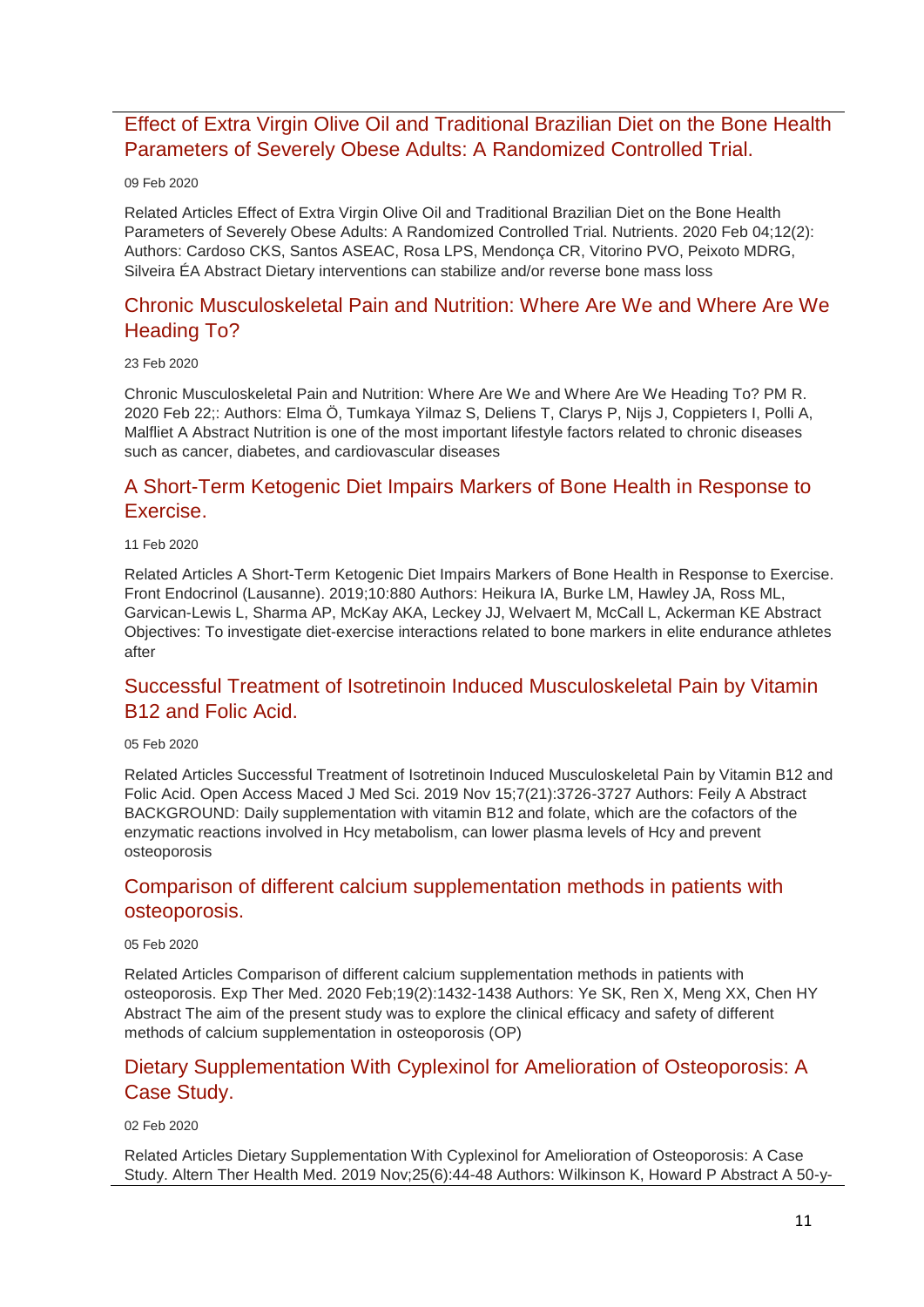old male in otherwise good health was diagnosed with severe osteoporosis with a lumbar spinal t score of -3.8. Further testing revealed no underlying causes other than a family history of the disease

# [Vitamin K and Bone Health: A Review on the Effects of Vitamin K Deficiency](http://transit.linexsystems.com/track/click/30370861/ca.linexsystems.com?p=eyJzIjoiOUlfSnUyZl8tNzg1Z1NhdVhrSGRyQ2F5Q3lFIiwidiI6MSwicCI6IntcInVcIjozMDM3MDg2MSxcInZcIjoxLFwidXJsXCI6XCJodHRwOlxcXC9cXFwvY2EubGluZXhzeXN0ZW1zLmNvbVxcXC9jb250ZW50c1xcXC90cmFuc2l0XFxcLzM2MDIzOTY0MzU_dXNlcl9pZD00NDM1MTUmbG9nPTc5Y2ZhYjYyNGM2ZjAyMDU3MTQ2YzFjZGFkZmYyZWRmJnA9OTI0NTc0MzUmbT0xJmM9MzUyOTExMDAyNSZvcmdfaWQ9MTc0ODFcIixcImlkXCI6XCJkYjUzMTRmZTUwNjQ0ZWQyYWIyMjhkMzA1ODRhYTFkY1wiLFwidXJsX2lkc1wiOltcIjA1ZTliM2YxZjk4OTA1NGZlM2JjODI0YWQ4ZmExYjhmMWYyMzVkMTNcIl19In0)  [and Supplementation and the Effect of Non-Vitamin K Antagonist Oral](http://transit.linexsystems.com/track/click/30370861/ca.linexsystems.com?p=eyJzIjoiOUlfSnUyZl8tNzg1Z1NhdVhrSGRyQ2F5Q3lFIiwidiI6MSwicCI6IntcInVcIjozMDM3MDg2MSxcInZcIjoxLFwidXJsXCI6XCJodHRwOlxcXC9cXFwvY2EubGluZXhzeXN0ZW1zLmNvbVxcXC9jb250ZW50c1xcXC90cmFuc2l0XFxcLzM2MDIzOTY0MzU_dXNlcl9pZD00NDM1MTUmbG9nPTc5Y2ZhYjYyNGM2ZjAyMDU3MTQ2YzFjZGFkZmYyZWRmJnA9OTI0NTc0MzUmbT0xJmM9MzUyOTExMDAyNSZvcmdfaWQ9MTc0ODFcIixcImlkXCI6XCJkYjUzMTRmZTUwNjQ0ZWQyYWIyMjhkMzA1ODRhYTFkY1wiLFwidXJsX2lkc1wiOltcIjA1ZTliM2YxZjk4OTA1NGZlM2JjODI0YWQ4ZmExYjhmMWYyMzVkMTNcIl19In0)  [Anticoagulants on Different Bone Parameters.](http://transit.linexsystems.com/track/click/30370861/ca.linexsystems.com?p=eyJzIjoiOUlfSnUyZl8tNzg1Z1NhdVhrSGRyQ2F5Q3lFIiwidiI6MSwicCI6IntcInVcIjozMDM3MDg2MSxcInZcIjoxLFwidXJsXCI6XCJodHRwOlxcXC9cXFwvY2EubGluZXhzeXN0ZW1zLmNvbVxcXC9jb250ZW50c1xcXC90cmFuc2l0XFxcLzM2MDIzOTY0MzU_dXNlcl9pZD00NDM1MTUmbG9nPTc5Y2ZhYjYyNGM2ZjAyMDU3MTQ2YzFjZGFkZmYyZWRmJnA9OTI0NTc0MzUmbT0xJmM9MzUyOTExMDAyNSZvcmdfaWQ9MTc0ODFcIixcImlkXCI6XCJkYjUzMTRmZTUwNjQ0ZWQyYWIyMjhkMzA1ODRhYTFkY1wiLFwidXJsX2lkc1wiOltcIjA1ZTliM2YxZjk4OTA1NGZlM2JjODI0YWQ4ZmExYjhmMWYyMzVkMTNcIl19In0)

#### 26 Jan 2020

Related Articles Vitamin K and Bone Health: A Review on the Effects of Vitamin K Deficiency and Supplementation and the Effect of Non-Vitamin K Antagonist Oral Anticoagulants on Different Bone Parameters. J Osteoporos. 2019;2019:2069176 Authors: Rodríguez-Olleros Rodríguez C, Díaz Curiel M Abstract Although known for its importance in the coagulation cascade, vitamin K has other functions

### <span id="page-11-0"></span>**MSK Health and Workplace Wellbeing**

# [Relationship between early prescription dispensing patterns and work disability](http://transit.linexsystems.com/track/click/30370861/ca.linexsystems.com?p=eyJzIjoia3N1MGxPNlgtWWFYRGpVNkpoT2tveVZNaHc0IiwidiI6MSwicCI6IntcInVcIjozMDM3MDg2MSxcInZcIjoxLFwidXJsXCI6XCJodHRwOlxcXC9cXFwvY2EubGluZXhzeXN0ZW1zLmNvbVxcXC9jb250ZW50c1xcXC90cmFuc2l0XFxcLzM2Mjc5MjkxNDU_dXNlcl9pZD00NDM1MTUmbG9nPTc5Y2ZhYjYyNGM2ZjAyMDU3MTQ2YzFjZGFkZmYyZWRmJnA9OTI0NTc0MzUmbT0xJmM9MzUyOTExMTIyNSZvcmdfaWQ9MTc0ODFcIixcImlkXCI6XCJkYjUzMTRmZTUwNjQ0ZWQyYWIyMjhkMzA1ODRhYTFkY1wiLFwidXJsX2lkc1wiOltcIjA1ZTliM2YxZjk4OTA1NGZlM2JjODI0YWQ4ZmExYjhmMWYyMzVkMTNcIl19In0)  [in a cohort of low back pain workers' compensation claimants: a historical cohort](http://transit.linexsystems.com/track/click/30370861/ca.linexsystems.com?p=eyJzIjoia3N1MGxPNlgtWWFYRGpVNkpoT2tveVZNaHc0IiwidiI6MSwicCI6IntcInVcIjozMDM3MDg2MSxcInZcIjoxLFwidXJsXCI6XCJodHRwOlxcXC9cXFwvY2EubGluZXhzeXN0ZW1zLmNvbVxcXC9jb250ZW50c1xcXC90cmFuc2l0XFxcLzM2Mjc5MjkxNDU_dXNlcl9pZD00NDM1MTUmbG9nPTc5Y2ZhYjYyNGM2ZjAyMDU3MTQ2YzFjZGFkZmYyZWRmJnA9OTI0NTc0MzUmbT0xJmM9MzUyOTExMTIyNSZvcmdfaWQ9MTc0ODFcIixcImlkXCI6XCJkYjUzMTRmZTUwNjQ0ZWQyYWIyMjhkMzA1ODRhYTFkY1wiLFwidXJsX2lkc1wiOltcIjA1ZTliM2YxZjk4OTA1NGZlM2JjODI0YWQ4ZmExYjhmMWYyMzVkMTNcIl19In0)  [study.](http://transit.linexsystems.com/track/click/30370861/ca.linexsystems.com?p=eyJzIjoia3N1MGxPNlgtWWFYRGpVNkpoT2tveVZNaHc0IiwidiI6MSwicCI6IntcInVcIjozMDM3MDg2MSxcInZcIjoxLFwidXJsXCI6XCJodHRwOlxcXC9cXFwvY2EubGluZXhzeXN0ZW1zLmNvbVxcXC9jb250ZW50c1xcXC90cmFuc2l0XFxcLzM2Mjc5MjkxNDU_dXNlcl9pZD00NDM1MTUmbG9nPTc5Y2ZhYjYyNGM2ZjAyMDU3MTQ2YzFjZGFkZmYyZWRmJnA9OTI0NTc0MzUmbT0xJmM9MzUyOTExMTIyNSZvcmdfaWQ9MTc0ODFcIixcImlkXCI6XCJkYjUzMTRmZTUwNjQ0ZWQyYWIyMjhkMzA1ODRhYTFkY1wiLFwidXJsX2lkc1wiOltcIjA1ZTliM2YxZjk4OTA1NGZlM2JjODI0YWQ4ZmExYjhmMWYyMzVkMTNcIl19In0)

16 Feb 2020

Related Articles Relationship between early prescription dispensing patterns and work disability in a cohort of low back pain workers' compensation claimants: a historical cohort study. Occup Environ Med

### [Poor Sleep Is a Risk Factor for Low-Back Pain among Healthcare Workers:](http://transit.linexsystems.com/track/click/30370861/ca.linexsystems.com?p=eyJzIjoiWnVlZWo3ZmVyZDNuT01uNVV5SThURmlFa3hvIiwidiI6MSwicCI6IntcInVcIjozMDM3MDg2MSxcInZcIjoxLFwidXJsXCI6XCJodHRwOlxcXC9cXFwvY2EubGluZXhzeXN0ZW1zLmNvbVxcXC9jb250ZW50c1xcXC90cmFuc2l0XFxcLzM2MjAwNTEyODU_dXNlcl9pZD00NDM1MTUmbG9nPTc5Y2ZhYjYyNGM2ZjAyMDU3MTQ2YzFjZGFkZmYyZWRmJnA9OTI0NTc0MzUmbT0xJmM9MzUyOTEwODkxNSZvcmdfaWQ9MTc0ODFcIixcImlkXCI6XCJkYjUzMTRmZTUwNjQ0ZWQyYWIyMjhkMzA1ODRhYTFkY1wiLFwidXJsX2lkc1wiOltcIjA1ZTliM2YxZjk4OTA1NGZlM2JjODI0YWQ4ZmExYjhmMWYyMzVkMTNcIl19In0)  [Prospective Cohort Study.](http://transit.linexsystems.com/track/click/30370861/ca.linexsystems.com?p=eyJzIjoiWnVlZWo3ZmVyZDNuT01uNVV5SThURmlFa3hvIiwidiI6MSwicCI6IntcInVcIjozMDM3MDg2MSxcInZcIjoxLFwidXJsXCI6XCJodHRwOlxcXC9cXFwvY2EubGluZXhzeXN0ZW1zLmNvbVxcXC9jb250ZW50c1xcXC90cmFuc2l0XFxcLzM2MjAwNTEyODU_dXNlcl9pZD00NDM1MTUmbG9nPTc5Y2ZhYjYyNGM2ZjAyMDU3MTQ2YzFjZGFkZmYyZWRmJnA9OTI0NTc0MzUmbT0xJmM9MzUyOTEwODkxNSZvcmdfaWQ9MTc0ODFcIixcImlkXCI6XCJkYjUzMTRmZTUwNjQ0ZWQyYWIyMjhkMzA1ODRhYTFkY1wiLFwidXJsX2lkc1wiOltcIjA1ZTliM2YxZjk4OTA1NGZlM2JjODI0YWQ4ZmExYjhmMWYyMzVkMTNcIl19In0)

09 Feb 2020

Related Articles Poor Sleep Is a Risk Factor for Low-Back Pain among Healthcare Workers: Prospective Cohort Study. Int J Environ Res Public Health. 2020 Feb 05;17(3): Authors: Vinstrup J, Jakobsen MD, Andersen LL Abstract This study aimed to investigate the association between poor sleep and risk of low-back pain (LBP) in healthcare workers

### [Mouse with your arm™: Facilitating forearm support using the chair armrest to](http://transit.linexsystems.com/track/click/30370861/ca.linexsystems.com?p=eyJzIjoiNE1FVUVqVW8zbFNnWTFYN0tSQXN3blp1ZHlRIiwidiI6MSwicCI6IntcInVcIjozMDM3MDg2MSxcInZcIjoxLFwidXJsXCI6XCJodHRwOlxcXC9cXFwvY2EubGluZXhzeXN0ZW1zLmNvbVxcXC9jb250ZW50c1xcXC90cmFuc2l0XFxcLzM2MzU3MjU3MjU_dXNlcl9pZD00NDM1MTUmbG9nPTc5Y2ZhYjYyNGM2ZjAyMDU3MTQ2YzFjZGFkZmYyZWRmJnA9OTI0NTc0MzUmbT0xJmM9MzUyOTEwODUyNSZvcmdfaWQ9MTc0ODFcIixcImlkXCI6XCJkYjUzMTRmZTUwNjQ0ZWQyYWIyMjhkMzA1ODRhYTFkY1wiLFwidXJsX2lkc1wiOltcIjA1ZTliM2YxZjk4OTA1NGZlM2JjODI0YWQ4ZmExYjhmMWYyMzVkMTNcIl19In0)  [prevent and mitigate musculoskeletal disorders1.](http://transit.linexsystems.com/track/click/30370861/ca.linexsystems.com?p=eyJzIjoiNE1FVUVqVW8zbFNnWTFYN0tSQXN3blp1ZHlRIiwidiI6MSwicCI6IntcInVcIjozMDM3MDg2MSxcInZcIjoxLFwidXJsXCI6XCJodHRwOlxcXC9cXFwvY2EubGluZXhzeXN0ZW1zLmNvbVxcXC9jb250ZW50c1xcXC90cmFuc2l0XFxcLzM2MzU3MjU3MjU_dXNlcl9pZD00NDM1MTUmbG9nPTc5Y2ZhYjYyNGM2ZjAyMDU3MTQ2YzFjZGFkZmYyZWRmJnA9OTI0NTc0MzUmbT0xJmM9MzUyOTEwODUyNSZvcmdfaWQ9MTc0ODFcIixcImlkXCI6XCJkYjUzMTRmZTUwNjQ0ZWQyYWIyMjhkMzA1ODRhYTFkY1wiLFwidXJsX2lkc1wiOltcIjA1ZTliM2YxZjk4OTA1NGZlM2JjODI0YWQ4ZmExYjhmMWYyMzVkMTNcIl19In0)

23 Feb 2020

Mouse with your arm™: Facilitating forearm support using the chair armrest to prevent and mitigate musculoskeletal disorders1. Work. 2020 Feb 21;: Authors: Eggleston ST Abstract BACKGROUND: Musculoskeletal disorders (MSDs) can be prevented by avoiding trauma caused by poor posture, compression, force, and repetition. Neutral postures are recommended to avoid MSDs

### [Are there differences in the return to work process for work-related psychological](http://transit.linexsystems.com/track/click/30370861/ca.linexsystems.com?p=eyJzIjoiMTNlT3BHREQxbDBLOXdSQzVFMlZ4U25ORDNNIiwidiI6MSwicCI6IntcInVcIjozMDM3MDg2MSxcInZcIjoxLFwidXJsXCI6XCJodHRwOlxcXC9cXFwvY2EubGluZXhzeXN0ZW1zLmNvbVxcXC9jb250ZW50c1xcXC90cmFuc2l0XFxcLzM2MjUyMzA0MzU_dXNlcl9pZD00NDM1MTUmbG9nPTc5Y2ZhYjYyNGM2ZjAyMDU3MTQ2YzFjZGFkZmYyZWRmJnA9OTI0NTc0MzUmbT0xJmM9MzUyOTExMTIyNSZvcmdfaWQ9MTc0ODFcIixcImlkXCI6XCJkYjUzMTRmZTUwNjQ0ZWQyYWIyMjhkMzA1ODRhYTFkY1wiLFwidXJsX2lkc1wiOltcIjA1ZTliM2YxZjk4OTA1NGZlM2JjODI0YWQ4ZmExYjhmMWYyMzVkMTNcIl19In0)  [and musculoskeletal injuries? A longitudinal path analysis.](http://transit.linexsystems.com/track/click/30370861/ca.linexsystems.com?p=eyJzIjoiMTNlT3BHREQxbDBLOXdSQzVFMlZ4U25ORDNNIiwidiI6MSwicCI6IntcInVcIjozMDM3MDg2MSxcInZcIjoxLFwidXJsXCI6XCJodHRwOlxcXC9cXFwvY2EubGluZXhzeXN0ZW1zLmNvbVxcXC9jb250ZW50c1xcXC90cmFuc2l0XFxcLzM2MjUyMzA0MzU_dXNlcl9pZD00NDM1MTUmbG9nPTc5Y2ZhYjYyNGM2ZjAyMDU3MTQ2YzFjZGFkZmYyZWRmJnA9OTI0NTc0MzUmbT0xJmM9MzUyOTExMTIyNSZvcmdfaWQ9MTc0ODFcIixcImlkXCI6XCJkYjUzMTRmZTUwNjQ0ZWQyYWIyMjhkMzA1ODRhYTFkY1wiLFwidXJsX2lkc1wiOltcIjA1ZTliM2YxZjk4OTA1NGZlM2JjODI0YWQ4ZmExYjhmMWYyMzVkMTNcIl19In0)

#### 13 Feb 2020

Related Articles Are there differences in the return to work process for work-related psychological and musculoskeletal injuries? A longitudinal path analysis. Soc Psychiatry Psychiatr Epidemiol. 2020 Feb 12;: Authors: Smith P, LaMontagne AD, Lilley R, Hogg-Johnson S, Sim M Abstract PURPOSE: To examine differences in the return to work (RTW) process for workers' compensation claimants with

### [Long-term effects on function, health-related quality of life and work ability after](http://transit.linexsystems.com/track/click/30370861/ca.linexsystems.com?p=eyJzIjoiNWcwbUpaOHFkMTN4QlFiYmJRZmVvNGFXLTd3IiwidiI6MSwicCI6IntcInVcIjozMDM3MDg2MSxcInZcIjoxLFwidXJsXCI6XCJodHRwOlxcXC9cXFwvY2EubGluZXhzeXN0ZW1zLmNvbVxcXC9jb250ZW50c1xcXC90cmFuc2l0XFxcLzM2MTA1Mjc4NjU_dXNlcl9pZD00NDM1MTUmbG9nPTc5Y2ZhYjYyNGM2ZjAyMDU3MTQ2YzFjZGFkZmYyZWRmJnA9OTI0NTc0MzUmbT0xJmM9MzUyOTEwODUyNSZvcmdfaWQ9MTc0ODFcIixcImlkXCI6XCJkYjUzMTRmZTUwNjQ0ZWQyYWIyMjhkMzA1ODRhYTFkY1wiLFwidXJsX2lkc1wiOltcIjA1ZTliM2YxZjk4OTA1NGZlM2JjODI0YWQ4ZmExYjhmMWYyMzVkMTNcIl19In0)  [structured physiotherapy including a workplace intervention. A secondary](http://transit.linexsystems.com/track/click/30370861/ca.linexsystems.com?p=eyJzIjoiNWcwbUpaOHFkMTN4QlFiYmJRZmVvNGFXLTd3IiwidiI6MSwicCI6IntcInVcIjozMDM3MDg2MSxcInZcIjoxLFwidXJsXCI6XCJodHRwOlxcXC9cXFwvY2EubGluZXhzeXN0ZW1zLmNvbVxcXC9jb250ZW50c1xcXC90cmFuc2l0XFxcLzM2MTA1Mjc4NjU_dXNlcl9pZD00NDM1MTUmbG9nPTc5Y2ZhYjYyNGM2ZjAyMDU3MTQ2YzFjZGFkZmYyZWRmJnA9OTI0NTc0MzUmbT0xJmM9MzUyOTEwODUyNSZvcmdfaWQ9MTc0ODFcIixcImlkXCI6XCJkYjUzMTRmZTUwNjQ0ZWQyYWIyMjhkMzA1ODRhYTFkY1wiLFwidXJsX2lkc1wiOltcIjA1ZTliM2YxZjk4OTA1NGZlM2JjODI0YWQ4ZmExYjhmMWYyMzVkMTNcIl19In0)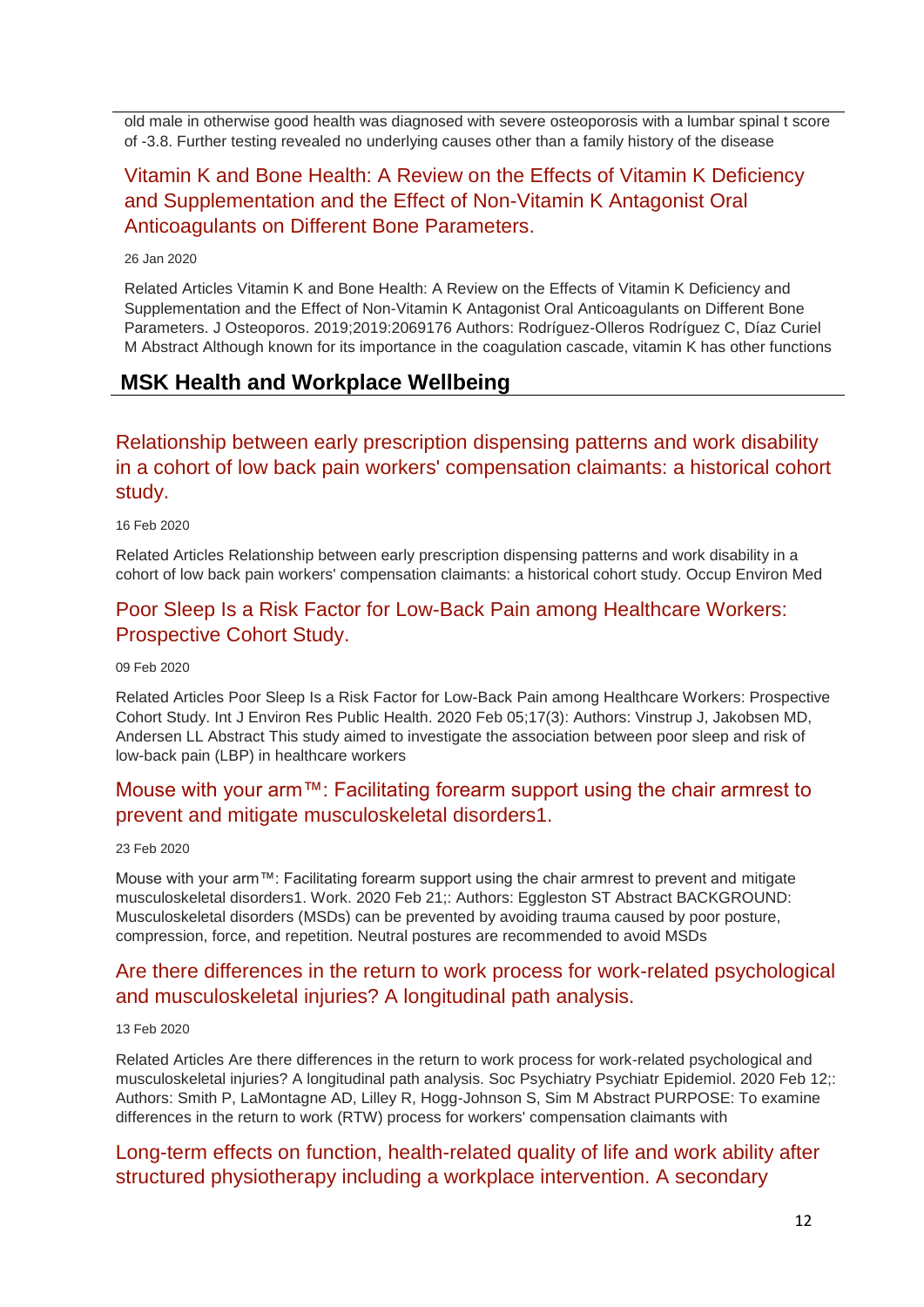# [analysis of a randomised controlled trial \(WorkUp\) in primary care for patients](http://transit.linexsystems.com/track/click/30370861/ca.linexsystems.com?p=eyJzIjoiNWcwbUpaOHFkMTN4QlFiYmJRZmVvNGFXLTd3IiwidiI6MSwicCI6IntcInVcIjozMDM3MDg2MSxcInZcIjoxLFwidXJsXCI6XCJodHRwOlxcXC9cXFwvY2EubGluZXhzeXN0ZW1zLmNvbVxcXC9jb250ZW50c1xcXC90cmFuc2l0XFxcLzM2MTA1Mjc4NjU_dXNlcl9pZD00NDM1MTUmbG9nPTc5Y2ZhYjYyNGM2ZjAyMDU3MTQ2YzFjZGFkZmYyZWRmJnA9OTI0NTc0MzUmbT0xJmM9MzUyOTEwODUyNSZvcmdfaWQ9MTc0ODFcIixcImlkXCI6XCJkYjUzMTRmZTUwNjQ0ZWQyYWIyMjhkMzA1ODRhYTFkY1wiLFwidXJsX2lkc1wiOltcIjA1ZTliM2YxZjk4OTA1NGZlM2JjODI0YWQ4ZmExYjhmMWYyMzVkMTNcIl19In0)  [with neck and/or back pain.](http://transit.linexsystems.com/track/click/30370861/ca.linexsystems.com?p=eyJzIjoiNWcwbUpaOHFkMTN4QlFiYmJRZmVvNGFXLTd3IiwidiI6MSwicCI6IntcInVcIjozMDM3MDg2MSxcInZcIjoxLFwidXJsXCI6XCJodHRwOlxcXC9cXFwvY2EubGluZXhzeXN0ZW1zLmNvbVxcXC9jb250ZW50c1xcXC90cmFuc2l0XFxcLzM2MTA1Mjc4NjU_dXNlcl9pZD00NDM1MTUmbG9nPTc5Y2ZhYjYyNGM2ZjAyMDU3MTQ2YzFjZGFkZmYyZWRmJnA9OTI0NTc0MzUmbT0xJmM9MzUyOTEwODUyNSZvcmdfaWQ9MTc0ODFcIixcImlkXCI6XCJkYjUzMTRmZTUwNjQ0ZWQyYWIyMjhkMzA1ODRhYTFkY1wiLFwidXJsX2lkc1wiOltcIjA1ZTliM2YxZjk4OTA1NGZlM2JjODI0YWQ4ZmExYjhmMWYyMzVkMTNcIl19In0)

#### 02 Feb 2020

Related Articles Long-term effects on function, health-related quality of life and work ability after structured physiotherapy including a workplace intervention. A secondary analysis of a randomised controlled trial (WorkUp) in primary care for patients with neck and/or back pain. Scand J Prim Health Care

# [Opportunities and challenges around adapting supported employment](http://transit.linexsystems.com/track/click/30370861/ca.linexsystems.com?p=eyJzIjoieGJkTWdmeUpVMDNWSDVvZU8xMF9YRVM0Wm44IiwidiI6MSwicCI6IntcInVcIjozMDM3MDg2MSxcInZcIjoxLFwidXJsXCI6XCJodHRwOlxcXC9cXFwvY2EubGluZXhzeXN0ZW1zLmNvbVxcXC9jb250ZW50c1xcXC90cmFuc2l0XFxcLzM2MTU4MjgzMzU_dXNlcl9pZD00NDM1MTUmbG9nPTc5Y2ZhYjYyNGM2ZjAyMDU3MTQ2YzFjZGFkZmYyZWRmJnA9OTI0NTc0MzUmbT0xJmM9MzUyOTEwODkxNSZvcmdfaWQ9MTc0ODFcIixcImlkXCI6XCJkYjUzMTRmZTUwNjQ0ZWQyYWIyMjhkMzA1ODRhYTFkY1wiLFwidXJsX2lkc1wiOltcIjA1ZTliM2YxZjk4OTA1NGZlM2JjODI0YWQ4ZmExYjhmMWYyMzVkMTNcIl19In0)  [interventions for people with chronic low back pain: modified nominal group](http://transit.linexsystems.com/track/click/30370861/ca.linexsystems.com?p=eyJzIjoieGJkTWdmeUpVMDNWSDVvZU8xMF9YRVM0Wm44IiwidiI6MSwicCI6IntcInVcIjozMDM3MDg2MSxcInZcIjoxLFwidXJsXCI6XCJodHRwOlxcXC9cXFwvY2EubGluZXhzeXN0ZW1zLmNvbVxcXC9jb250ZW50c1xcXC90cmFuc2l0XFxcLzM2MTU4MjgzMzU_dXNlcl9pZD00NDM1MTUmbG9nPTc5Y2ZhYjYyNGM2ZjAyMDU3MTQ2YzFjZGFkZmYyZWRmJnA9OTI0NTc0MzUmbT0xJmM9MzUyOTEwODkxNSZvcmdfaWQ9MTc0ODFcIixcImlkXCI6XCJkYjUzMTRmZTUwNjQ0ZWQyYWIyMjhkMzA1ODRhYTFkY1wiLFwidXJsX2lkc1wiOltcIjA1ZTliM2YxZjk4OTA1NGZlM2JjODI0YWQ4ZmExYjhmMWYyMzVkMTNcIl19In0)  [technique.](http://transit.linexsystems.com/track/click/30370861/ca.linexsystems.com?p=eyJzIjoieGJkTWdmeUpVMDNWSDVvZU8xMF9YRVM0Wm44IiwidiI6MSwicCI6IntcInVcIjozMDM3MDg2MSxcInZcIjoxLFwidXJsXCI6XCJodHRwOlxcXC9cXFwvY2EubGluZXhzeXN0ZW1zLmNvbVxcXC9jb250ZW50c1xcXC90cmFuc2l0XFxcLzM2MTU4MjgzMzU_dXNlcl9pZD00NDM1MTUmbG9nPTc5Y2ZhYjYyNGM2ZjAyMDU3MTQ2YzFjZGFkZmYyZWRmJnA9OTI0NTc0MzUmbT0xJmM9MzUyOTEwODkxNSZvcmdfaWQ9MTc0ODFcIixcImlkXCI6XCJkYjUzMTRmZTUwNjQ0ZWQyYWIyMjhkMzA1ODRhYTFkY1wiLFwidXJsX2lkc1wiOltcIjA1ZTliM2YxZjk4OTA1NGZlM2JjODI0YWQ4ZmExYjhmMWYyMzVkMTNcIl19In0)

#### 05 Feb 2020

Related Articles Opportunities and challenges around adapting supported employment interventions for people with chronic low back pain: modified nominal group technique. Disabil Rehabil. 2020 Feb 03;:1-8 Authors: Froud R, Amundsen PA, Bartys S, Battie M, Burton K, Foster NE, Johnsen TL, Pincus T, Reneman MF, Smeets RJEM, Sveinsdottir V, Wynne-Jones G, Underwood M Abstract Purpose: To identify and

### [Is job strain a risk factor for musculoskeletal pain? A systematic review and](http://transit.linexsystems.com/track/click/30370861/ca.linexsystems.com?p=eyJzIjoiQ2ZQYnhHOWxuLUNiRWRIb0dhMW0wbVdnSTVzIiwidiI6MSwicCI6IntcInVcIjozMDM3MDg2MSxcInZcIjoxLFwidXJsXCI6XCJodHRwOlxcXC9cXFwvY2EubGluZXhzeXN0ZW1zLmNvbVxcXC9jb250ZW50c1xcXC90cmFuc2l0XFxcLzM2Mjc5MzE4OTU_dXNlcl9pZD00NDM1MTUmbG9nPTc5Y2ZhYjYyNGM2ZjAyMDU3MTQ2YzFjZGFkZmYyZWRmJnA9OTI0NTc0MzUmbT0xJmM9MzUyOTEwODkxNSZvcmdfaWQ9MTc0ODFcIixcImlkXCI6XCJkYjUzMTRmZTUwNjQ0ZWQyYWIyMjhkMzA1ODRhYTFkY1wiLFwidXJsX2lkc1wiOltcIjA1ZTliM2YxZjk4OTA1NGZlM2JjODI0YWQ4ZmExYjhmMWYyMzVkMTNcIl19In0)  [meta-analysis of 21 longitudinal studies.](http://transit.linexsystems.com/track/click/30370861/ca.linexsystems.com?p=eyJzIjoiQ2ZQYnhHOWxuLUNiRWRIb0dhMW0wbVdnSTVzIiwidiI6MSwicCI6IntcInVcIjozMDM3MDg2MSxcInZcIjoxLFwidXJsXCI6XCJodHRwOlxcXC9cXFwvY2EubGluZXhzeXN0ZW1zLmNvbVxcXC9jb250ZW50c1xcXC90cmFuc2l0XFxcLzM2Mjc5MzE4OTU_dXNlcl9pZD00NDM1MTUmbG9nPTc5Y2ZhYjYyNGM2ZjAyMDU3MTQ2YzFjZGFkZmYyZWRmJnA9OTI0NTc0MzUmbT0xJmM9MzUyOTEwODkxNSZvcmdfaWQ9MTc0ODFcIixcImlkXCI6XCJkYjUzMTRmZTUwNjQ0ZWQyYWIyMjhkMzA1ODRhYTFkY1wiLFwidXJsX2lkc1wiOltcIjA1ZTliM2YxZjk4OTA1NGZlM2JjODI0YWQ4ZmExYjhmMWYyMzVkMTNcIl19In0)

#### 16 Feb 2020

Related Articles Is job strain a risk factor for musculoskeletal pain? A systematic review and metaanalysis of 21 longitudinal studies. Public Health. 2020 Feb 11;181:158-167 Authors: Amiri S, Behnezhad S Abstract OBJECTIVE: Given that job strain can be a risk factor for health, the researchers looked at the meta-analysis in which consequences of musculoskeletal pain in job strain is reviewed

# [ASSOCIATIONS BETWEEN MATERIALS USED AND WORK-RELATED](http://transit.linexsystems.com/track/click/30370861/ca.linexsystems.com?p=eyJzIjoiWnhyNWo1MXB0M3JTWF9wYVdnTkU4SXFoV05NIiwidiI6MSwicCI6IntcInVcIjozMDM3MDg2MSxcInZcIjoxLFwidXJsXCI6XCJodHRwOlxcXC9cXFwvY2EubGluZXhzeXN0ZW1zLmNvbVxcXC9jb250ZW50c1xcXC90cmFuc2l0XFxcLzM2MTk2NjY3MzU_dXNlcl9pZD00NDM1MTUmbG9nPTc5Y2ZhYjYyNGM2ZjAyMDU3MTQ2YzFjZGFkZmYyZWRmJnA9OTI0NTc0MzUmbT0xJmM9MzUyOTExMTIyNSZvcmdfaWQ9MTc0ODFcIixcImlkXCI6XCJkYjUzMTRmZTUwNjQ0ZWQyYWIyMjhkMzA1ODRhYTFkY1wiLFwidXJsX2lkc1wiOltcIjA1ZTliM2YxZjk4OTA1NGZlM2JjODI0YWQ4ZmExYjhmMWYyMzVkMTNcIl19In0)  [MUSCULOSKELETAL HAND COMPLAINTS AMONG HAEMODIALYSIS](http://transit.linexsystems.com/track/click/30370861/ca.linexsystems.com?p=eyJzIjoiWnhyNWo1MXB0M3JTWF9wYVdnTkU4SXFoV05NIiwidiI6MSwicCI6IntcInVcIjozMDM3MDg2MSxcInZcIjoxLFwidXJsXCI6XCJodHRwOlxcXC9cXFwvY2EubGluZXhzeXN0ZW1zLmNvbVxcXC9jb250ZW50c1xcXC90cmFuc2l0XFxcLzM2MTk2NjY3MzU_dXNlcl9pZD00NDM1MTUmbG9nPTc5Y2ZhYjYyNGM2ZjAyMDU3MTQ2YzFjZGFkZmYyZWRmJnA9OTI0NTc0MzUmbT0xJmM9MzUyOTExMTIyNSZvcmdfaWQ9MTc0ODFcIixcImlkXCI6XCJkYjUzMTRmZTUwNjQ0ZWQyYWIyMjhkMzA1ODRhYTFkY1wiLFwidXJsX2lkc1wiOltcIjA1ZTliM2YxZjk4OTA1NGZlM2JjODI0YWQ4ZmExYjhmMWYyMzVkMTNcIl19In0)  [NURSES.](http://transit.linexsystems.com/track/click/30370861/ca.linexsystems.com?p=eyJzIjoiWnhyNWo1MXB0M3JTWF9wYVdnTkU4SXFoV05NIiwidiI6MSwicCI6IntcInVcIjozMDM3MDg2MSxcInZcIjoxLFwidXJsXCI6XCJodHRwOlxcXC9cXFwvY2EubGluZXhzeXN0ZW1zLmNvbVxcXC9jb250ZW50c1xcXC90cmFuc2l0XFxcLzM2MTk2NjY3MzU_dXNlcl9pZD00NDM1MTUmbG9nPTc5Y2ZhYjYyNGM2ZjAyMDU3MTQ2YzFjZGFkZmYyZWRmJnA9OTI0NTc0MzUmbT0xJmM9MzUyOTExMTIyNSZvcmdfaWQ9MTc0ODFcIixcImlkXCI6XCJkYjUzMTRmZTUwNjQ0ZWQyYWIyMjhkMzA1ODRhYTFkY1wiLFwidXJsX2lkc1wiOltcIjA1ZTliM2YxZjk4OTA1NGZlM2JjODI0YWQ4ZmExYjhmMWYyMzVkMTNcIl19In0)

#### 09 Feb 2020

Related Articles ASSOCIATIONS BETWEEN MATERIALS USED AND WORK-RELATED MUSCULOSKELETAL HAND COMPLAINTS AMONG HAEMODIALYSIS NURSES. J Ren Care. 2020 Feb 06;: Authors: Westergren E, Ludvigsen MS, Lindberg M Abstract BACKGROUND: One in every two haemodialysis nurses has reported musculoskeletal complaints concerning their hands, which is twice that reported for hospital nurses in general

### [Does manual therapy affect functional and biomechanical outcomes of a sit-to](http://transit.linexsystems.com/track/click/30370861/ca.linexsystems.com?p=eyJzIjoiY3pFT28xelB5ZEc5MlZfdTFTc2d2X215QU9FIiwidiI6MSwicCI6IntcInVcIjozMDM3MDg2MSxcInZcIjoxLFwidXJsXCI6XCJodHRwOlxcXC9cXFwvY2EubGluZXhzeXN0ZW1zLmNvbVxcXC9jb250ZW50c1xcXC90cmFuc2l0XFxcLzM2MDkyMDE5ODU_dXNlcl9pZD00NDM1MTUmbG9nPTc5Y2ZhYjYyNGM2ZjAyMDU3MTQ2YzFjZGFkZmYyZWRmJnA9OTI0NTc0MzUmbT0xJmM9MzUyOTEwODUyNSZvcmdfaWQ9MTc0ODFcIixcImlkXCI6XCJkYjUzMTRmZTUwNjQ0ZWQyYWIyMjhkMzA1ODRhYTFkY1wiLFwidXJsX2lkc1wiOltcIjA1ZTliM2YxZjk4OTA1NGZlM2JjODI0YWQ4ZmExYjhmMWYyMzVkMTNcIl19In0)[stand task in a population with low back pain? A preliminary analysis.](http://transit.linexsystems.com/track/click/30370861/ca.linexsystems.com?p=eyJzIjoiY3pFT28xelB5ZEc5MlZfdTFTc2d2X215QU9FIiwidiI6MSwicCI6IntcInVcIjozMDM3MDg2MSxcInZcIjoxLFwidXJsXCI6XCJodHRwOlxcXC9cXFwvY2EubGluZXhzeXN0ZW1zLmNvbVxcXC9jb250ZW50c1xcXC90cmFuc2l0XFxcLzM2MDkyMDE5ODU_dXNlcl9pZD00NDM1MTUmbG9nPTc5Y2ZhYjYyNGM2ZjAyMDU3MTQ2YzFjZGFkZmYyZWRmJnA9OTI0NTc0MzUmbT0xJmM9MzUyOTEwODUyNSZvcmdfaWQ9MTc0ODFcIixcImlkXCI6XCJkYjUzMTRmZTUwNjQ0ZWQyYWIyMjhkMzA1ODRhYTFkY1wiLFwidXJsX2lkc1wiOltcIjA1ZTliM2YxZjk4OTA1NGZlM2JjODI0YWQ4ZmExYjhmMWYyMzVkMTNcIl19In0)

#### 31 Jan 2020

Does manual therapy affect functional and biomechanical outcomes of a sit-to-stand task in a population with low back pain? A preliminary analysis. Chiropr Man Therap. 2020;28:5 Authors: Carpino G, Tran S, Currie S, Enebo B, Davidson BS, Howarth SJ Abstract Introduction: Manual therapy (MT) hypothetically affects discrepant neuromuscular control and movement observed in populations with low back

### [Education as a strategy for managing occupational-related musculoskeletal pain:](http://transit.linexsystems.com/track/click/30370861/ca.linexsystems.com?p=eyJzIjoiR0U0TDVDQkt5QnlzenBBYVk5Y3NRUjhrRXFzIiwidiI6MSwicCI6IntcInVcIjozMDM3MDg2MSxcInZcIjoxLFwidXJsXCI6XCJodHRwOlxcXC9cXFwvY2EubGluZXhzeXN0ZW1zLmNvbVxcXC9jb250ZW50c1xcXC90cmFuc2l0XFxcLzM2MjY2MDMzODU_dXNlcl9pZD00NDM1MTUmbG9nPTc5Y2ZhYjYyNGM2ZjAyMDU3MTQ2YzFjZGFkZmYyZWRmJnA9OTI0NTc0MzUmbT0xJmM9MzUyOTEwOTg3NSZvcmdfaWQ9MTc0ODFcIixcImlkXCI6XCJkYjUzMTRmZTUwNjQ0ZWQyYWIyMjhkMzA1ODRhYTFkY1wiLFwidXJsX2lkc1wiOltcIjA1ZTliM2YxZjk4OTA1NGZlM2JjODI0YWQ4ZmExYjhmMWYyMzVkMTNcIl19In0)  [a scoping review.](http://transit.linexsystems.com/track/click/30370861/ca.linexsystems.com?p=eyJzIjoiR0U0TDVDQkt5QnlzenBBYVk5Y3NRUjhrRXFzIiwidiI6MSwicCI6IntcInVcIjozMDM3MDg2MSxcInZcIjoxLFwidXJsXCI6XCJodHRwOlxcXC9cXFwvY2EubGluZXhzeXN0ZW1zLmNvbVxcXC9jb250ZW50c1xcXC90cmFuc2l0XFxcLzM2MjY2MDMzODU_dXNlcl9pZD00NDM1MTUmbG9nPTc5Y2ZhYjYyNGM2ZjAyMDU3MTQ2YzFjZGFkZmYyZWRmJnA9OTI0NTc0MzUmbT0xJmM9MzUyOTEwOTg3NSZvcmdfaWQ9MTc0ODFcIixcImlkXCI6XCJkYjUzMTRmZTUwNjQ0ZWQyYWIyMjhkMzA1ODRhYTFkY1wiLFwidXJsX2lkc1wiOltcIjA1ZTliM2YxZjk4OTA1NGZlM2JjODI0YWQ4ZmExYjhmMWYyMzVkMTNcIl19In0)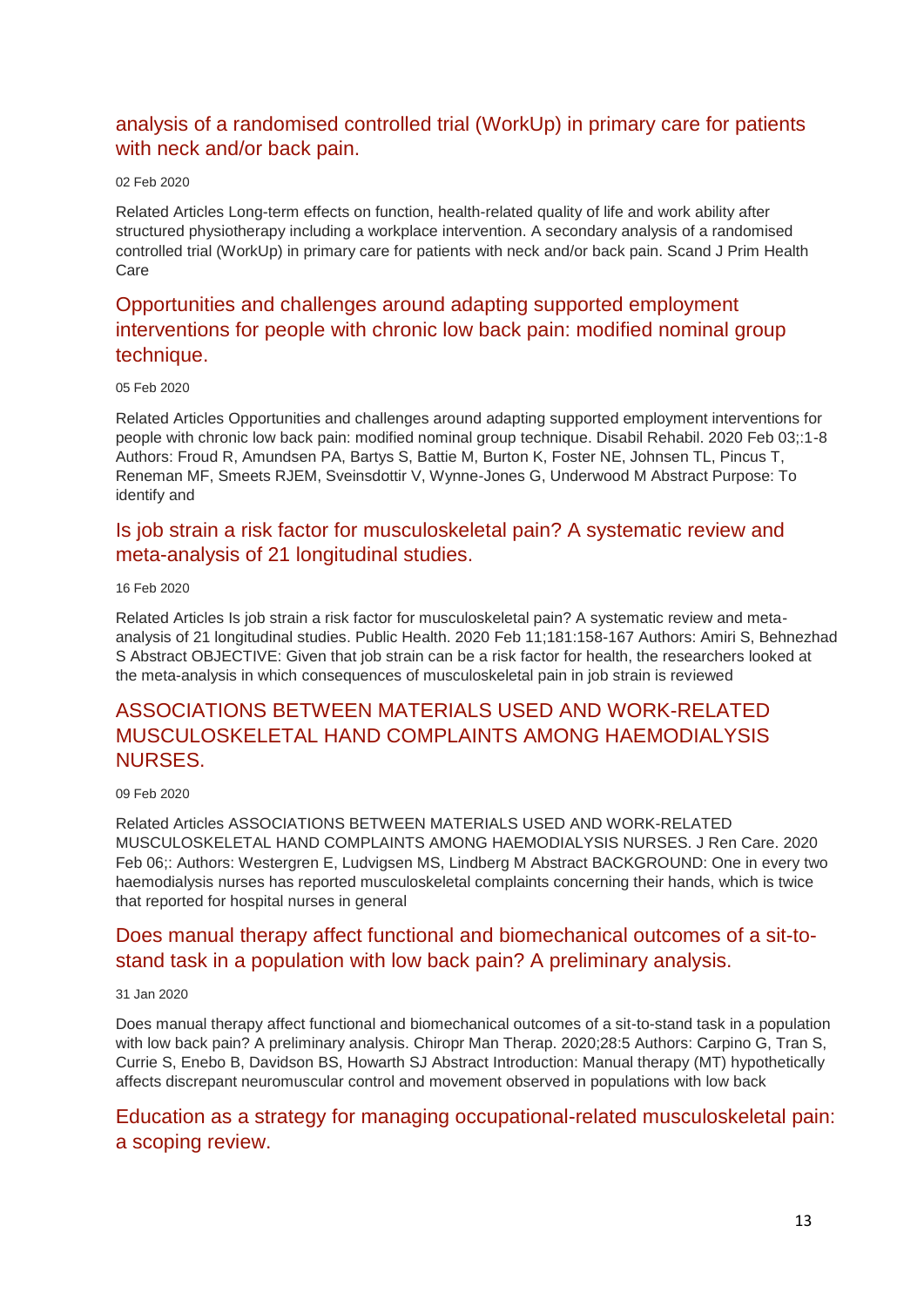#### 14 Feb 2020

Related Articles Education as a strategy for managing occupational-related musculoskeletal pain: a scoping review. BMJ Open. 2020 Feb 12;10(2):e032668 Authors: Palsson TS, Boudreau S, Høgh M, Herrero P, Bellosta-Lopez P, Domenech-Garcia V, Langella F, Gagni N, Christensen SW, Villumsen M Abstract BACKGROUND: Musculoskeletal (MSK) pain is the primary contributor to disability worldwide

### [What Motivates Engagement in Work and Other Valued Social Roles Despite](http://transit.linexsystems.com/track/click/30370861/ca.linexsystems.com?p=eyJzIjoibXViR3JLbVplWEVKcGh4ZXFvQTZReEl1NE93IiwidiI6MSwicCI6IntcInVcIjozMDM3MDg2MSxcInZcIjoxLFwidXJsXCI6XCJodHRwOlxcXC9cXFwvY2EubGluZXhzeXN0ZW1zLmNvbVxcXC9jb250ZW50c1xcXC90cmFuc2l0XFxcLzM2MTU4Mjg5NDU_dXNlcl9pZD00NDM1MTUmbG9nPTc5Y2ZhYjYyNGM2ZjAyMDU3MTQ2YzFjZGFkZmYyZWRmJnA9OTI0NTc0MzUmbT0xJmM9MzUyOTExMTIyNSZvcmdfaWQ9MTc0ODFcIixcImlkXCI6XCJkYjUzMTRmZTUwNjQ0ZWQyYWIyMjhkMzA1ODRhYTFkY1wiLFwidXJsX2lkc1wiOltcIjA1ZTliM2YxZjk4OTA1NGZlM2JjODI0YWQ4ZmExYjhmMWYyMzVkMTNcIl19In0)  [Persistent Back Pain?](http://transit.linexsystems.com/track/click/30370861/ca.linexsystems.com?p=eyJzIjoibXViR3JLbVplWEVKcGh4ZXFvQTZReEl1NE93IiwidiI6MSwicCI6IntcInVcIjozMDM3MDg2MSxcInZcIjoxLFwidXJsXCI6XCJodHRwOlxcXC9cXFwvY2EubGluZXhzeXN0ZW1zLmNvbVxcXC9jb250ZW50c1xcXC90cmFuc2l0XFxcLzM2MTU4Mjg5NDU_dXNlcl9pZD00NDM1MTUmbG9nPTc5Y2ZhYjYyNGM2ZjAyMDU3MTQ2YzFjZGFkZmYyZWRmJnA9OTI0NTc0MzUmbT0xJmM9MzUyOTExMTIyNSZvcmdfaWQ9MTc0ODFcIixcImlkXCI6XCJkYjUzMTRmZTUwNjQ0ZWQyYWIyMjhkMzA1ODRhYTFkY1wiLFwidXJsX2lkc1wiOltcIjA1ZTliM2YxZjk4OTA1NGZlM2JjODI0YWQ4ZmExYjhmMWYyMzVkMTNcIl19In0)

#### 05 Feb 2020

Related Articles What Motivates Engagement in Work and Other Valued Social Roles Despite Persistent Back Pain? J Occup Rehabil. 2020 Feb 03;: Authors: McKillop AB, Carroll LJ, Dick BD, Battié MC Abstract Purpose The prognosis of persistent back pain is variable, with some individuals adjusting poorly and others continuing to actively engage in work and other valued social roles

### [Low Back Pain \(LBP\), work and absenteeism.](http://transit.linexsystems.com/track/click/30370861/ca.linexsystems.com?p=eyJzIjoiVXNUTTFwcHJkZkljcGxZNnp5OUQzeFZJbmQ4IiwidiI6MSwicCI6IntcInVcIjozMDM3MDg2MSxcInZcIjoxLFwidXJsXCI6XCJodHRwOlxcXC9cXFwvY2EubGluZXhzeXN0ZW1zLmNvbVxcXC9jb250ZW50c1xcXC90cmFuc2l0XFxcLzM2MTE2ODU0OTU_dXNlcl9pZD00NDM1MTUmbG9nPTc5Y2ZhYjYyNGM2ZjAyMDU3MTQ2YzFjZGFkZmYyZWRmJnA9OTI0NTc0MzUmbT0xJmM9MzUyOTExMTIyNSZvcmdfaWQ9MTc0ODFcIixcImlkXCI6XCJkYjUzMTRmZTUwNjQ0ZWQyYWIyMjhkMzA1ODRhYTFkY1wiLFwidXJsX2lkc1wiOltcIjA1ZTliM2YxZjk4OTA1NGZlM2JjODI0YWQ4ZmExYjhmMWYyMzVkMTNcIl19In0)

03 Feb 2020

Low Back Pain (LBP), work and absenteeism. Work. 2020 Jan 28;: Authors: Serranheira F, Sousa-Uva M, Heranz F, Kovacs F, Sousa-Uva A Abstract BACKGROUND: Occupational physical demands are commonly assumed the cause of work-related Low Back Pain (LBP) and absenteeism. OBJECTIVES: To analyse relationships between LBP at work, physical demands and absenteeism

### [SimLEARN Musculoskeletal Training for VHA Primary Care Providers and](http://transit.linexsystems.com/track/click/30370861/ca.linexsystems.com?p=eyJzIjoiRHI4QWg0UjJaVWZXY19DM1NzbEVkWmpPWHowIiwidiI6MSwicCI6IntcInVcIjozMDM3MDg2MSxcInZcIjoxLFwidXJsXCI6XCJodHRwOlxcXC9cXFwvY2EubGluZXhzeXN0ZW1zLmNvbVxcXC9jb250ZW50c1xcXC90cmFuc2l0XFxcLzM2MjUyMzAzNTU_dXNlcl9pZD00NDM1MTUmbG9nPTc5Y2ZhYjYyNGM2ZjAyMDU3MTQ2YzFjZGFkZmYyZWRmJnA9OTI0NTc0MzUmbT0xJmM9MzUyOTEwODUyNSZvcmdfaWQ9MTc0ODFcIixcImlkXCI6XCJkYjUzMTRmZTUwNjQ0ZWQyYWIyMjhkMzA1ODRhYTFkY1wiLFwidXJsX2lkc1wiOltcIjA1ZTliM2YxZjk4OTA1NGZlM2JjODI0YWQ4ZmExYjhmMWYyMzVkMTNcIl19In0)  [Health Professions Educators.](http://transit.linexsystems.com/track/click/30370861/ca.linexsystems.com?p=eyJzIjoiRHI4QWg0UjJaVWZXY19DM1NzbEVkWmpPWHowIiwidiI6MSwicCI6IntcInVcIjozMDM3MDg2MSxcInZcIjoxLFwidXJsXCI6XCJodHRwOlxcXC9cXFwvY2EubGluZXhzeXN0ZW1zLmNvbVxcXC9jb250ZW50c1xcXC90cmFuc2l0XFxcLzM2MjUyMzAzNTU_dXNlcl9pZD00NDM1MTUmbG9nPTc5Y2ZhYjYyNGM2ZjAyMDU3MTQ2YzFjZGFkZmYyZWRmJnA9OTI0NTc0MzUmbT0xJmM9MzUyOTEwODUyNSZvcmdfaWQ9MTc0ODFcIixcImlkXCI6XCJkYjUzMTRmZTUwNjQ0ZWQyYWIyMjhkMzA1ODRhYTFkY1wiLFwidXJsX2lkc1wiOltcIjA1ZTliM2YxZjk4OTA1NGZlM2JjODI0YWQ4ZmExYjhmMWYyMzVkMTNcIl19In0)

13 Feb 2020

Related Articles SimLEARN Musculoskeletal Training for VHA Primary Care Providers and Health Professions Educators. Fed Pract. 2020 Jan;37(1):42-47 Authors: Barker AM, LaRochelle JS, Artino AR, Wiltz SA, Kim LM, Battistone MJ Abstract A simulation-based training curricula applied to the primary care evaluation and management of shoulder and knee pain resulted in improved access to care for

[\[back to top\]](#page-0-1)

### **Measurement and Outcome**

[Health-Related Quality of Life and Medical Resource Use in Patients with](http://transit.linexsystems.com/track/click/30370861/ca.linexsystems.com?p=eyJzIjoiR3NzYlhPMjhEQkYyLV94czZWaUNrNHozSkpNIiwidiI6MSwicCI6IntcInVcIjozMDM3MDg2MSxcInZcIjoxLFwidXJsXCI6XCJodHRwOlxcXC9cXFwvY2EubGluZXhzeXN0ZW1zLmNvbVxcXC9jb250ZW50c1xcXC90cmFuc2l0XFxcLzM2MjY2MDMzMDU_dXNlcl9pZD00NDM1MTUmbG9nPTc5Y2ZhYjYyNGM2ZjAyMDU3MTQ2YzFjZGFkZmYyZWRmJnA9OTI0NTc0MzUmbT0xJmM9MzUyOTEwODUyNSZvcmdfaWQ9MTc0ODFcIixcImlkXCI6XCJkYjUzMTRmZTUwNjQ0ZWQyYWIyMjhkMzA1ODRhYTFkY1wiLFwidXJsX2lkc1wiOltcIjA1ZTliM2YxZjk4OTA1NGZlM2JjODI0YWQ4ZmExYjhmMWYyMzVkMTNcIl19In0)  [Osteoporosis and Depression: A Cross-Sectional Analysis from the National](http://transit.linexsystems.com/track/click/30370861/ca.linexsystems.com?p=eyJzIjoiR3NzYlhPMjhEQkYyLV94czZWaUNrNHozSkpNIiwidiI6MSwicCI6IntcInVcIjozMDM3MDg2MSxcInZcIjoxLFwidXJsXCI6XCJodHRwOlxcXC9cXFwvY2EubGluZXhzeXN0ZW1zLmNvbVxcXC9jb250ZW50c1xcXC90cmFuc2l0XFxcLzM2MjY2MDMzMDU_dXNlcl9pZD00NDM1MTUmbG9nPTc5Y2ZhYjYyNGM2ZjAyMDU3MTQ2YzFjZGFkZmYyZWRmJnA9OTI0NTc0MzUmbT0xJmM9MzUyOTEwODUyNSZvcmdfaWQ9MTc0ODFcIixcImlkXCI6XCJkYjUzMTRmZTUwNjQ0ZWQyYWIyMjhkMzA1ODRhYTFkY1wiLFwidXJsX2lkc1wiOltcIjA1ZTliM2YxZjk4OTA1NGZlM2JjODI0YWQ4ZmExYjhmMWYyMzVkMTNcIl19In0)  [Health and Nutrition Examination Survey.](http://transit.linexsystems.com/track/click/30370861/ca.linexsystems.com?p=eyJzIjoiR3NzYlhPMjhEQkYyLV94czZWaUNrNHozSkpNIiwidiI6MSwicCI6IntcInVcIjozMDM3MDg2MSxcInZcIjoxLFwidXJsXCI6XCJodHRwOlxcXC9cXFwvY2EubGluZXhzeXN0ZW1zLmNvbVxcXC9jb250ZW50c1xcXC90cmFuc2l0XFxcLzM2MjY2MDMzMDU_dXNlcl9pZD00NDM1MTUmbG9nPTc5Y2ZhYjYyNGM2ZjAyMDU3MTQ2YzFjZGFkZmYyZWRmJnA9OTI0NTc0MzUmbT0xJmM9MzUyOTEwODUyNSZvcmdfaWQ9MTc0ODFcIixcImlkXCI6XCJkYjUzMTRmZTUwNjQ0ZWQyYWIyMjhkMzA1ODRhYTFkY1wiLFwidXJsX2lkc1wiOltcIjA1ZTliM2YxZjk4OTA1NGZlM2JjODI0YWQ4ZmExYjhmMWYyMzVkMTNcIl19In0)

14 Feb 2020

Related Articles Health-Related Quality of Life and Medical Resource Use in Patients with Osteoporosis and Depression: A Cross-Sectional Analysis from the National Health and Nutrition Examination Survey. Int J Environ Res Public Health

[Establishing "Normal" Patient-Reported Outcomes Measurement Information](http://transit.linexsystems.com/track/click/30370861/ca.linexsystems.com?p=eyJzIjoiSVNDRi1Pd0NEYmFVOWxCZXdnUTRCQjdBQTlVIiwidiI6MSwicCI6IntcInVcIjozMDM3MDg2MSxcInZcIjoxLFwidXJsXCI6XCJodHRwOlxcXC9cXFwvY2EubGluZXhzeXN0ZW1zLmNvbVxcXC9jb250ZW50c1xcXC90cmFuc2l0XFxcLzM2MjM3NDIyNTU_dXNlcl9pZD00NDM1MTUmbG9nPTc5Y2ZhYjYyNGM2ZjAyMDU3MTQ2YzFjZGFkZmYyZWRmJnA9OTI0NTc0MzUmbT0xJmM9MzUyOTEwODUyNSZvcmdfaWQ9MTc0ODFcIixcImlkXCI6XCJkYjUzMTRmZTUwNjQ0ZWQyYWIyMjhkMzA1ODRhYTFkY1wiLFwidXJsX2lkc1wiOltcIjA1ZTliM2YxZjk4OTA1NGZlM2JjODI0YWQ4ZmExYjhmMWYyMzVkMTNcIl19In0)  [System Physical Function and Pain Interference Scores: A True Reference](http://transit.linexsystems.com/track/click/30370861/ca.linexsystems.com?p=eyJzIjoiSVNDRi1Pd0NEYmFVOWxCZXdnUTRCQjdBQTlVIiwidiI6MSwicCI6IntcInVcIjozMDM3MDg2MSxcInZcIjoxLFwidXJsXCI6XCJodHRwOlxcXC9cXFwvY2EubGluZXhzeXN0ZW1zLmNvbVxcXC9jb250ZW50c1xcXC90cmFuc2l0XFxcLzM2MjM3NDIyNTU_dXNlcl9pZD00NDM1MTUmbG9nPTc5Y2ZhYjYyNGM2ZjAyMDU3MTQ2YzFjZGFkZmYyZWRmJnA9OTI0NTc0MzUmbT0xJmM9MzUyOTEwODUyNSZvcmdfaWQ9MTc0ODFcIixcImlkXCI6XCJkYjUzMTRmZTUwNjQ0ZWQyYWIyMjhkMzA1ODRhYTFkY1wiLFwidXJsX2lkc1wiOltcIjA1ZTliM2YxZjk4OTA1NGZlM2JjODI0YWQ4ZmExYjhmMWYyMzVkMTNcIl19In0)  [Score According to Adults Free of Joint Pain and Disability.](http://transit.linexsystems.com/track/click/30370861/ca.linexsystems.com?p=eyJzIjoiSVNDRi1Pd0NEYmFVOWxCZXdnUTRCQjdBQTlVIiwidiI6MSwicCI6IntcInVcIjozMDM3MDg2MSxcInZcIjoxLFwidXJsXCI6XCJodHRwOlxcXC9cXFwvY2EubGluZXhzeXN0ZW1zLmNvbVxcXC9jb250ZW50c1xcXC90cmFuc2l0XFxcLzM2MjM3NDIyNTU_dXNlcl9pZD00NDM1MTUmbG9nPTc5Y2ZhYjYyNGM2ZjAyMDU3MTQ2YzFjZGFkZmYyZWRmJnA9OTI0NTc0MzUmbT0xJmM9MzUyOTEwODUyNSZvcmdfaWQ9MTc0ODFcIixcImlkXCI6XCJkYjUzMTRmZTUwNjQ0ZWQyYWIyMjhkMzA1ODRhYTFkY1wiLFwidXJsX2lkc1wiOltcIjA1ZTliM2YxZjk4OTA1NGZlM2JjODI0YWQ4ZmExYjhmMWYyMzVkMTNcIl19In0)

12 Feb 2020